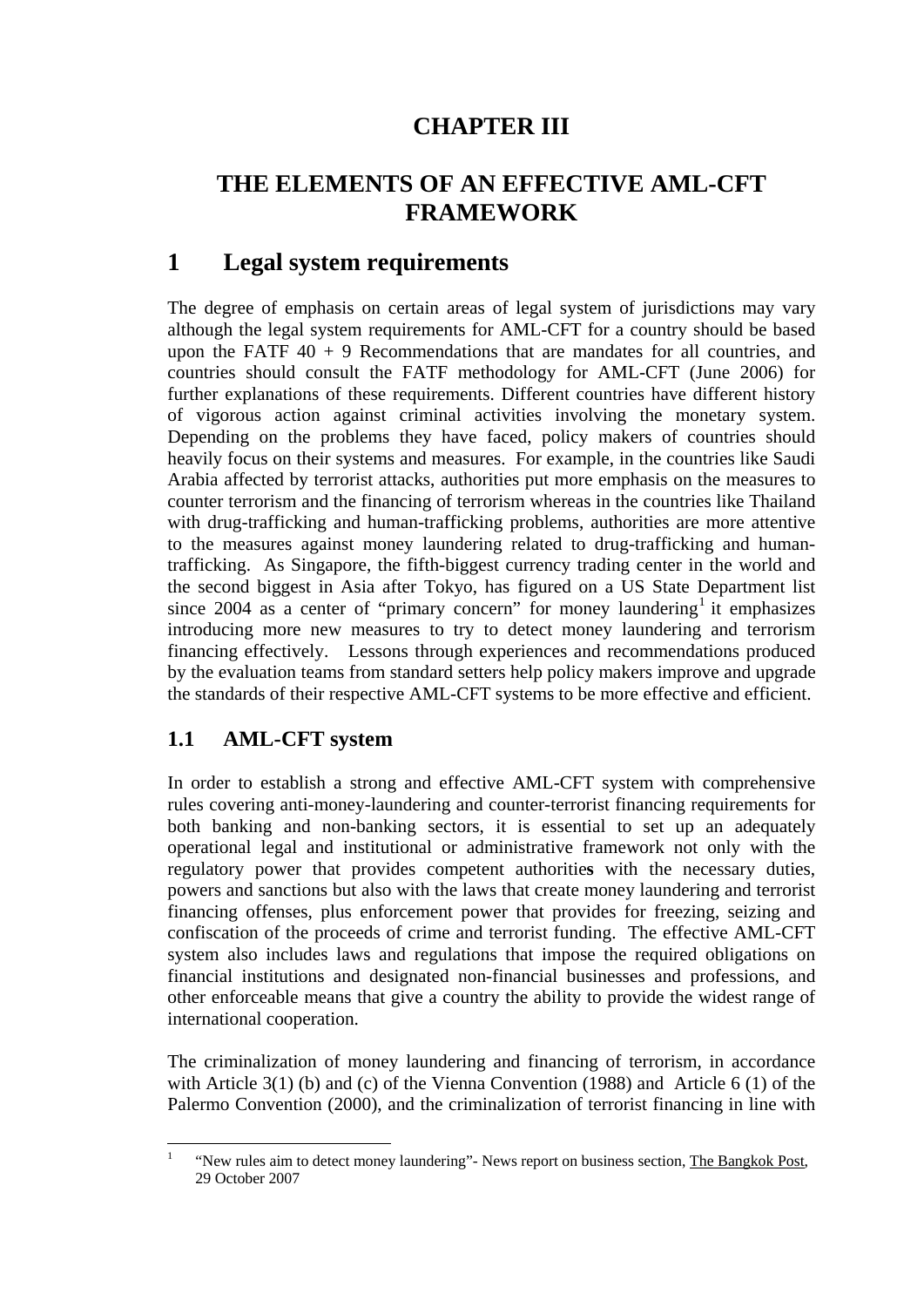Article 2, read in conjunction with Article 7 of the Convention against Financing of Terrorism (1999), focus on 3 important factors: (1) compliance with AML-CFT preventive measures, (2) acting against offenders and (3) international cooperation in this critical law enforcement function.

Since the UNSC Resolution 1617 (2005), paragraph 7 strongly urges all member States to implement the FATF Forty Recommendations on money laundering and Nine Special Recommendations on terrorist financing, they are mandates for action by every country. Although there are 20 designated categories of offenses according to the FATF Glossary of the Forty Recommendations, countries are encouraged to go beyond this<sup>2</sup>. The essential requirement is to criminalize the proceeds derived from any type of conduct related to the 20 designated categories. A country must include "a range of offenses" within each of the designated categories of offenses in accordance with its domestic laws, and the specific legal method of criminalization is left to the discretion of the country concerned.

According to the findings from the AML-CFT assessments<sup>3</sup> by the IMF and the WB, overall level of compliance in all assessed countries is low.

> *21 percent of all recommendations were rated fully compliant, 24 percent were rated largely compliant, 29 percent were rated partially compliant, and 26 percent non-compliant.*

The findings also show that compliance for the FATF Forty Recommendations (47 % fully or largely compliant) is better than that for the Nine Special Recommendations (33% fully or largely compliant).

Regarding legal system, although all assessed countries have criminalized ML, the list of ML offenses in 42% of the assessed countries does not fully comply with the FATF standard as it does not cover all the relevant circumstances reflected in the standard. Besides, 44% of assessed countries were rated non-compliant on criminalizing the FT.

A vital attribute of any legal frame is to have laws and regulations working together without contradiction. In order to effectuate AML-CFT requirements, it must be ensured that the financial secrecy laws do not inhibit implementation of the FATF Recommendations<sup>4</sup>.

Most of the assessed countries' bank secrecy laws were positively assessed as not inhibiting the implementation of the FATF Recommendations in AML-CFT assessments<sup>5</sup>.

 $\frac{1}{2}$ Recommendation 1, Essential Criteria 1.3

<sup>3</sup> IMF and WB, Anti-Money Laundering and Combating the Financing of Terrorism: Observations from the Work Program and Implications Going Forward, Supplementary Information*,* 31 August 2005, http://www.imf.org/external/np/pp/eng/2005/083105.pdf [Read November 2006]<sup>4</sup>

FATF Recommendation 4

<sup>5</sup> IMF and WB, Anti-Money Laundering and Combating the Financing of Terrorism: Observations from the Work Program and Implications Going Forward, Supplementary Information*,* 31 August 2005, http://www.imf.org/external/np/pp/eng/2005/083105.pdf [Read November 2006]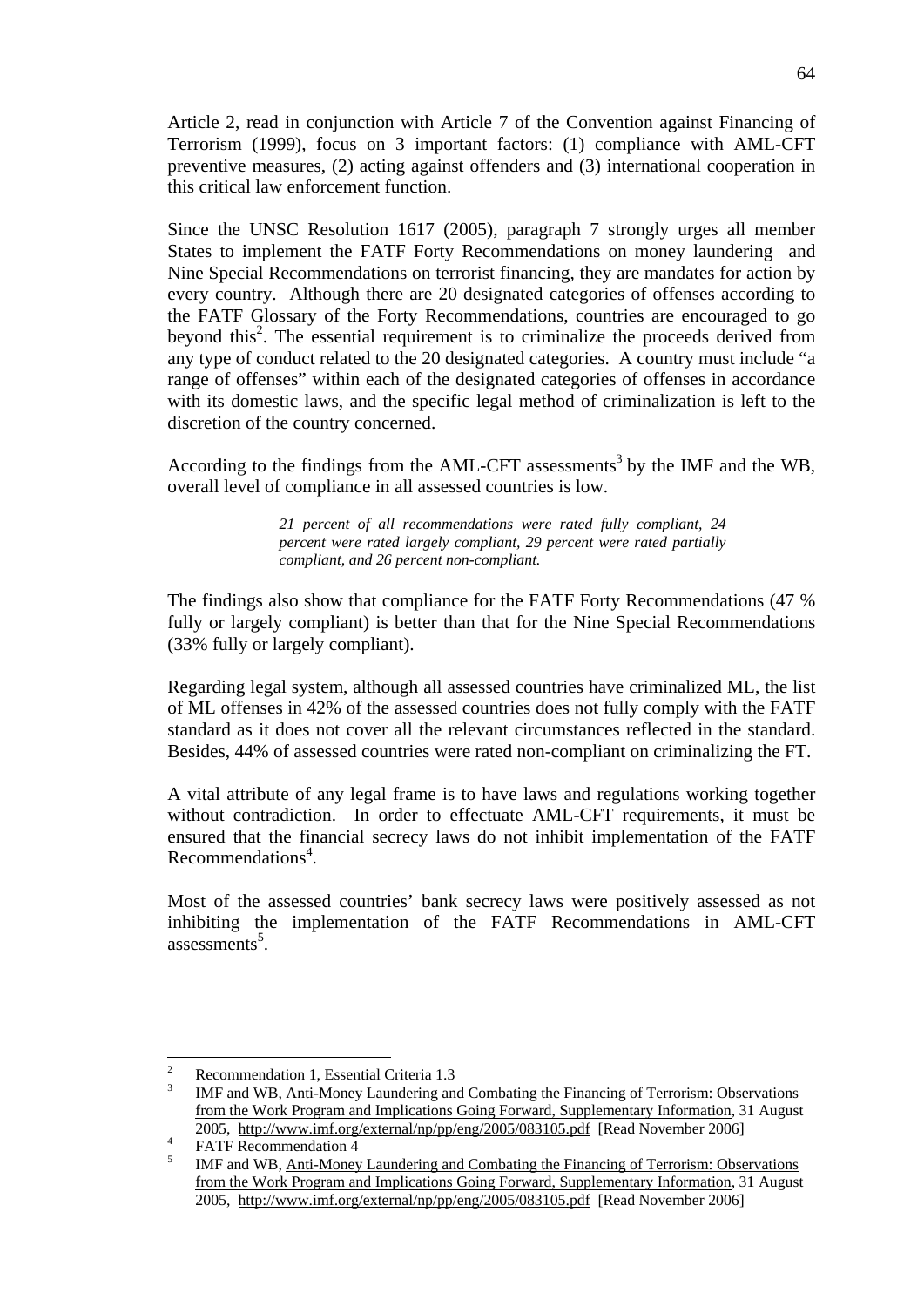### **1.2 Competent authorities**

Although the legal and institutional or administrative framework with regulatory power provides the competent authorities with necessary powers, if they cannot avoid corruption, that particular AML-CFT regime will become an ineffective regime. The competent authorities, therefore, take an important role in fighting money laundering and terrorist financing. The 2004 FATF Forty Recommendation 30 states:

> *Countries should provide their competent authorities involved in combating money laundering and terrorist financing with adequate financial, human and technical resources. Countries should have in place processes to ensure that the staff of those authorities are of high integrity.*

As mentioned above, since competent authorities are crucial for combating money laundering and terrorist financing, significant cooperation between competent authorities is an effective factor to support their performance. Regarding cooperation and coordination among competent authorities, the 2004 FATF Recommendation 31 says:

> *Countries should ensure that policy makers, the FIU, law enforcement and supervisors have effective mechanisms in place which enable them to cooperate, and where appropriate co-ordinate domestically with each other concerning the development and implementation of policies and activities to combat money laundering and terrorist financing.*

# **1.3 Investigation and confiscation**

The AML-CFT laws and mechanisms should facilitate cooperation and coordination among competent authorities who are responsible for money laundering and terrorist financing investigations so as to obtain effective international cooperation including mutual legal assistance. Special investigative techniques and mechanisms should be developed and authorities concerned should exert every effort in cooperative investigations with other countries as well. According to the AML-CFT assessments<sup>6</sup>, none of the assessed countries were considered fully compliant with the FATF standard although it was generally rated favorably.

It is needless to say that fighting against international crime and terrorist financing will not lead to the achievement without effective confiscation laws. The Vienna and the Palermo Conventions define the term "proceeds of crime" and prescribe laws that permit the confiscation of the proceeds of laundering and predicate offenses without mentioning "terrorist financing". The revised FATF Special Recommendation II, however, encourages countries to ensure that the financing of terrorism and associated money laundering predicate offenses are designated as money laundering predicate offenses. The FATF also encourages countries to adopt confiscation laws relating to property laundered and proceeds from money laundering or predicate offenses<sup>7</sup> and terrorist assets<sup>8</sup> in accordance with the Vienna and the Palermo Conventions, and the

<u>.</u>

<sup>6</sup> IMF and WB, Anti-Money Laundering and Combating the Financing of Terrorism: Observations from the Work Program and Implications Going Forward, Supplementary Information*,* 31 August 2005, http://www.imf.org/external/np/pp/eng/2005/083105.pdf [Read November 2006]

FATF Recommendation 3

<sup>8</sup> FATF Special Recommendation III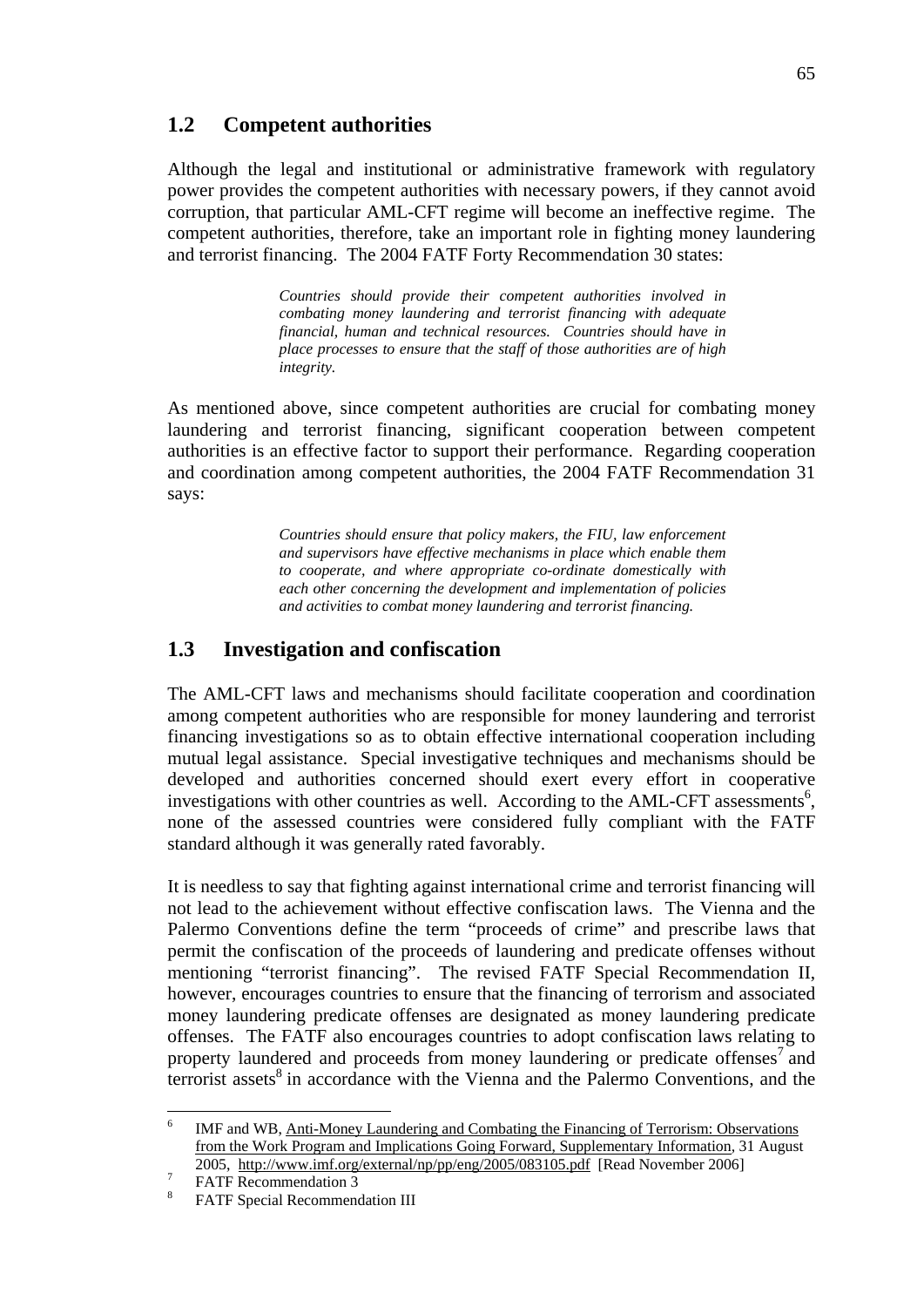UN Resolutions relating to the prevention and suppression of the financing of terrorist acts.

For the enforcement of confiscated property, the Vienna Convention –Article 5 (3) states:

> *In order to carry out the measures referred to in this article, each Party shall empower its courts or other competent authorities to order that bank, financial or commercial records be made available or be seized. A Party shall not decline to act under the provisions of the paragraph on the ground of bank secrecy.*

The international law on confiscation does not preclude the rights of *bona fide* third parties (the third parties in good faith). The Vienna Convention [Article 5 (8)] and the Palermo Convention [Article 12 (8)] clearly state:

> *The provision of this Article shall not be construed as prejudicing the rights of bona fide third parties.*

There are 2 necessary steps<sup>9</sup> to eliminate the profitability of international money laundering activities:

- 1. Establishing an effective confiscation regime for domestic purposes
- 2. Creating cooperative mechanisms for enforcing cross-border confiscation order

The Vienna Convention [Article 5-5(a) and 5(b)] and the Palermo Convention [Article 14-1, 14-3(a) and 3(b)] state that confiscated proceeds or property shall be disposed of by that party according to its domestic law and administrative procedures.

Regarding freezing and confiscation, according to the findings from the AML-CFT assessments $^{10}$  by the IMF and the WB, the report states:

> *Compliance regarding SR III on freezing and confiscation of terrorist assets is weak. No countries were fully compliant, 11 percent largely compliant, 50 percent partially compliant and 39 percent noncompliant. Despite identified flaws in the legal framework, the assessed countries have adopted transitional measures to implement UN Security Council Resolution 1267 and successor resolutions on terrorist financing.*

### **1.4 Financial institutions**

<u>.</u>

According to the FATF, financial institutions are defined as "any person or entity who conducts as a business one or more of the following activities or operations on behalf of a customer."

<sup>9</sup> WB, Reference Guide to Anti-Money Laundering and Combating the Financing of Terrorism, second edition, 2004: p.V-9<br>IMF and WB, Anti-Money Laundering and Combating the Financing of Terrorism: Observations

from the Work Program and Implications Going Forward, Supplementary Information*,* 31 August 2005, http://www.imf.org/external/np/pp/eng/2005/083105.pdf [Read November 2006]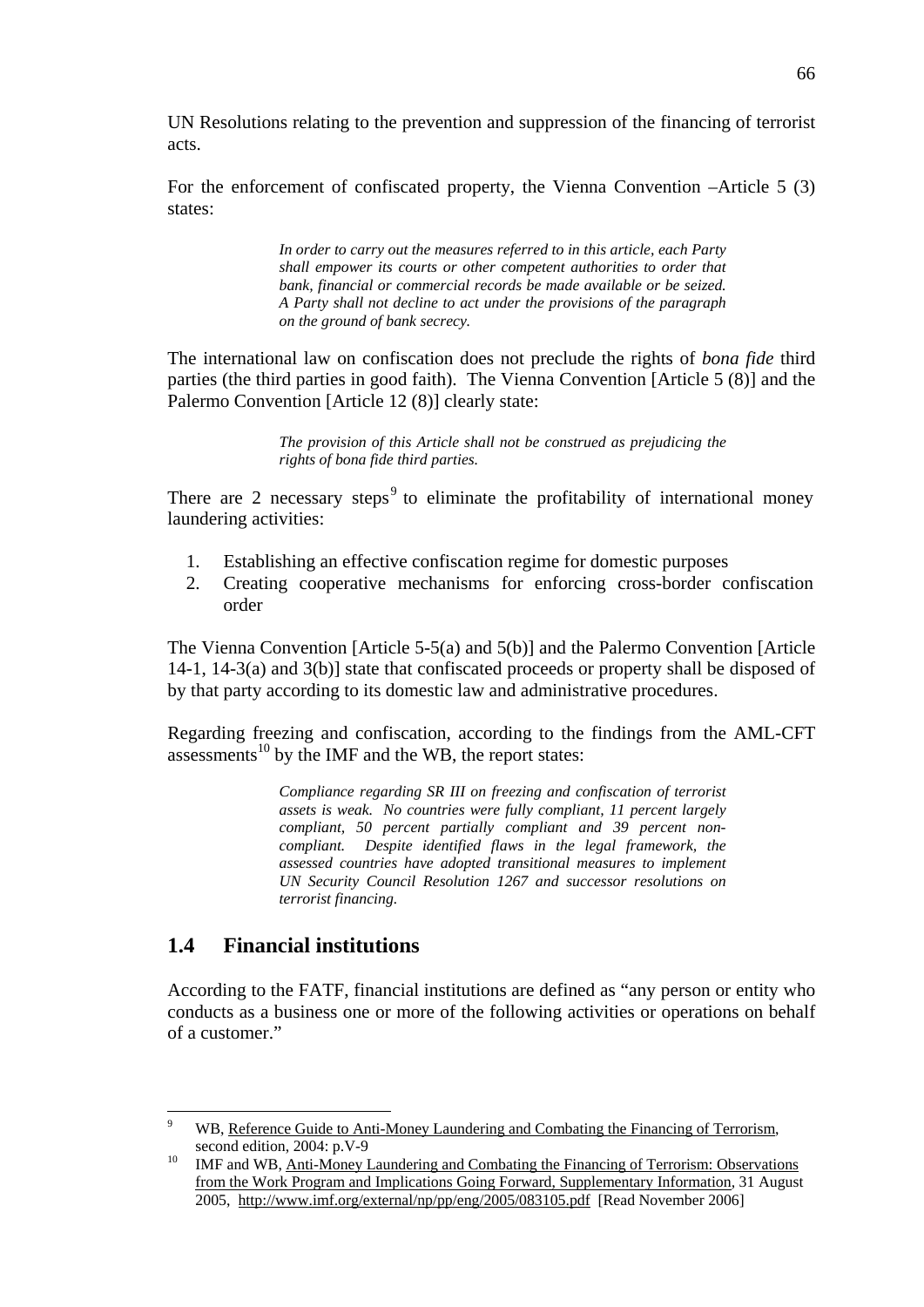- *1.* Acceptance of deposits and other repayable funds from the public<sup>11</sup>.
- 2. Lending<sup>12</sup>.
- *3. Financial leasing13.*
- 4. The transfer of money or value<sup>14</sup>.
- *5. Issuing and managing means of payment (e.g. credit and debit cards, checks, traveler's checks, money orders and banker's drafts, electronic money).*
- *6. Financial guarantees and commitments.*
- *7. Trading in:* 
	- *(a) Money market instruments (checks, bills, CDs derivatives, etc);*
	- *(b) Foreign exchange;*
	- *(c) Exchange, interest rate and index instruments;*
	- *(d) Transferable securities; and*
	- *(e) Commodity futures trading*.
- *8. Participation in securities issues and the provision of financial services related to such issues.*
- *9. Individual and collective portfolio management.*
- *10. Safekeeping and administration of cash or liquid securities on behalf of other persons.*
- *11. Otherwise investing, administering or managing funds or money on behalf of other persons.*
- *12. Underwriting and placement of life insurance and other investment related insurance15.*
- *13. Money and currency changing.*

## **1.5 Non-financial institutions**

There are 2 types of non-financial institutions apart from the aforementioned financial institutions. They are designated non-financial businesses and professions (DNFBPs) and non-designated non-financial businesses and professions (NDNFBPs).

#### **1.5.1 Designated non-financial businesses and professions**

The 2004 revised FATF Recommendations include certain designated non-financial businesses and professions (DNFBPs) within coverage of the Forty Recommendations $16$ <sup>t</sup> as follows:

- *a) Casinos (which also includes internet casinos).*
- *b) Real estate agents.*
- *c) Dealers in precious metals.*
- *d) Dealers in precious stones.*
- *e) Lawyers, notaries, other independent legal professionals and accountants – this refers to sole practitioners, partners or employed professionals within professional firms. It is not meant to refer to 'internal' professionals that are employees of other types of businesses, nor to professionals working for government agencies, who may already be subject to measures that would combat money laundering.*
- *f) Trust and Company Service Providers refers to all persons or businesses that are not covered elsewhere under these*

 $11\,$ <sup>11</sup> This also captures private banking .

<sup>12</sup> This includes *inter alia*: consumer credit; mortgage credit; factoring, with or without recourse; and finance of commercial transactions (including forfeiting).<br>
<sup>13</sup> This does not extend to financial leasing arrangements in relation to consumer products.<br>
<sup>14</sup>

<sup>&</sup>lt;sup>14</sup> This applies to formal and informal sectors, such as, alternative remittance activity.<br><sup>15</sup> This applies to both insurance undertakings and intermediaries, such as agents and brokers.<br>Data attachment 1 (A)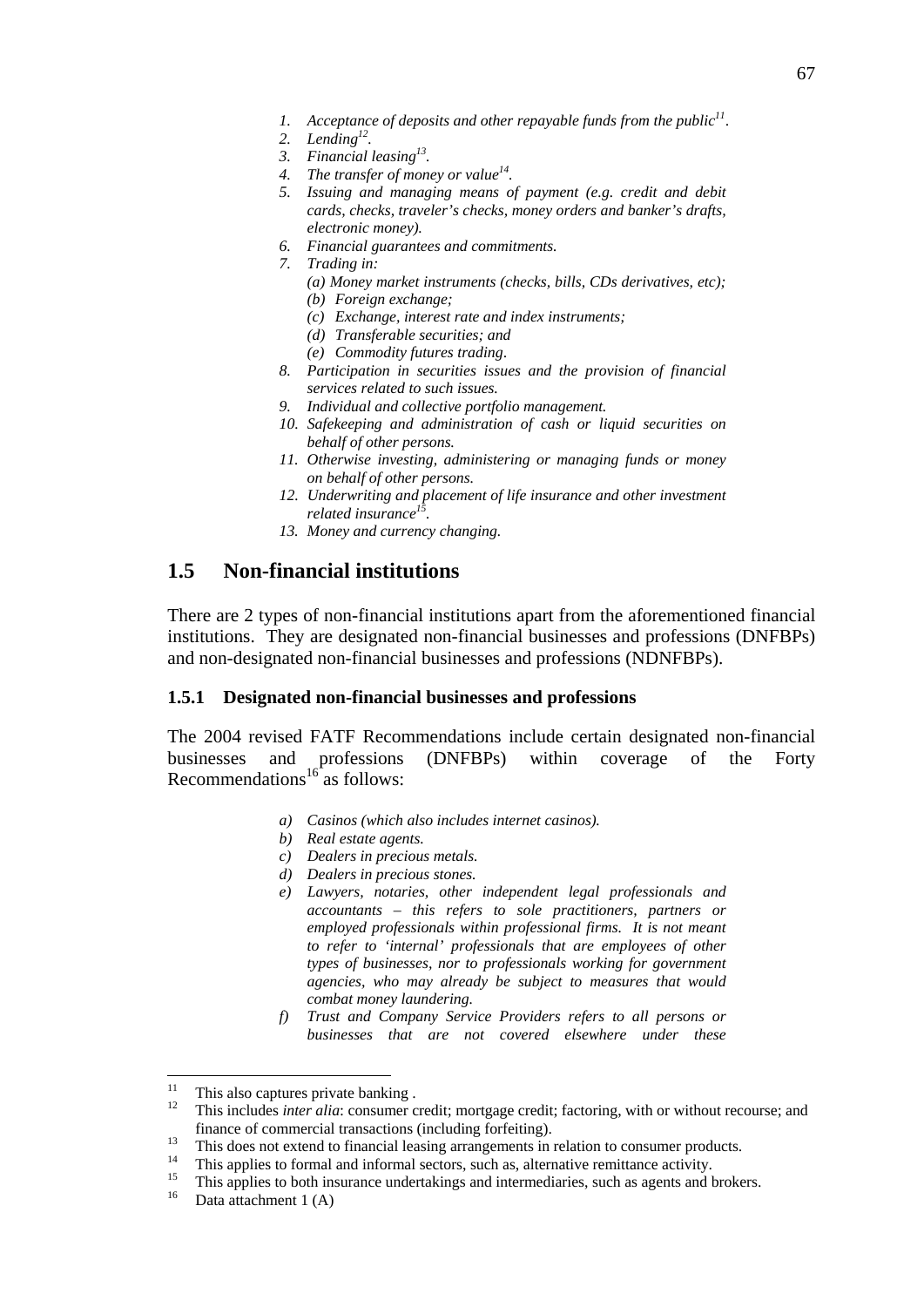*Recommendations, and which as a business, provide any of the following services to third parties:* 

- *acting as a formation agent of legal persons;*
- *acting as (or arranging for another person to act as) a director or secretary of a company, a partner of a partnership, or a similar position in relation to other legal persons;*
- *providing a registered office; business address or accommodation, correspondence or administrative address for a company, a partnership or any other legal person or arrangement;*
- *acting as (or arranging for another person to act as) a trustee of an express trust;*
- *acting as (or arranging for another person to act as) a nominee shareholder for another person.*

These institutions are categorized into two<sup>17</sup>: (1) casinos, and (2) all other nonfinancial businesses and professions. The following points are strictly required for the casinos.

- Licensing;
- Measures to prevent casinos being owned, controlled or operated by criminals; and
- Supervision of their compliance with AML-CFT requirements.

For all other non-financial businesses and professions such as lawyers, notaries, auditors and accountants, trust and company service providers, real estate agents, and dealers in precious metals and stones, effective systems for monitoring – carried out either by a government agency or a self-regulatory organization – and ensuring compliance on a risk-sensitive basis are to be put in place.

Regardless of the types of financial institutions, countries have to make sure that financial institutions are not controlled by the criminals. The financial institutions, consequently, are subject to comprehensive supervisory regimes as set out in the standards issued by the Basel Committee on Banking Supervision, the International Association of Insurance Supervisors, and the International Organization of Securities Commissioners. The requirements applicable to DNFBPs are more limited and they are not normally subject to the same stringent requirements as Core Principles Institutions for the same prudential issues do not arise.

#### **1.5.2 Non-designated non-financial businesses and professions**

FATF Recommendation 20 states that the FATF 40+9 Recommendations should be applied to businesses and professions, other than designated non-financial businesses and professions that pose a money laundering or terrorist financing risk. Businesses relating to high value and luxury goods and pawnshops are some examples of nondesignated non-financial businesses and professions (NDNFBPs).

<sup>&</sup>lt;u>.</u> WB, Reference Guide to Anti-Money Laundering and Combating the Financing of Terrorism. second edition, 2004: pp.V-25 – V-26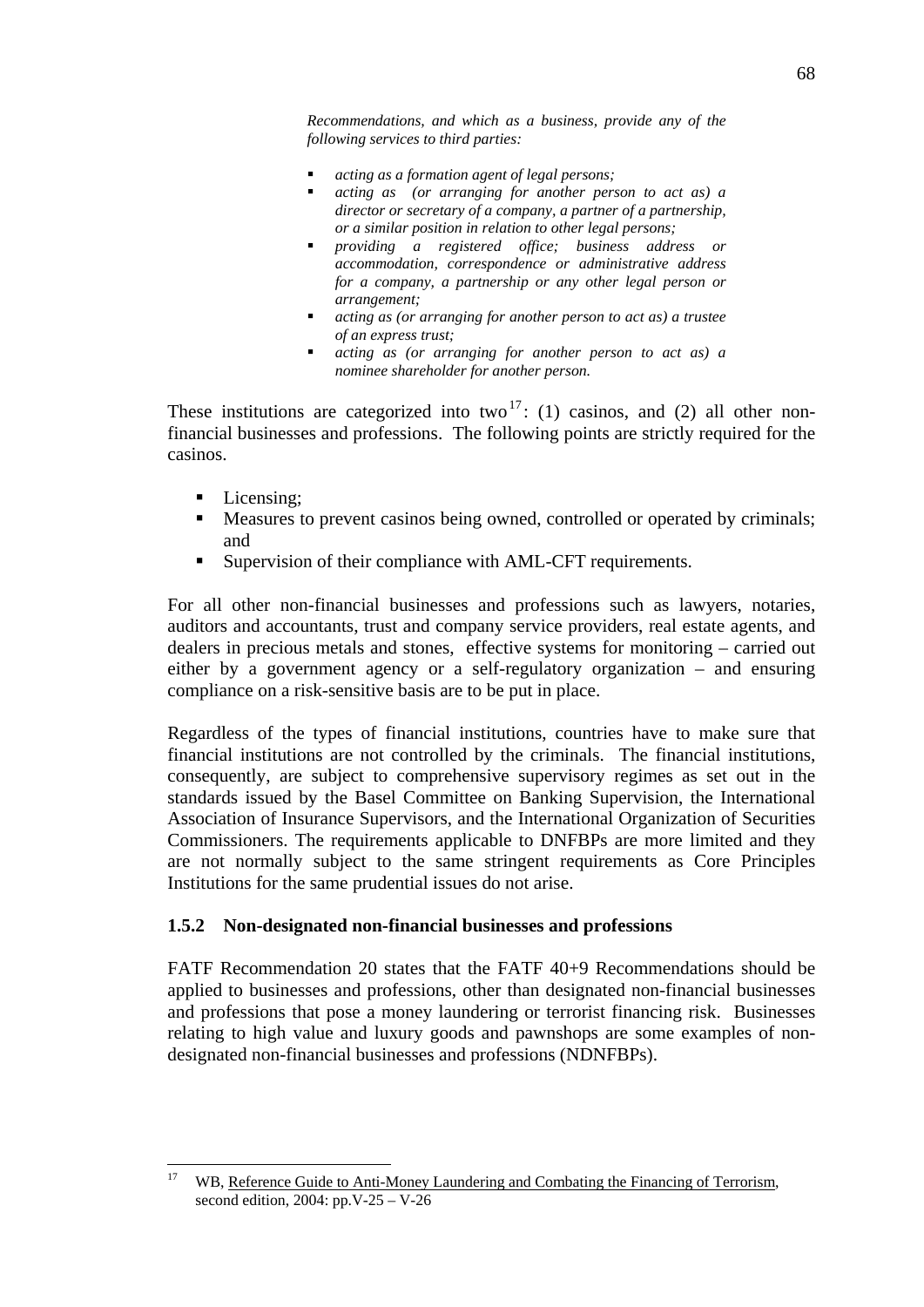## **2 Preventive measures**

In order to prevent financial institutions from being used by criminals, internal policies which vary depending on the type and size of a particular financial institution and the scope and nature of its operation need to be in place. Internal policies should include ongoing training that keeps employees well-informed of the latest developments on AML and CFT. One important point, among others, is that adequate screening procedures should be done when hiring employees. Recommendation 15 states:

> *Financial institutions should develop programs against money laundering and terrorist financing. These programs should include:*

- *a) The development of internal policies, procedures and controls, including appropriate compliance management arrangements, and adequate screening procedures to ensure high standards when hiring employees.*
- *b) An ongoing employee training program.*
- *c) An audit function to test the system.*

Above all, as long as criminals control financial institutions or hold senior management positions in financial institutions, it is extremely difficult for countries not only to prevent but also to detect the crimes, and consequently they tend to pose dangerous obstacles to combating money laundering and financing of terrorism. Integrity standards can help prevent criminals from participating in AML-CFT activities. Countries should not only impose AML-CFT preventative measures in legislation but also make sure that the requirements are implemented in practice. Recommendation 23, paragraph 1, reads:

> *Countries should ensure that financial institutions are subject to adequate regulation and supervision and are effectively implementing the FATF Recommendations. Competent authorities should take the necessary legal or regulatory measures to prevent criminals or their associates from holding or being the beneficial owner of a significant or controlling interest or holding a management function in a financial institution.*

Measures to prevent the unlawful use of legal entities by money launderers and terrorist financiers are crucial to be taken. Moreover, appropriate measures to ensure that bearer shares of securities, trust and similar legal arrangements are not misused by the criminals involved in the twin evils, money laundering and financing of terrorism. Recommendation 33 states:

> *Countries should take measures to prevent the unlawful use of legal persons by money launderers. Countries should ensure that there is adequate, accurate and timely information on the beneficial ownership and control of legal persons that can be obtained or accessed in a timely fashion by competent authorities. In particular, countries that have legal persons that are able to issue bearer shares should take appropriate measures to ensure that they are not misused for money laundering and be able to demonstrate the adequacy of those measures. Countries could consider measures to facilitate access to beneficial ownership and control information to financial institutions undertaking the requirements set out in Recommendation 5.*

More emphasis should be placed on preventive measures than seizure, confiscation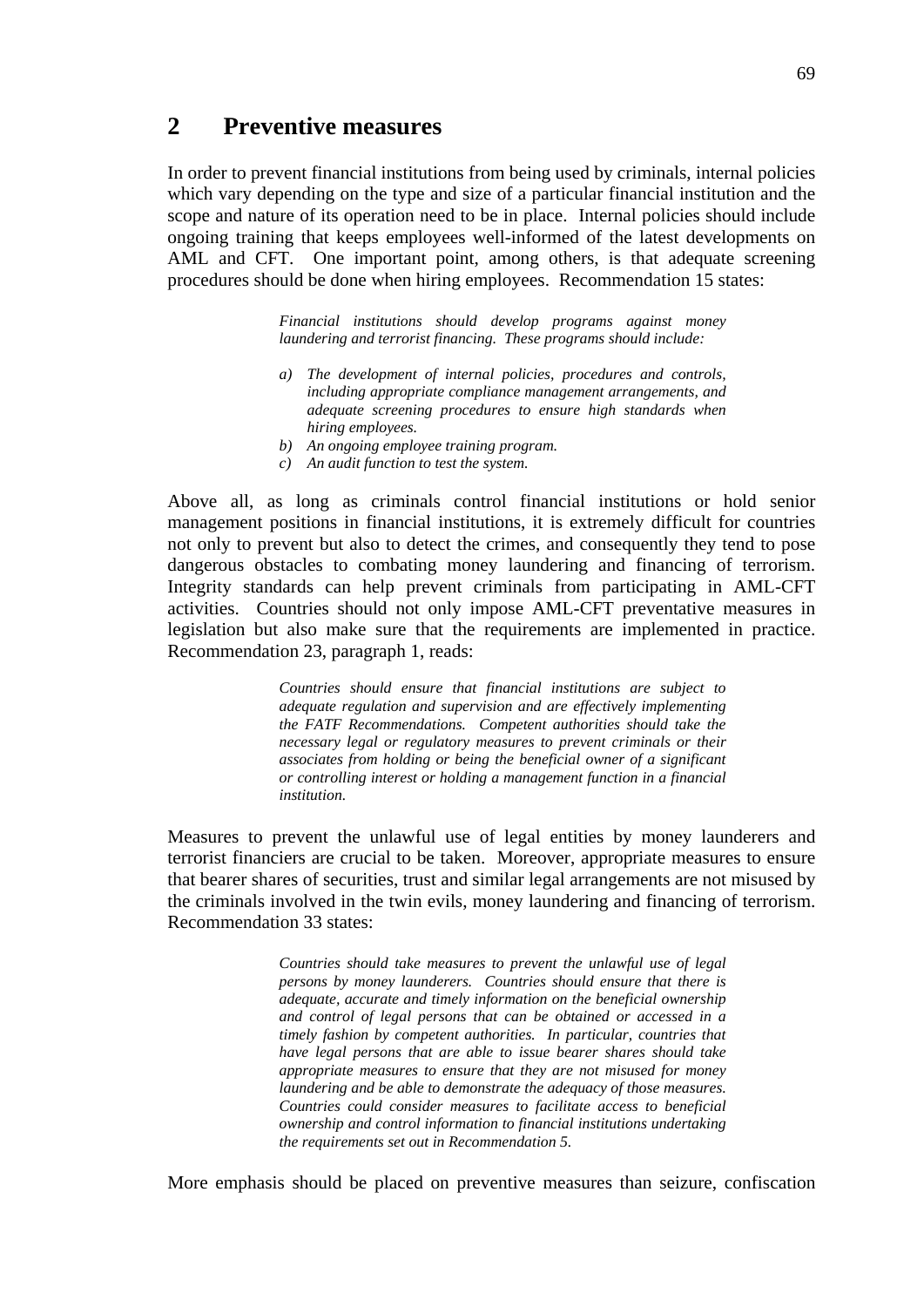and forfeiture of assets. Authorities should prevent the occurrence of money laundering and financing of terrorism in the first instance rather than let the criminals carry out illicit performance to obtain dirty profits at the highest magnitude and confiscate the proceeds. FATF Recommendations  $5 - 25$  are for preventive measures.

# **2.1 Know your customer/Customer due diligence (KYC/CDD)**

The importance of Know Your Customer/Customer Due Diligence (KYC/CDD) has been recognized by supervisors of financial institutions in the world community and they have been working hard to have adequate policies and procedures in place, including "Know Your Customer" / "Customer Due Diligence", which will ensure compliance with the money laundering legislation in force and promote high ethical standards in the financial sector and prevent the financial institutions being used intentionally or unintentionally by criminals.

It is essential to find out if the customer is acting on his/her own or on behalf of another person. Core Principle 18 deals with an important part of AML-CFT institutional framework "Know Your Customers". The following are 12 essential criteria and 1 additional criterion for Core Principle 1818.

#### *Essential criteria*

- *1. Laws or regulations clarify the duties, responsibilities and powers of the banking supervisor and other competent authorities, if any, related to the supervision of banks' internal controls and enforcement of the relevant laws and regulations regarding criminal activities.*
- *2. The supervisor must be satisfied that banks have in place adequate policies and processes that promote high ethical and professional standards and prevent the bank from being used, intentionally or unintentionally, for criminal activities. This includes the prevention and detection of criminal activity, and reporting of such suspected activities to the appropriate authorities.*
- *3. In addition to reporting to the financial intelligence unit or other designated authorities, banks report to the banking supervisor suspicious activities and incidents of fraud when they are material to the safety, soundness or reputation of the bank.*
- *4. The supervisor is satisfied that banks establish "know-yourcustomer" (KYC) policies and processes which are well documented and communicated to all relevant staff. Such policies and processes must also be integrated into the bank's overall risk management. The KYC management program, on a group-wide basis has as its essential elements:* 
	- *a customer acceptance policy that identifies business relationships that the bank will not accept;*
	- *a customer identification, verification and due diligence program; this encompasses verification of beneficial ownership and includes risk-based reviews to ensure that records are updated and relevant;*
	- *policies and processes to monitor and recognize unusual or*

<sup>18</sup> Basel Committee on Banking Supervision, Core Principles Methodology, October 2006: pp. 25 – 26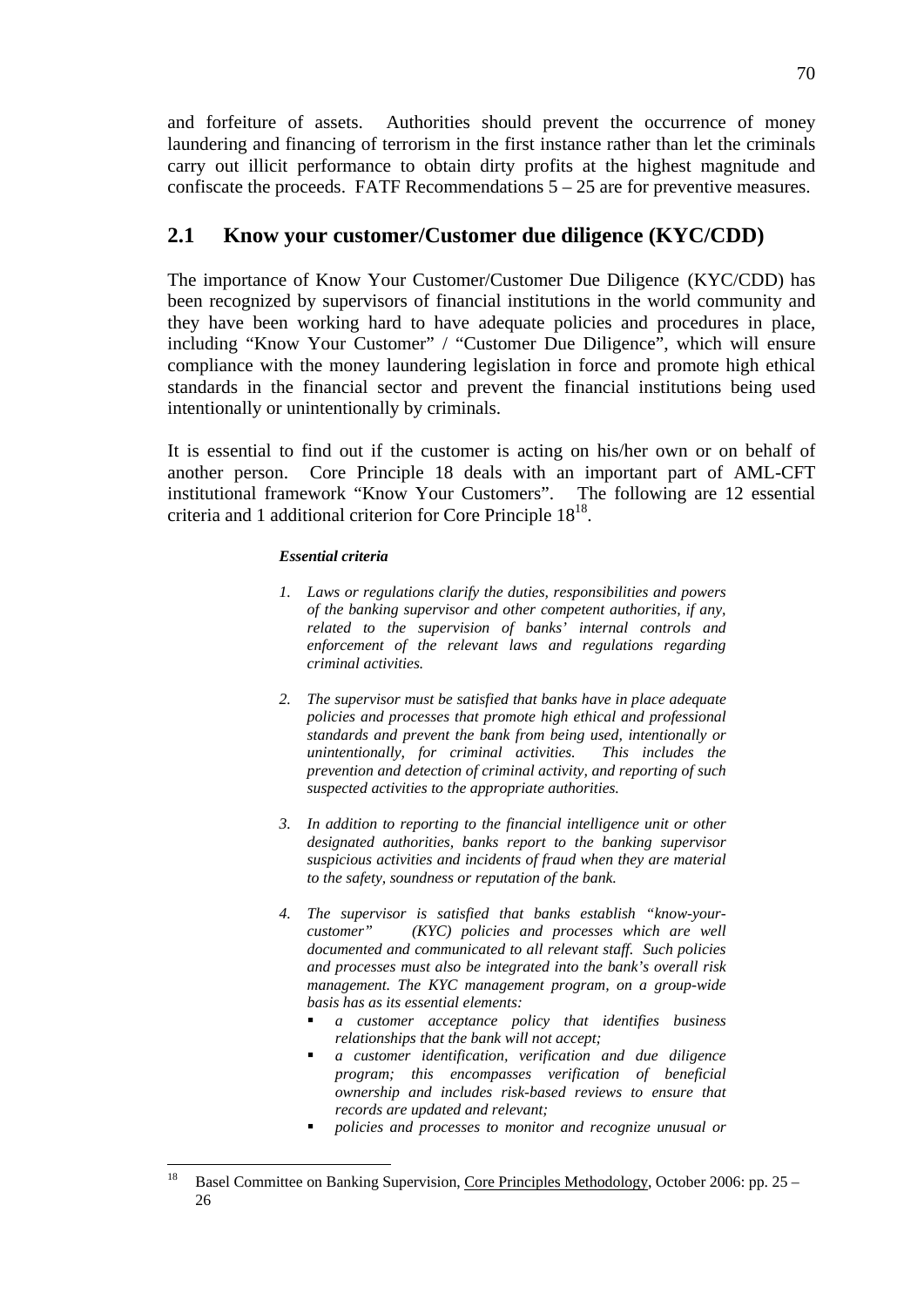*potentially suspicious transactions, particularly of high-risk accounts;* 

- *escalation to the senior management level of decisions on entering into business relationships with high-risk accounts, such as those for politically exposed persons, or maintaining such relationships when an existing relationship becomes high-risk; and*
- *clear rules on what records must be kept on consumer identification and individual transactions and their retention period. Such records should have at least a five-year retention period.*
- *5. The supervisor is satisfied that banks have enhanced due diligence policies and processes regarding correspondent banking. Such policies and processes encompass:* 
	- *gathering sufficient information about their respondent banks to understand fully the nature of their business and customer base, and how they are supervised; and*
	- *not establishing or continuing correspondent relationships with foreign banks that do not have adequate controls against criminal activities or that are not effectively supervised by the relevant authorities, or with those banks that are considered to shell banks.*
- *6. The supervisor periodically confirms that banks have sufficient controls and systems in place for preventing, identifying and reporting potential abuses of financial services, including money laundering.*
- *7. The supervisor has adequate enforcement powers (regulatory and /or criminal prosecution) to take action against a bank that does not comply with its obligations related to criminal activities.*
- *8. The supervisor must be satisfied that banks have:* 
	- *requirements for internal audit and/or external experts to independently evaluate the relevant risk management policies, processes and controls. The supervisor must have access to their reports;*
	- *established policies and processes to designate compliance officers at the management level, and appointed a relevant dedicated officer to whom potential abuses of the bank's financial services (including suspicious transactions) shall be reported;*
	- *adequate screening policies and processes to ensure high ethical and professional standards when hiring staff; and*
	- *ongoing training programs for their staff on KYC and methods to detect criminal and suspicious activities.*
- *9. The supervisor determines that banks have clear policies and processes for staff to report any problems related to the abuse of the banks' financial services to either local management or the relevant dedicated officer or to both. The supervisor also confirms that banks have adequate management information systems to provide managers and the dedicated officers with timely information on such activities.*
- *10. Laws and regulations ensure that a member of a bank's staff who reports suspicious activity in good faith either internally or directly to the relevant authority cannot be held liable.*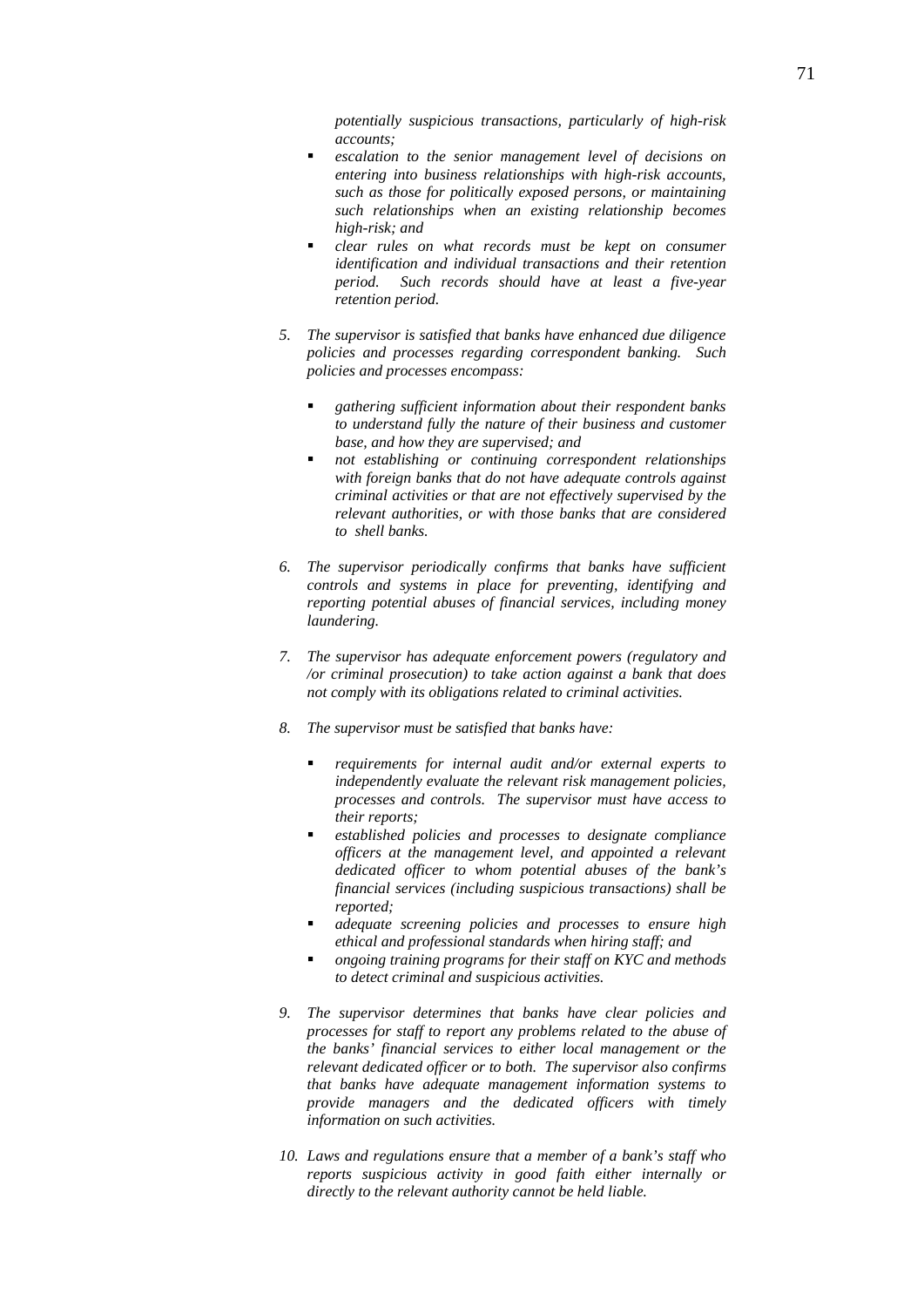- *11. The supervisor is able to inform the financial intelligence unit and, if applicable, other designated authority of any suspicious transactions. In addition, it is able, directly or indirectly, to share with relevant judicial authorities information related to suspected or actual criminal activities.*
- *12. The supervisor is able, directly or indirectly, to cooperate with the relevant domestic and foreign financial sector supervisory authorities or share with them information related to suspected or actual criminal activities where this information is for supervisory purposes.*

#### *Additional criteria*

*1. If not done by another authority, the supervisor has in-house resources with specialist expertise for addressing criminal activities.* 

The FATF's KYC/CDD based on the Basel Committee's KYC/CDD is more closely associated with combating ML and FT, not like the Basel Committee's approach to KYC/CDD where sound KYC/CDD procedures are seen as a critical element in the effective management of banking risks and they are critical in protecting the safety and soundness of banks and the integrity of banking systems. Nonetheless, the Committee supports the adoption and implementation of the FATF Recommendations. One of the purposes to review the Core Principles is to enhance consistency between the Core Principles and the corresponding standards for securities and insurance as well as for anti-money laundering and transparency, and the Basel Committee and the FATF have been working together and will continue to maintain close contact with each other.

Customer Due Diligence – adequate due diligence on new or existing customers – is a key part of AML-CFT policy without which banks can become subject to reputational, operational, legal and concentration risks in banking systems. It is also stated in Provision 30 of the Basel Committee "Customer Due Diligence for Banks" that a numbered account – the name of the beneficial owner known to the financial institution only that is substituted by an account number – should be subject to exactly the same KYC/CDD procedures as all other customer accounts. It reads:

> *Banks should never agree to open an account or conduct ongoing business with a customer who insists anonymity or who gives a fictitious name. Nor should confidential numbered<sup>19</sup> account function as anonymous accounts but they should be subject to exactly the same KYC procedures as all other customer accounts, even if the test is carried out by the selected staff. Whereas a numbered account can offer additional protection for the identity of the account holder, the identity must be known to a sufficient number of staff to operate proper due diligence. Such accounts should in no circumstances be used to hide the customer identity from a bank's compliance function or from the supervisors.*

FATF Recommendation 5 also states that financial institutions should not keep anonymous accounts or accounts in fictitious names and when they should undertake

 $19$ In a numbered account, the name of the beneficial owner is known to the bank but is substituted by an account number or code name in subsequent documentation.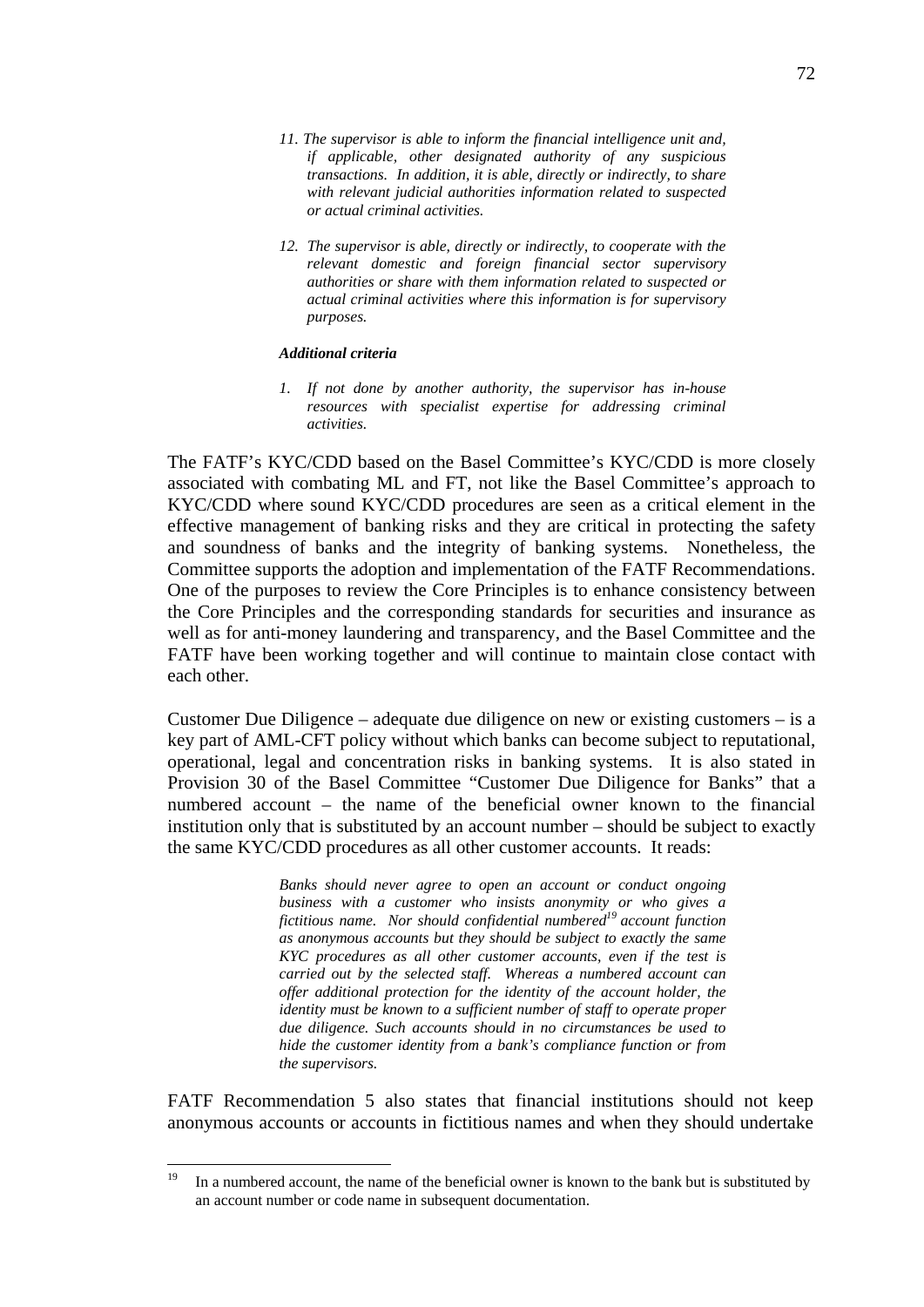#### CDD measures.

*Financial institutions should not keep anonymous accounts or accounts in obviously fictitious names.* 

*Financial institutions should undertake customer due diligence measures, including identifying and verifying the identity of their customers, when:* 

- *establishing business relations;*
- *carrying out occasional transactions: (i) above the applicable designated threshold; or (ii) that are wire transfers in the circumstances covered by the Interpretative Note to Special Recommendation VII;*
- *there is a suspicion of money laundering or terrorist financing; or*
- *the financial institution has doubts about the veracity or adequacy of previously obtained customer identification data.*

*The customer due diligence (CDD) measures to be taken are as follows:* 

- *a) Identifying the customer and verifying that customer's identity using reliable, independent source documents, data or information.*
- *b) Identifying the beneficial owner, and taking reasonable measures to verify the identity of the beneficial owner such that the financial institution is satisfied that it knows who the beneficial owner is. For legal persons and arrangements this should include financial institutions taking reasonable measures to understand the ownership and control structure of the customer.*
- *c) Obtaining information on the purpose and intended nature of the business relationship.*
- *d) Conducting ongoing due diligence on the business relationship and scrutiny of transactions undertaken throughout the course of that relationship to ensure that the transactions being conducted are consistent with the institution's knowledge of the customer, their business and risk profile, including, where necessary, the source of funds.*

### **2.2 Record-keeping requirements**

The CDD and record-keeping requirements for financial institutions, non-financial institutions and designated non-financial businesses and professions are set out in FATF Recommendations 5 to 12. Institutions are required to keep customer identity and transaction records for at least 5 years following the termination of an account<sup>20</sup>.

When a new customer is non-resident, special attention should be exercised  $2^1$ . Provision 23 of the Basel Committee CDD for banks reads:

> *Banks should 'document and enforce policies of identification for customers and those acting on their behalf*<sup>22</sup>*. The best documents for verifying are those most difficult to obtain illicitly and to counterfeit. Special attention should be exercised in the case of non-resident customers and in no case should a bank short-circuit identity procedures just because the new customer is unable to present himself for interview. The bank should always ask itself why the customer has*

 $20$ <sup>20</sup> FATF Recommendation 10

<sup>&</sup>lt;sup>21</sup> Basel Committee on Banking Supervision, Customer Due Diligence for Banks, Provision 23<br><sup>22</sup> Basel Committee on Banking Supervision, Core Principles Methodology, essential criteria 2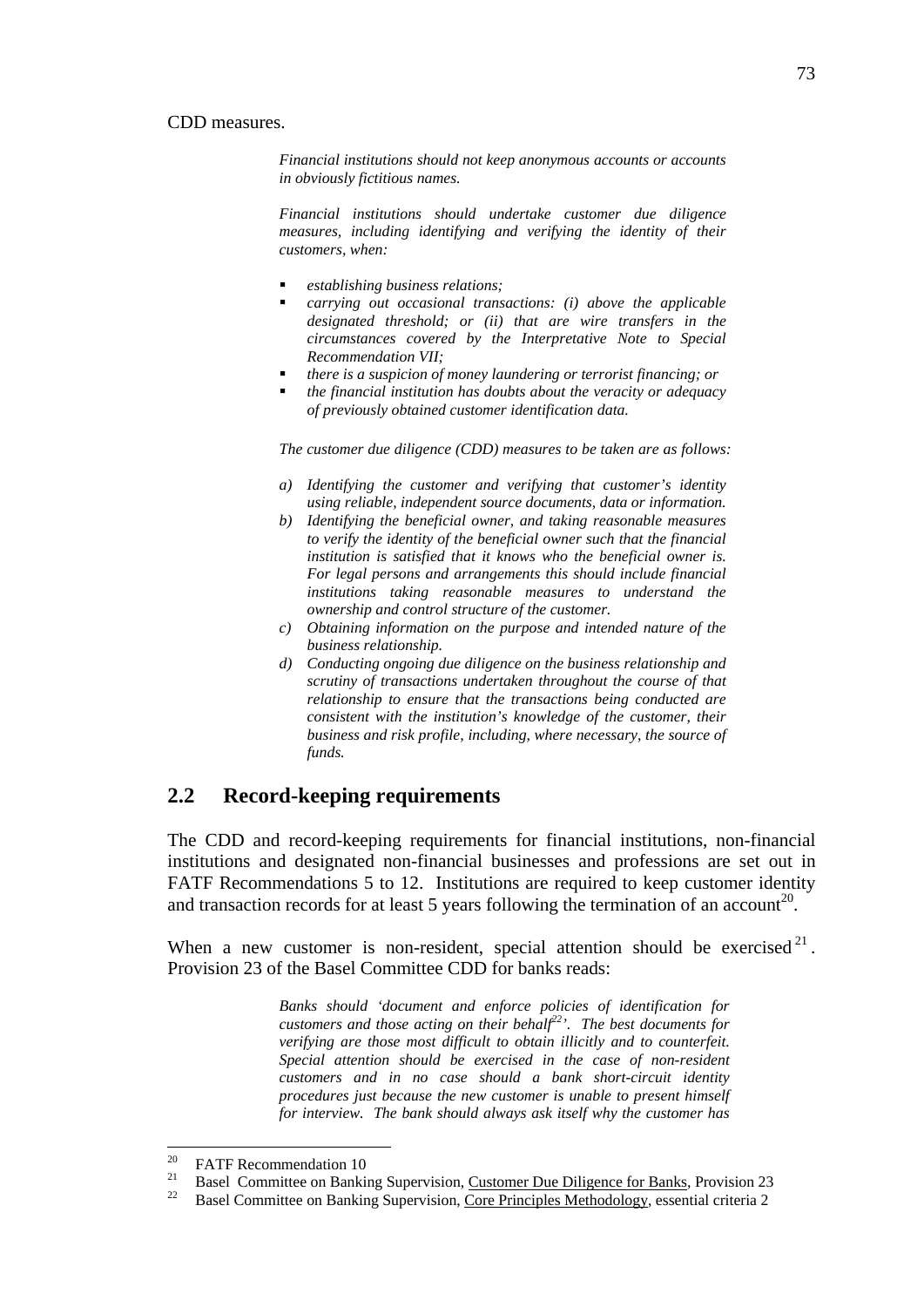Having ensured that the financial secrecy laws do not inhibit implementation of the FATF Recommendations, financial institutions must collect the information of the customers as much as they can. Neither an account should be opened without verifying the new customer's identity satisfactorily<sup>23</sup> nor should a customer be permitted to open or maintain an account using an anonymous or fictitious name<sup>24</sup>. The Basel Committee CDD for banks, Provision 22, reads:

> *Banks should establish a systematic procedure for identifying new customers and should not establish a banking relationship until a new customer is satisfactorily verified.*

The financial institution needs to take measures to verify the identity of the beneficial owner when an agent represents a beneficiary via corporations or other intermediaries. In order to verify the legality of the entity the financial institution should collect the following information from the potential customer<sup>25</sup>.

- 1. Name and legal form of customer's organizations;
- 2. Address;
- 3. Names of the directors;
- 4. Principal owners or beneficiaries;
- 5. Provisions regulating the power to bind the organization;
- 6. Agent(s) acting on behalf of the organization; and
- 7. Account number (if applicable).

The Committee developed a series of recommendations that provide a basic framework for supervisors around the world to be used as guidelines in the development of KYC/CDD practices in their supervised financial institutions. A financial institution should develop and enforce a clear customer acceptance policy and tiered customer identification program that involves more extensive due diligence for high risk accounts and includes proactive account monitoring for suspicious activities<sup>26</sup>. In accordance with international standards set by the Basel Committee on Banking Supervision and by the FATF, countries must ensure that their financial institutions have appropriate customer identification and due diligence procedures in place.

It seems that countries should extremely work hard in order to comply with Recommendation 5 due to the report on the AML-CFT assessments<sup>27</sup> by the IMF and the WB. It states:

> *For customer due diligence (CDD) (Recommendation 5), no countries were rated compliant, 33 percent were considered largely compliant, 67 percent were partially compliant or non-compliant.*

<sup>23</sup> <sup>23</sup> Basel Committee on Banking Supervision, <u>Customer Due Diligence for Banks</u>, Provision 22<br><sup>24</sup> ibid.: Provision 30, and FATF Recommendation 5<br><sup>25</sup> W.D. Reference Cuidate Anti Manau Laurdating and Cambating the Financi

<sup>25</sup> WB, Reference Guide to Anti-Money Laundering and Combating the Financing of Terrorism, second edition, 2004: p. VI-6<br>
<sup>26</sup> Basel Committee on Banking Supervision, <u>Customer Due Diligence for Banks</u>, Provision 20<br>
<sup>27</sup> IMF and WB, Anti-Money Laundering and Combating the Financing of Terrorism: Observations

from the Work Program and Implications Going Forward, Supplementary Information*,* 31 August 2005, http://www.imf.org/external/np/pp/eng/2005/083105.pdf [Read November 2006]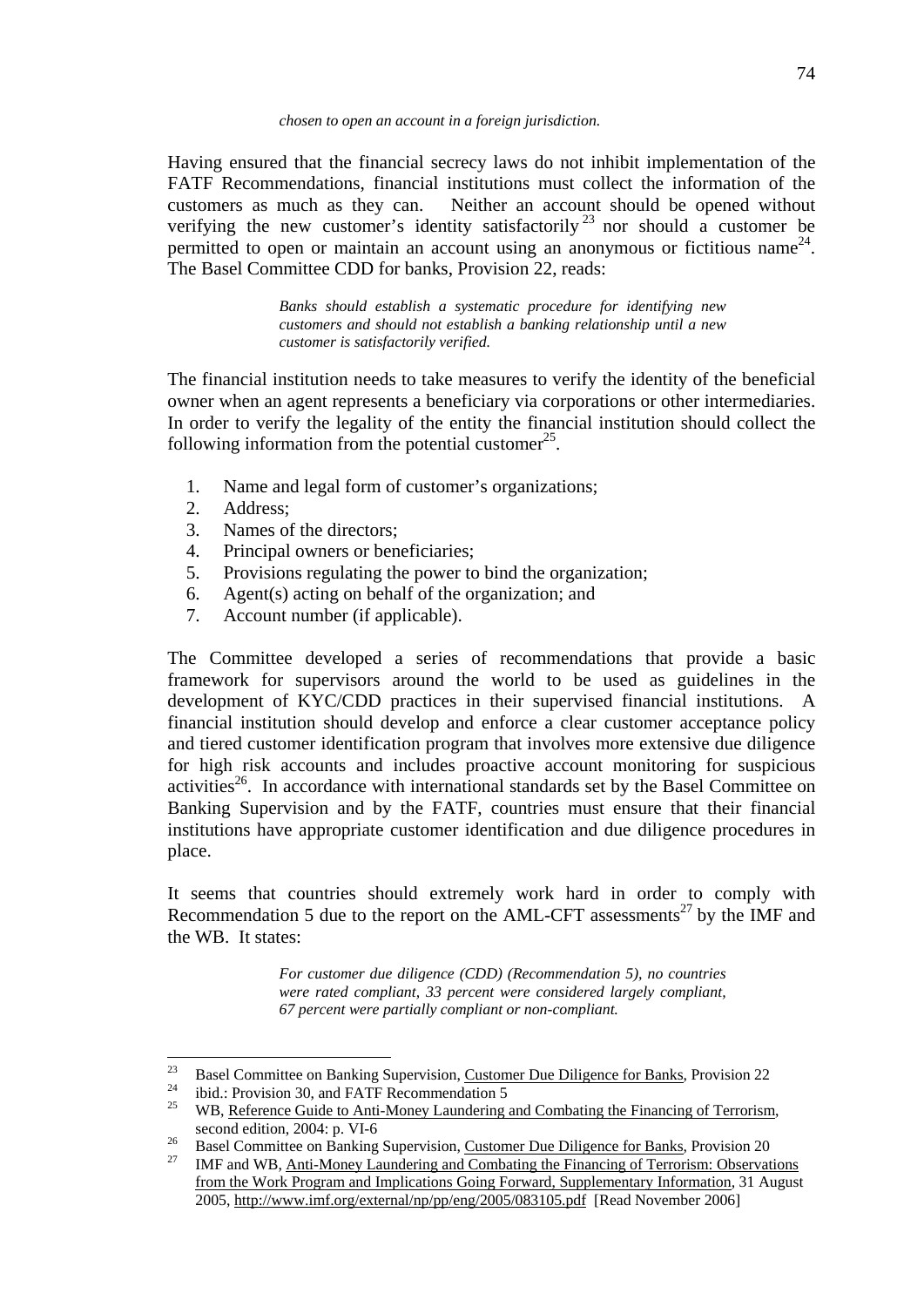### **2.3 High risk accounts and transactions**

Enhanced due diligence measures should be taken into account on the following high risk accounts and transactions<sup>28</sup>.

- Politically exposed persons (PEPs)
- **Transactions from the countries on the NCCT list**
- Shell banks

<u>.</u>

- Non-face-to-face customers
- Correspondent banking
- **Customers introduced by intermediaries**
- Insurance sector measures
- Securities sector measures
- Designated non-financial businesses and professions
- **Suspicious transactions**

#### **2.3.1 Politically exposed persons**

Politically exposed persons (PEPs) abuse their public powers for their own illicit enrichment through the receipt of bribes, embezzlement, etc. in countries where corruption is widespread. The definition of PEPs stated in the Glossary of 2004 FATF Forty Recommendations is:

> *PEPs are individuals who are or have been entrusted with prominent public functions in a foreign country, for example Heads of State or of government, senior politicians, senior government, judicial or military officials, senior executives of state owned corporations, important political party officials. Business relationships with family members or close associates of PEPs involve reputational risks similar to those with PEPs themselves. The definition is not intended to cover middle ranking or more junior individuals in the foregoing categories.*

Although the definition does not apply to the domestic PEPs the 2004 FATF Assessment Methodology relating to Recommendation 6, additional element 6.5, encourages the countries to extend extra due diligence to domestic PEPs. Recommendation 6 encourages the financial institutions to perform the additional measures consisting of the following:

> *Financial institutions should, in relation to politically exposed persons, in addition to performing normal due diligence measures:*

- *a) Have appropriate risk management systems to determine whether the customer is a politically exposed person.*
- *b) Obtain senior management approval for establishing business relationships with such customers.*
- *c) Take reasonable measures to establish the source of wealth and source of funds.*
- *d) Conduct enhanced ongoing monitoring of the business relationship.*

Provisions 41 to 44 in the Basel Committee Customer Due Diligence for Banks

WB, Reference Guide to Anti-Money Laundering and Combating the Financing of Terrorism, second edition, 2004: pp. VI-8 – VI-13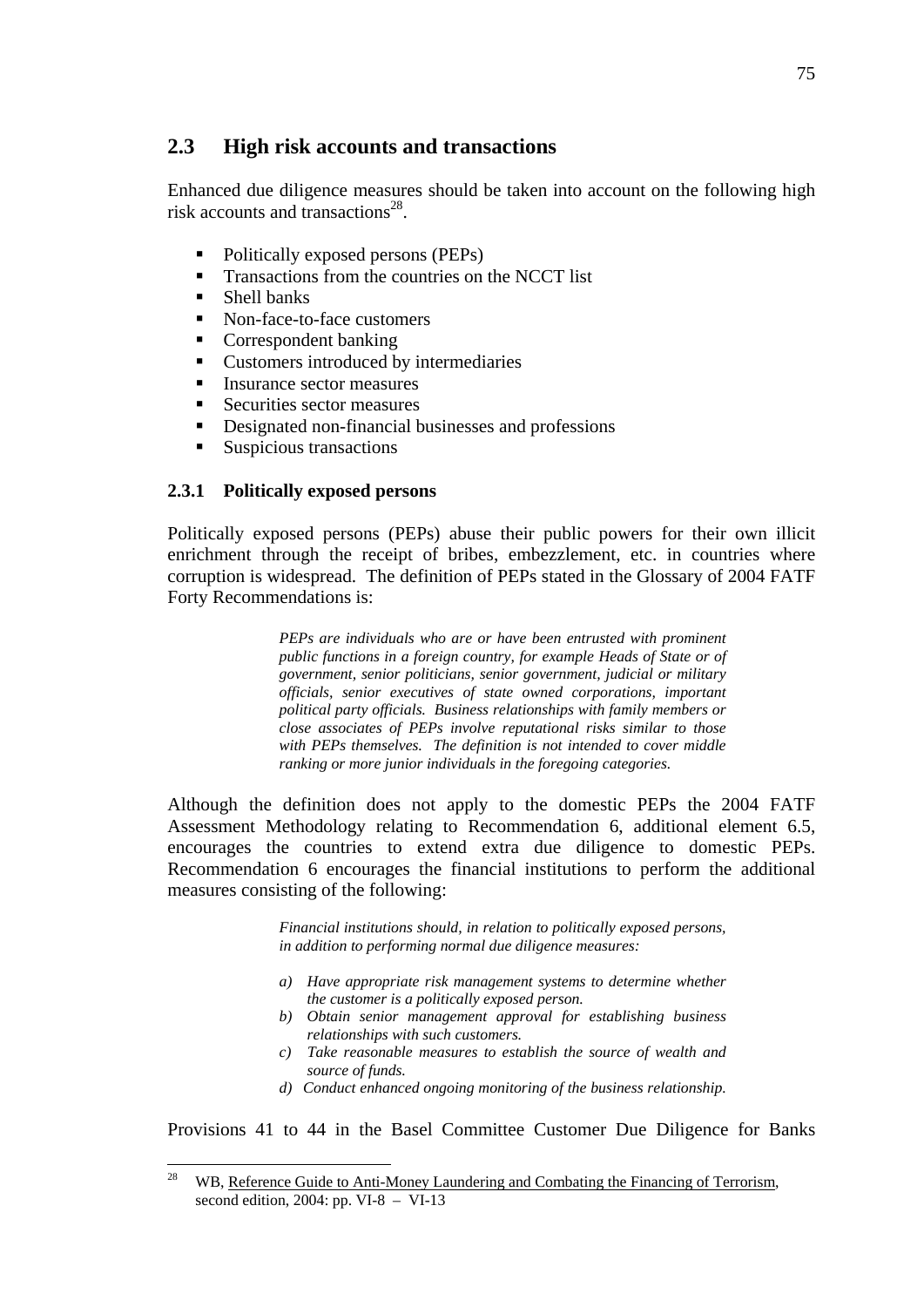discuss the matters related to the funds from corrupt PEPs and how to tackle them effectively. Among them, Provision 44 states:

> *Banks should gather sufficient information from a new customer and check publicly available information in order to establish whether or not a customer is a PEP. Banks should investigate the source of funds before accepting a PEP. The decision to open an account for a PEP should be taken at a senior management level.*

The report on the AML-CFT assessments<sup>29</sup> by the IMF and the WB states:

*All assessed high- and middle-income countries have adopted a range of preventive measures applicable to the prudentially-regulated financial sectors (the banking, securities, and insurance sectors), but implementation is uneven. No countries were fully compliant, and a large percentage of the countries were non-compliant with the Recommendation requiring enhanced due diligence for politically exposed persons. Many of the assessed low-income countries had only begun the process of creating regulatory frameworks. Where such frameworks were present, they only covered the banking sector.* 

#### **2.3.2 Countries on the NCCT list and shell banks**

The PEPs within the NCCTs might create vulnerabilities of the banking system to money laundering since they abuse the power to use the banking system of their own country. Besides the PEPs, criminals might use the banks in the countries on the NCCT list that have weak AML-CFT regimes. It is, therefore, important to carry out adequate due diligence on the transactions from the countries on the NCCT list.

The main objective of the NCCT initiative is to reduce the vulnerabilities of the financial system to money laundering. Countries on the NCCT list are the countries that have failed to make adequate progress in addressing the serious deficiencies previously identified by the FATF. In other words, implementation of measures for the prevention, detection and punishment of ML and FT is not sufficient in accordance with international standards. It is required to identify clients or beneficial owners from these countries before business relationships are established and to enhance surveillance and report financial transactions and other relevant actions involving the countries on the NCCT list.

In addition, if a bank is incorporated in a country but it has no physical presence in that country and is not affiliated with a regulated financial group, transactions from those banks (shell banks) should not be undertaken.

#### **2.3.3 Non-face-to-face customers and correspondent banking**

Some of the customers do not present themselves at the financial institutions for their interview when conducting transactions. Financial institutions should, therefore, be aware of non-face-to-face customers and should take necessary steps to deal with them  $30$ . The topics related to non-face-to-face customers  $31$  and correspondent

1

<sup>&</sup>lt;sup>29</sup> IMF and WB, Anti-Money Laundering and Combating the Financing of Terrorism: Observations from the Work Program and Implications Going Forward, Supplementary Information*,* 31 August 2005, http://www.imf.org/external/np/pp/eng/2005/083105.pdf [Read November 2006] 30 FATF Recommendation 8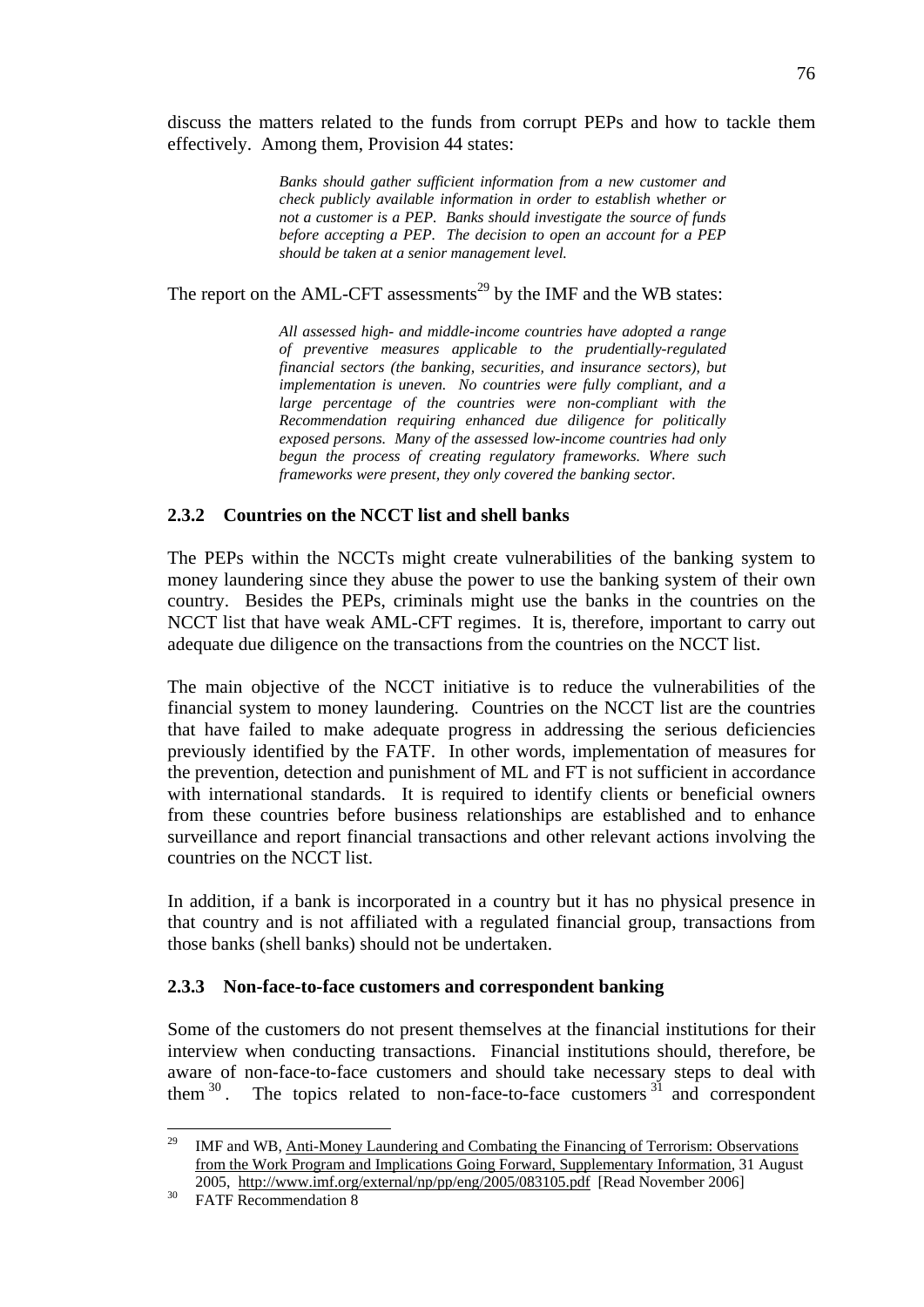banking<sup>32</sup> are discussed in detail in the Basel Committee Customer Due Diligence for Banks, (October 2001).

Recommendation 7 states that financial institutions should not only gather sufficient information about the respondent institutions but also assess the respondent institution's AML-CFT controls. In addition, financial institutions should obtain approval from their senior management before establishing new correspondent relationships and document the respective responsibilities of each institution. It reads:

> *Financial institutions should, in relation to cross-border correspondent banking and other similar relationships, in addition to performing normal due diligence measures:*

- *a) Gather sufficient information about a respondent institution to understand fully the nature of the respondent's business and to determine from publicly available information the reputation of the institution and the quality of supervision, including whether it has been subject to a money laundering or terrorist financing investigation or regulatory action.*
- *b) Assess the respondent institution's anti-money laundering and terrorist financing control.*
- *c) Obtain approval from senior management before establishing new correspondent relationships.*
- *d) Document the respective responsibilities of each institution.*
- *e) With respect to 'payable-through accounts', be satisfied that the respondent bank has verified the identity of and performed ongoing due diligence on the customers having direct access to accounts of the correspondent and that it is able to provide relevant customer identification data upon request to the correspondent bank.*

Non-face-to-face customers usually use postal services and telecommunications networks to obtain financial services for their convenience. However, electronic banking currently incorporates a wide array of products and services delivered over telecommunications networks. Although developing technologies provide the customers with luxurious convenience the nature of electronic banking creates difficulties in customer identification and verification<sup>33</sup>. Recommendation 8 states:

> *Financial institutions should pay special attention to any money laundering threats that may arise from new or developing technologies that might favor anonymity, and take measures, if needed, to prevent their use in money laundering schemes. In particular, financial institutions should have policies and procedures in place to address any specific risks associated with non-face-to-face business relationships or transactions.*

Provision 48 of the Basel Committee CDD for Banks states:

*In accepting business from non-face-to-face customers:* 

 *banks should apply equally effective customer identification procedures for non-face-to-face customers as for those available* 

<sup>&</sup>lt;sup>31</sup> Basel Committee on Banking Supervision, Customer Due Diligence for Banks, Provisions (45 to 48) and FATF Recommendation 8<br>  $\frac{32}{161}$  ibid.: Provisions (49 to 52), and FATF Recommendation 7<br>  $\frac{33}{1614}$  : Provision (46)

ibid.: Provision (46)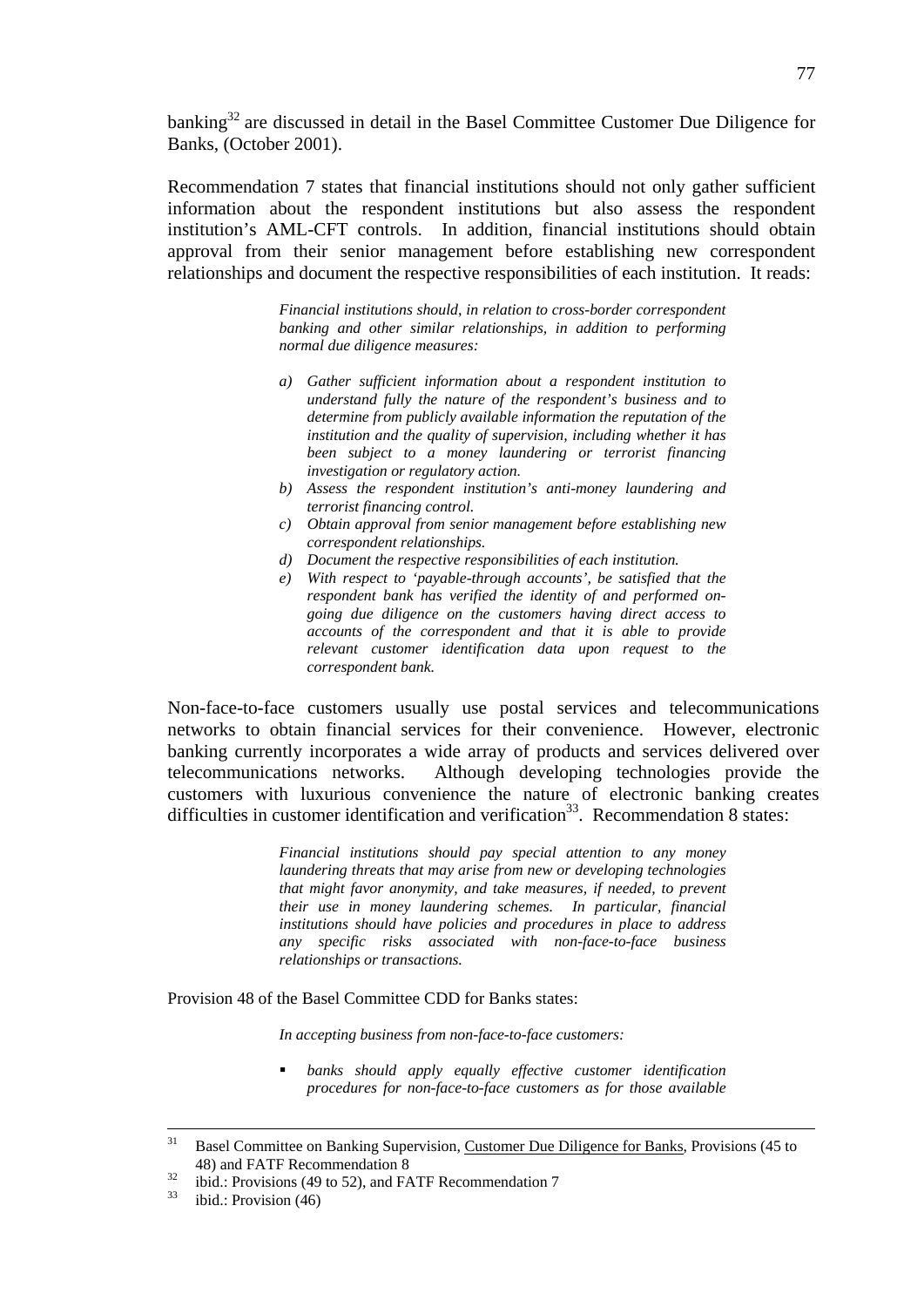*for interview; and* 

 *there must be specific and adequate measures to mitigate the higher risk.* 

*Examples of measures to mitigate the higher risk include:* 

- *certification of documents presented;*
- *requisition of additional documents to complement those which are required for face-to-face customers;*
- *independent contact with the customer by the bank;*
- *third party introduction, e.g. by an introducer subject to the criteria established in paragraph 36;or*
- *requiring the first payment to be carried out through an account in customer's name with another bank subject to similar customer due diligence standards.*

#### **2.3.4 Intermediaries**

When the client account is opened by a professional intermediary that client must be identified<sup>34</sup>. Although the funds held by a professional intermediary or lawyer on behalf of entities are not co-mingled, if there are sub-accounts that can be attributable to each beneficial owner, all beneficial owners of the sub-accounts by the intermediary or lawyer must be identified  $35$ . When the funds are co-mingled the financial institution should look through to the beneficial owners unless the intermediary has engaged in a sound due diligence process and has the systems and controls to allocate the assets in the pooled accounts to the relevant beneficiaries<sup>36</sup>. Regarding customers who are introduced to financial institutions via domestic or international intermediaries, three things should be done $3^7$ .

- 1. Ensure that the intermediary is subject to CDD requirements that its compliance with such due diligence requirements is subject to supervision.
- 2. Ensure that the intermediary has collected sufficient information about identity and other relevant due diligence documentation about the customer.
- 3. Ensure that the intermediary can make that information available on request without delay.

#### **2.3.5 Securities firms and insurance companies**

The securities firms and the insurance industry can follow and adhere to the relevant requirements stated in the FATF Methodology and CDD requirements and guidelines established and provided by the IOSCO and the IAIS respectively. An Insurance entity must obtain the following information<sup>38</sup>.

- Location completed;
- Client's financial assessment;

1

<sup>&</sup>lt;sup>34</sup> Basel Committee, <u>Customer Due Diligence for Banks</u>, Provision 37, and FATF Recommendation 9 ibid.: Provision (38)<br><sup>35</sup> ibid.: Provision (38)

 $\frac{36}{37}$  ibid.: Provision 39

WB, Reference Guide to Anti-Money Laundering and Combating the Financing of Terrorism, second edition, 2004: p. VI-11<br>IAIS, Anti-Money Laundering Guidance Notes for Insurance Supervisors and Insurance Entities,

January 2002. http://www.sigortacilik.gov.tr/02YD/24USDBD/USDBD\_Dosyalar/Rehber-4.pdf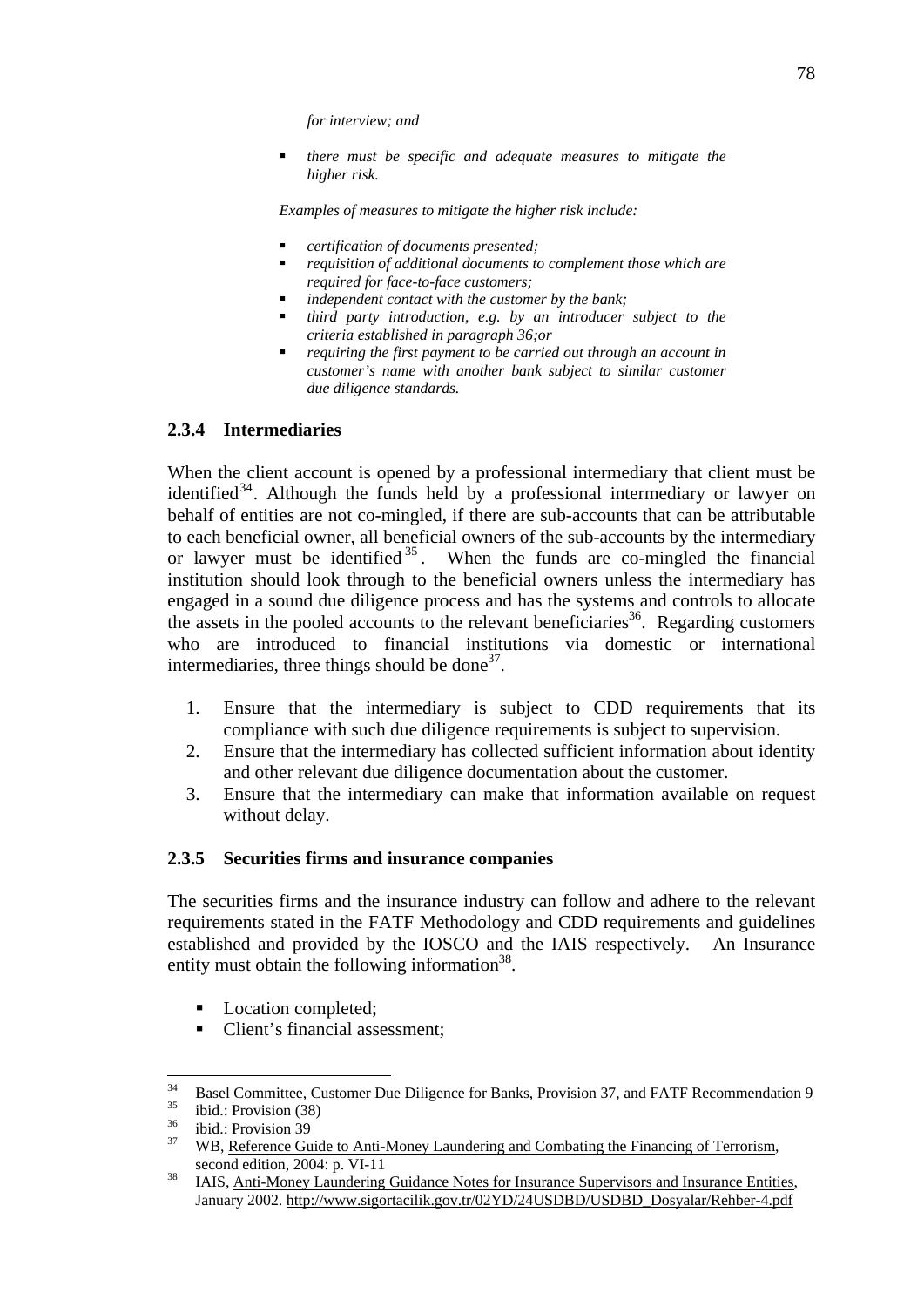- Client's need analysis;
- Payment method details;
- Benefit description;
- Copy of documentation used to verify customer identity;
- Post-sale records associated with the contract through its maturity; and
- Details of maturity processing and claim settlement.

When the transaction seems to be unusual and/or when the source of funds cannot be inquired, the financial institutions including insurance sector and securities sector should submit a suspicious transaction report to the authorities for further investigation in accordance with the 2004 FATF Recommendation 13. Insurance companies and securities firms should report suspicious activities to the respective financial intelligence unit or other national centralized authority. The institution is not supposed to investigate the transaction or to obtain the evidence of connection between the funds and any criminal activity, including fiscal crimes.

#### **2.3.6 Designated non-financial businesses and professions (DNFBPs)**

The Glossary of the FATF 40 Recommendations defines designated non-financial businesses and professions. (Please see the heading 1.5.1 Designated non-financial businesses and professions.)

Not only the scope and organization of DNFBPs greatly differ from those of the supervised financial institutions but also the scope and responsibilities of lawyers, notaries, auditors and accountants, and the extent of their regulation, vary considerably from country to country. In some countries, entry into the professions is strict and subject to demanding qualifications whereas in others, it is more flexible to come into a profession subject to light regulation. At the same time, they are not familiar with AML-CFT obligations.

Generally real estate agents and dealers in precious metals and stones that offer a range of financial services are very lightly regulated as they are informally organized. Since the AML-CFT obligations have been recently extended to DNFBPs, jurisdictions have to introduce the necessary legal and regulatory framework for their AML-CFT regimes. Likewise, some countries provide a range of financial services (foreign exchange, credit, and payments transfer) in casino operation and some do not even permit casinos at all. In fact, the legal casinos are regulated and have started to apply AML-CFT requirements.

Regardless of their countries, all DNFBPs must follow CDD procedures that apply to casinos, real estate agents, dealers in precious metals and stones, professionals, and trust and company service providers. Recommendation 12 states:

> *The customer due diligence and record-keeping requirements set out in Recommendations 5, 6, and 8 to 11 apply to designated non-financial businesses and professions in the following situations:*

- *a) Casinos when customers engage in financial transactions equal to or above the applicable designated threshold.*
- *b) Real estate agents when they are involved in transactions for their client concerning the buying and selling of real estate.*
- *c) Dealers in precious metals and dealers in precious stones when they engage in any cash transaction with a customer equal to or*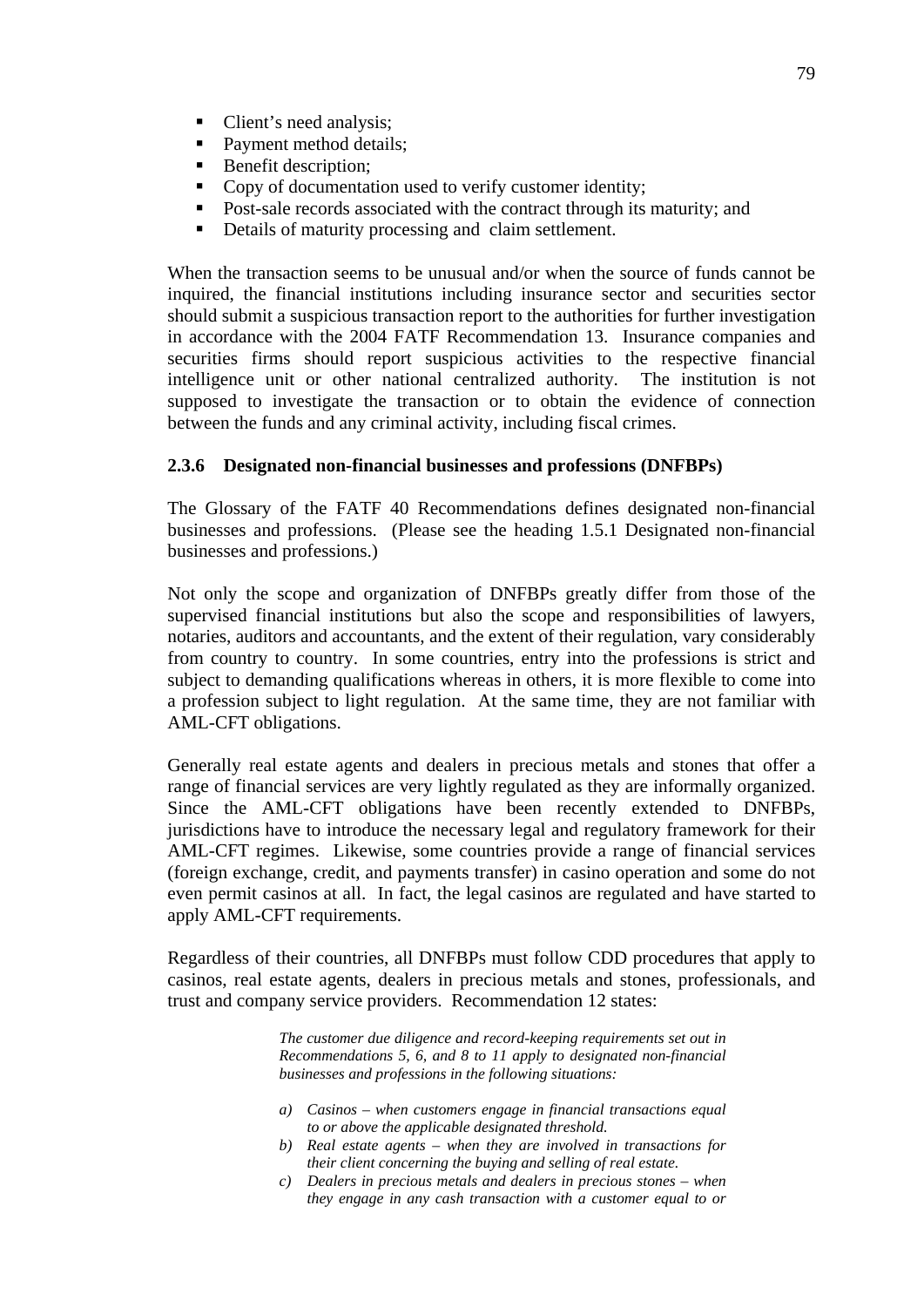*above the applicable designated threshold.* 

- *d) Lawyers, notaries, other independent legal professionals and accountants when they prepare for or carry out transactions for their client concerning the following activities:* 
	- *buying and selling of real estate;*
	- *managing of client money, securities or other assets;*
	- *management of bank, savings or securities account;*
	- *organization of contributions for the creation, operation or management of companies; and*
	- *creation, operation or management of legal persons or arrangements, and buying and selling of business entities.*
- *e) Trust and company service providers when they prepare for or carry out transactions for a client concerning the activities listed in the definition in the Glossary.*

According to the report on the AML-CFT assessments<sup>39</sup> by the IMF and the WB, for Recommendation 12, on extending customer due diligence procedures to DNFBPs, no country was rated either fully or largely compliant; 56 percent achieved a partially compliant rating, and 44 percent were non-compliant. It also states:

> *No countries were fully compliant and a large percentage of assessed countries were non-compliant with the Recommendations concerning DNFBPs. Even where AML-CFT requirements had been fully extended to DNFBPs, implementations was weak.*

> *Breaking down the findings by income groups, the assessed low-income countries were universally non-compliant on Recommendations 12 and 16 (CDD and STR respectively) and 83 percent non-compliant on Recommendation 24 (supervision). The assessed middle-income countries were 80 percent partially compliant and 20 percent noncompliant on R 12 and 16, and 20 percent largely, 20 percent partially, and 60 percent non-compliant on R 24. The assessed high-income countries received ratings on R 12 similar to those of the middleincome countries (71 percent partially and 29 percent non-compliant), did somewhat better on R 16 (14 percent largely, 57 percent partially, and 29 percent non-compliant), and on R 24 (14 percent largely, 43 percent partially and 43 percent non-compliant).*

Regulatory and supervisory measures for DNFBPs were set out in Recommendation 24 while Recommendation 25 states that the competent authorities should establish guidelines, and provide feedback which will assist FIs and DNFBPs in applying national measures to combat ML and FT, especially in detecting and reporting suspicious transactions.

Regarding suspicious transaction reports Recommendation 16 states:

1

*The requirements set out in Recommendations 13 to 15 and 21 apply to all designated non-financial businesses and professions, subject to the following qualifications:* 

*(a) Lawyers, notaries, other independent legal professionals and accountants should be required to report suspicious transactions when, on behalf of or for a client, they engage in a financial* 

IMF and WB, Anti-Money Laundering and Combating the Financing of Terrorism: Observations from the Work Program and Implications Going Forward, Supplementary Information*,* 31 August 2005, http://www.imf.org/external/np/pp/eng/2005/083105.pdf [Read November 2006]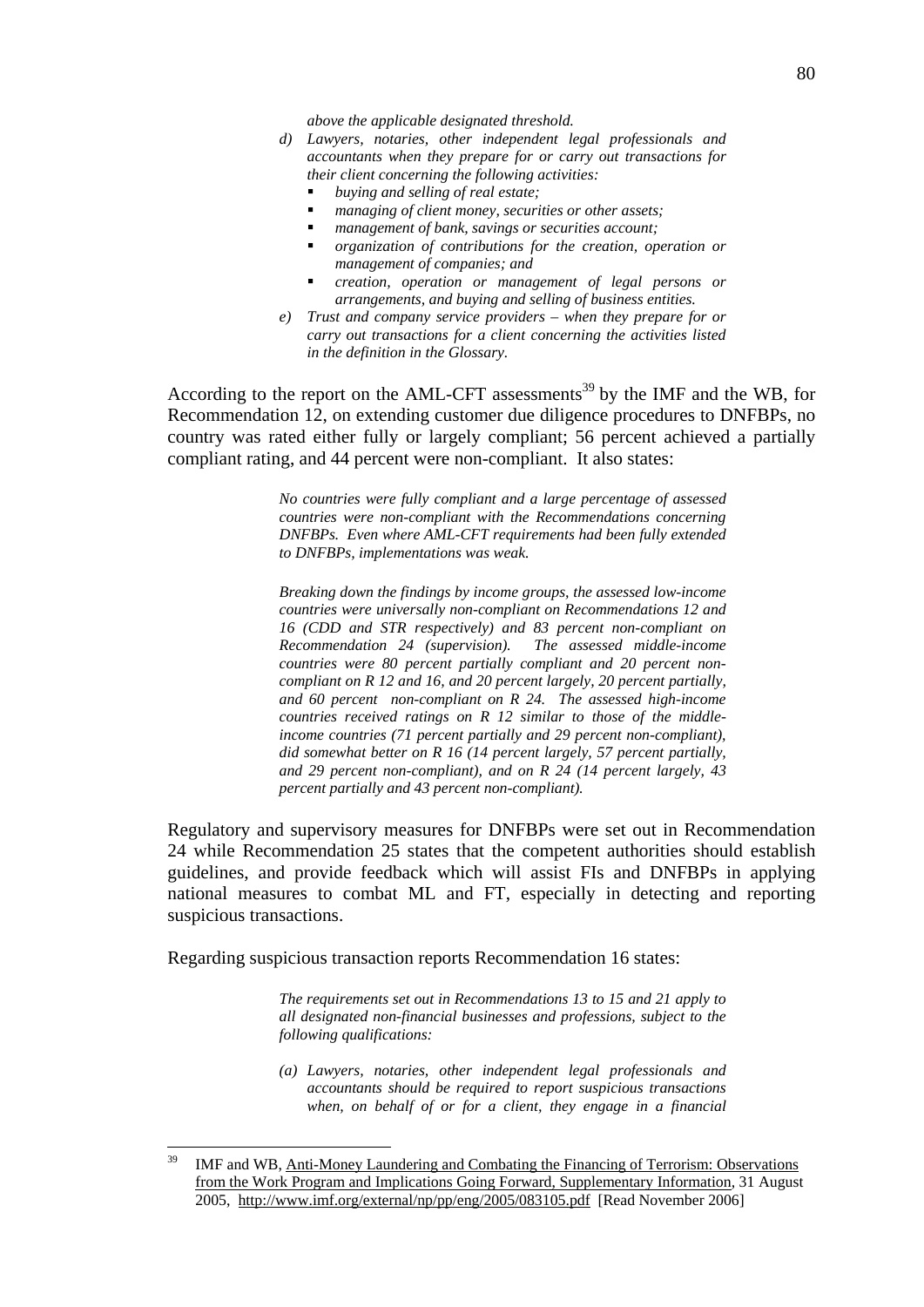*transaction in relation to the activities described in Recommendation 12(d). Countries are strongly encouraged to extend the reporting requirement to the rest of the professional activities of accountants, including auditing.* 

- *(b) Dealers in precious metals and dealers in precious stones should be required to report suspicious transactions when they engage in any cash transaction with a customer equal to or above the applicable designated threshold.*
- *(c) Trust and company service providers should be required to report suspicious transactions for a client when, on behalf of or for a client, they engage in a transaction in relation to the activities referred to Recommendation 12(e).*

*Lawyers, notaries, other independent legal professionals, and accountants acting as independent legal professionals, are not required to report their suspicions if the relevant information was obtained in circumstances where they are subject to professional secrecy or legal professional privilege.* 

#### **2.3.7 Suspicious transactions**

A suspicious transaction is any complex, unusual large transaction and all unusual patterns of transactions, without apparent economic or visible lawful purpose as defined in FATF Recommendation 11 essential criteria 11.1.

> *Financial institutions should be required to pay special attention to all complex, unusual large transactions, or unusual patterns of transactions, that have no apparent or visible economic or lawful purpose.*

These transactions may represent proceeds of crime and it could involve money laundering and/or terrorist financing. The following are some general signs of suspicious transactions $40$ .

(Banks + DNFBPs)

- Assets withdrawn immediately after they are credited into an account.
- A dormant account suddenly becomes active without any plausible reason.
- The high asset value of a client is not compatible with either the information concerning the client or the relevant business.
- A client provides false or doctored information or refuses to communicate required information to the bank.
- The arrangement of a transaction either insinuates an unlawful purpose, is economically illogical or unidentifiable.

(Insurance Companies)

<u>.</u>

- Unusual or disadvantageous early redemption of an insurance policy;
- Unusual employment of an intermediary in the course of some usual transaction or financial activity (e.g. payment of claims or high commission to an unusual intermediary);
- Unusual payment method; and

WB, Reference Guide to Anti-Money Laundering and Combating the Financing of Terrorism, second edition, 2004: pp. VI-18 – VI-24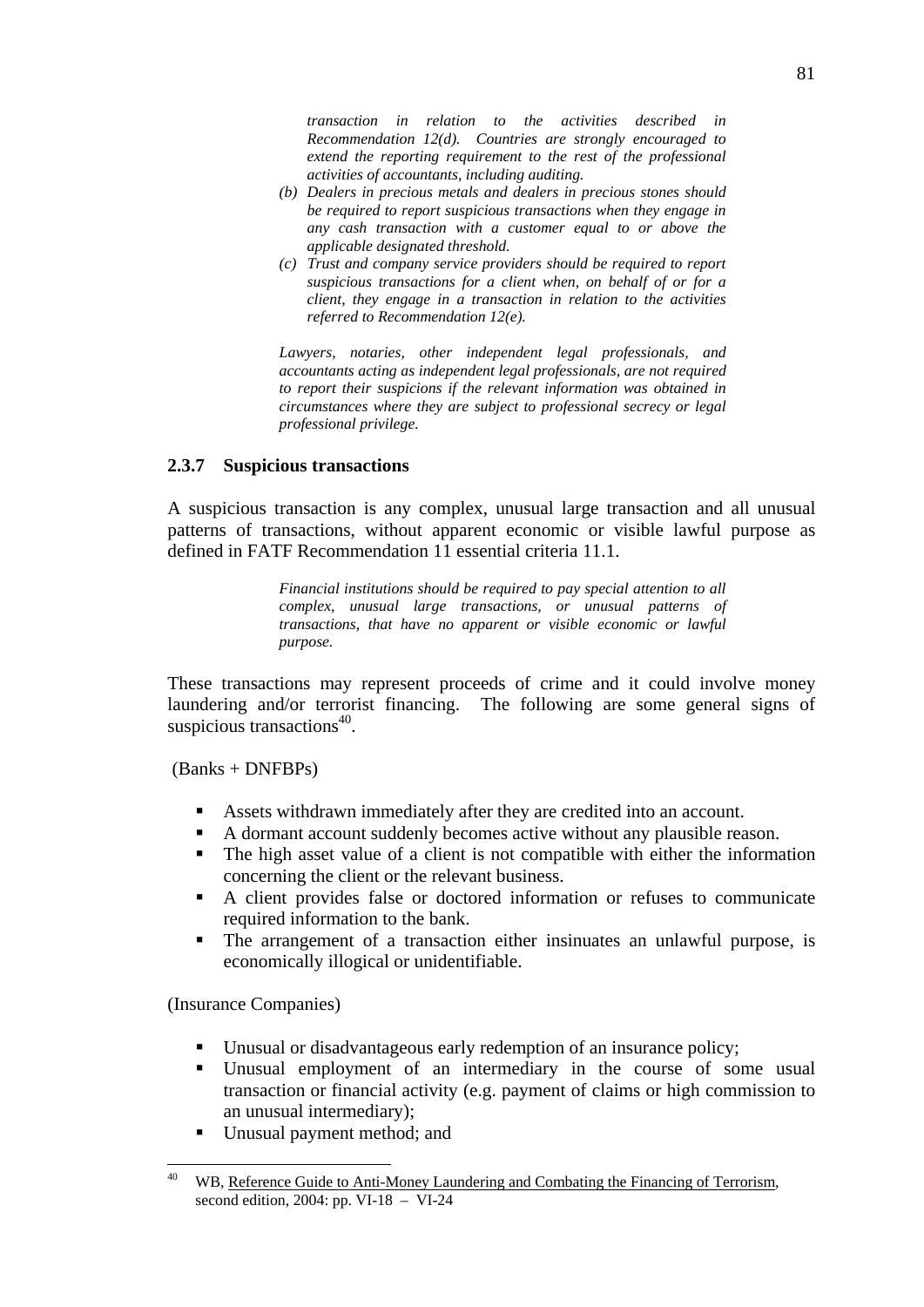Transactions involving jurisdictions with lax regulatory instruments regarding money laundering and/or terrorist financing.

Signs regarding suspicious *cash transactions* are summarized below:

- Frequent deposit of cash incompatible with the information concerning either the client or his business.
- Deposit of cash immediately followed by the issuance of checks or transfers towards accounts opened in other banks located in the same country or abroad.
- Frequent cash withdrawal without any obvious connection with the client's business.
- Frequent exchange of notes of high denomination for smaller denominations or against another currency.
- Cashing checks, including travelers' checks, for large amounts.
- Frequent cash transactions for amounts just below the level where identification or reporting by the financial institution is required.

Signs regarding *transactions on deposit accounts* are as follows:

- Closing of an account followed by the opening of new accounts in the same name or by members of the client's family.
- Purchase of stocks and shares with funds that have been transferred from abroad or just after cash deposit on the account.
- Illogical structures (numerous accounts, frequent transfers between accounts).
- Granting of guarantees (pledges, bonds) without any obvious reason.
- Transfer in favor of other banks without any indication of the beneficiary.
- Unexpected repayment, without a convincing explanation, of a delinquent loan.
- Deposit of checks of large amount incompatible with the information concerning either the client or the relevant business.

# **2.4 Suspicious transaction reporting/report (STR)**

Special attention should be paid to unusual patterns of transactions and complex and unusual large transactions<sup>41</sup>. These transactions should be examined thoroughly and the findings should be recorded systematically. Financial institutions should record the following information for each and every transaction and keep the records for a minimum of five years following the termination of the account<sup>42</sup>.

- Name of the customer and/or beneficiary;
- Address:
- Date and nature of the transaction:
- Type and amount of currency involved in the transaction;
- Type and identifying number of account; and
- Other relevant information typically recorded by the financial institution.

If the findings are not satisfactory, the financial institution should consider declining the business and/or making a suspicious transaction report.

 $41$ <sup>41</sup> FATF Recommendation 11<br> $^{42}$  FATE Recommendation 10

<sup>42</sup> FATF Recommendation 10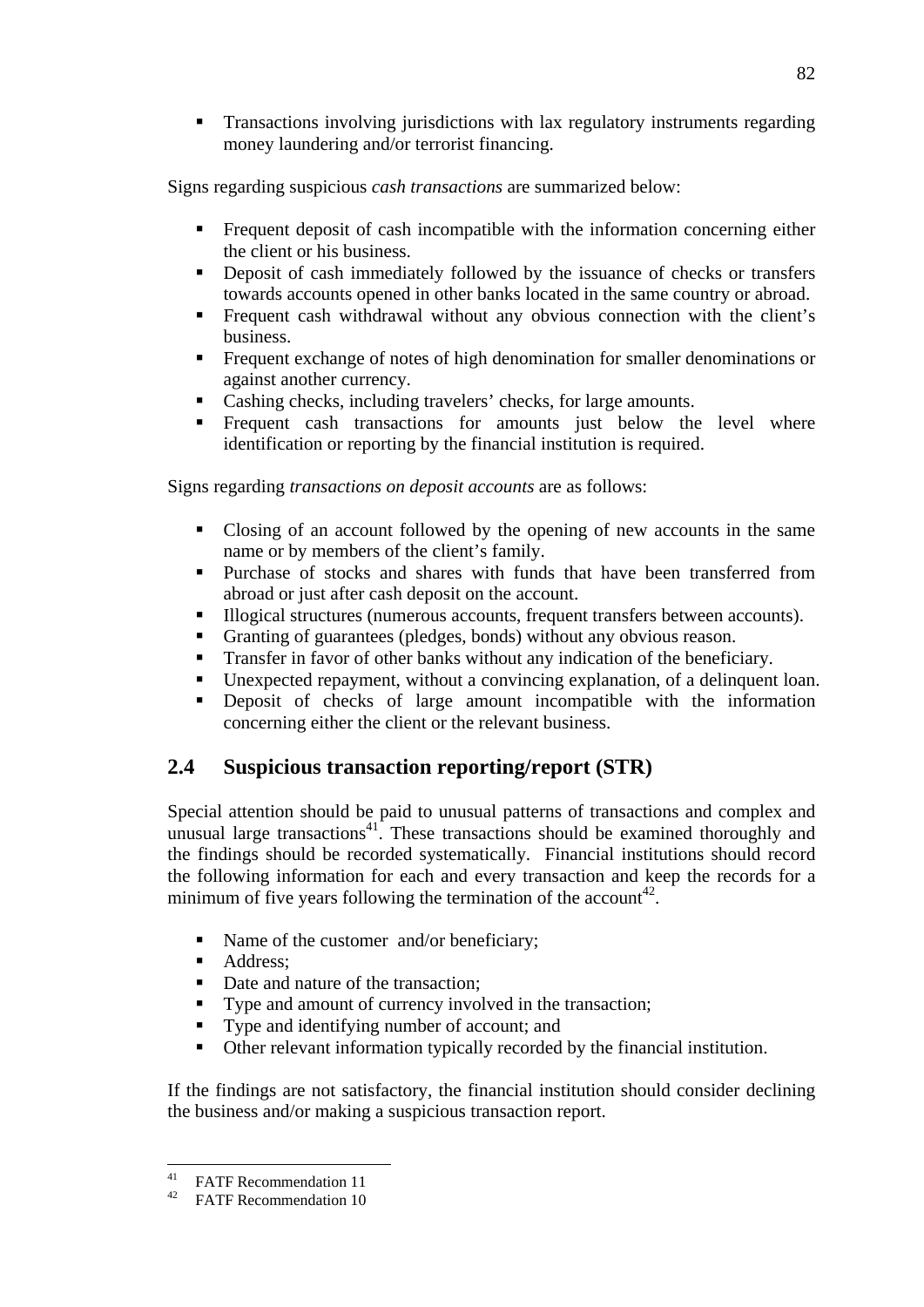#### Recommendation 13 reads:

*If a financial institution suspects or has reasonable grounds to suspect that funds are the proceeds of a criminal activity, or are related to terrorist financing, it should be required, directly by law or regulation, to report promptly its suspicions to the financial intelligence unit (FIU).* 

In addition, Special Recommendation IV states:

*If financial institutions, or other businesses or entities subject to antimoney laundering obligations, suspect or have reasonable grounds to suspect that funds are linked or related to, or are to be used for terrorism, terrorist acts or by terrorists organizations, they should be required to report promptly their suspicions to the competent authorities.* 

Countries are encouraged to develop modern and secure techniques of money management providing accurate and complete record-keeping. These modern money management and payment methods, therefore, are very helpful to competent authorities and less vulnerable to money laundering.

Each jurisdiction has its own reporting threshold amount of money for each transaction established by a statute depending on its own circumstances. Financial institutions should be required to undertake customer due diligence (CDD) measures for any cash transaction that exceeds the threshold amount. On the other hand, certain entities that are assumed to be crime-free, such as government agencies, designated financial institutions and established businesses<sup>43</sup> make frequent, large transactions due to the nature of their businesses. They represent a low risk for engaging in money laundering and they may be eligible for exemption, but should be reviewed on a regular basis.

In order to avoid detection, criminals and terrorists use the method known as "smurfing" or "structuring" – multiple transactions below the national threshold using multiple accounts or a single account. Therefore, even a single transaction just below the threshold can be considered suspicious. With respect to multiple transactions, if the total transaction amount exceeds the threshold, the financial institutions need to report the entire series of transactions. Dealers in precious metals and stones are required to file STRs only when they engage in cash transactions with a customer equal to or exceeding the USD/EUR 15,000 threshold. It is one type of risk-based non-financial business and profession.

The reporting of suspicious transactions and cash transactions or the disclosure of records by a financial institution to a competent authority must be confidential under a country's bank secrecy laws. For combating money laundering and financing of terrorism purposes, Recommendations 4 and 8 encourage the countries to make appropriate exceptions in their bank secrecy or privacy laws but confidentiality must be observed.

 $43$ IMF and WB, Financial Intelligence Units: An Overview, 2004: p.50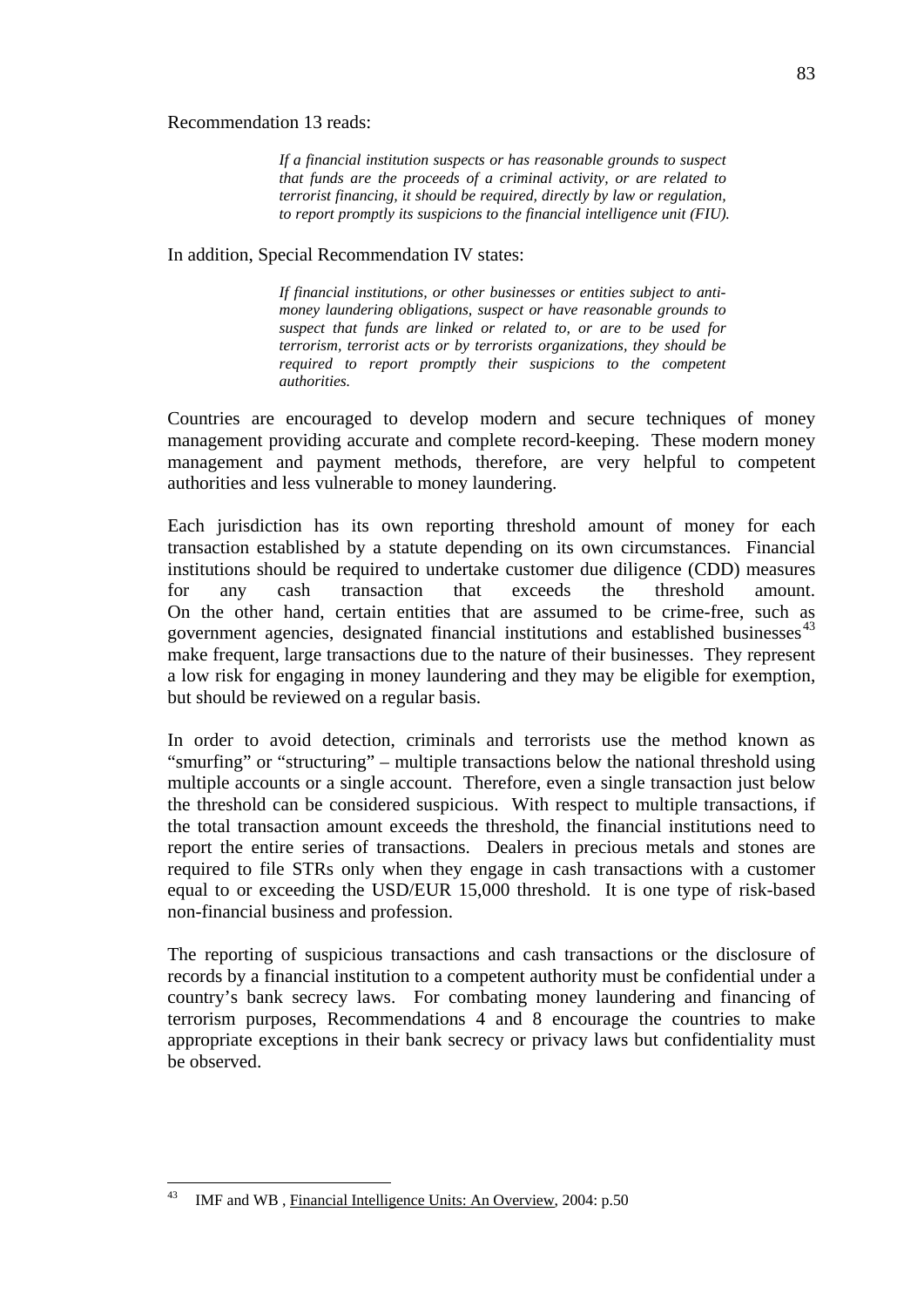The report on the AML-CFT assessments<sup>44</sup> by the IMF and the WB states:

*For suspicious transaction reporting (STR) (Recommendation 13), only 6 percent were considered compliant, 22 percent largely compliant, 33 percent partially compliant, and 39 percent non-compliant.* 

It also states:

*61 percent of assessed countries were non-compliant with the FATF Recommendation (SR IV) that compels reporting of transactions when there is suspicion that there are funds linked to terrorism.* 

# **3 Financial intelligence unit (FIU)**

Countering money laundering effectively requires knowledge of banking, finance, accounting and other related economic activities in addition to that of laws and regulations, investigation and analysis. There may be insurmountable obstacles not only to obtaining the information from financial institutions but also to rapid exchanges of information with foreign counterparts without the assistance of a financial intelligence unit that provides the possibility of rapid exchange of information between financial institutions and law enforcement/prosecutorial authorities, as well as among jurisdictions.

In the simplest form, a financial intelligence unit  $(FIU)$  – a central agency to receive, analyze, and disseminate financial information to combat money laundering and terrorist financing – serves as a crucial element in an AML-CFT program to provide for the exchange of information between financial institutions and law enforcement agencies.

According to the Egmont Group's definition<sup>45</sup>,

*A central, national agency responsible for receiving (and, as permitted, requesting), analyzing and disseminating to the competent authorities, disclosures of financial information:* 

- *(i) concerning suspected proceeds of crime, or*
- *(ii) required by national legislation or regulation, in order to counter money laundering*

The following diagram<sup> $46$ </sup> of the basic FIU concept shows that efficient FIUs provide assistance in exchanging information between financial institutions and law enforcement / prosecutorial authorities and between jurisdictions.

1

IMF and WB, Anti-Money Laundering and Combating the Financing of Terrorism: Observations from the Work Program and Implications Going Forward, Supplementary Information*,* 31 August

<sup>2005,</sup> http://www.imf.org/external/np/pp/eng/2005/083105.pdf [Read November 2006]<br>The Egmont, Information Paper on Financial Intelligence Units and the Egmont Group http://www.egmontgroup.org/info\_paper\_final\_092003.pdf, (December 2006) ibid.: (December 2006)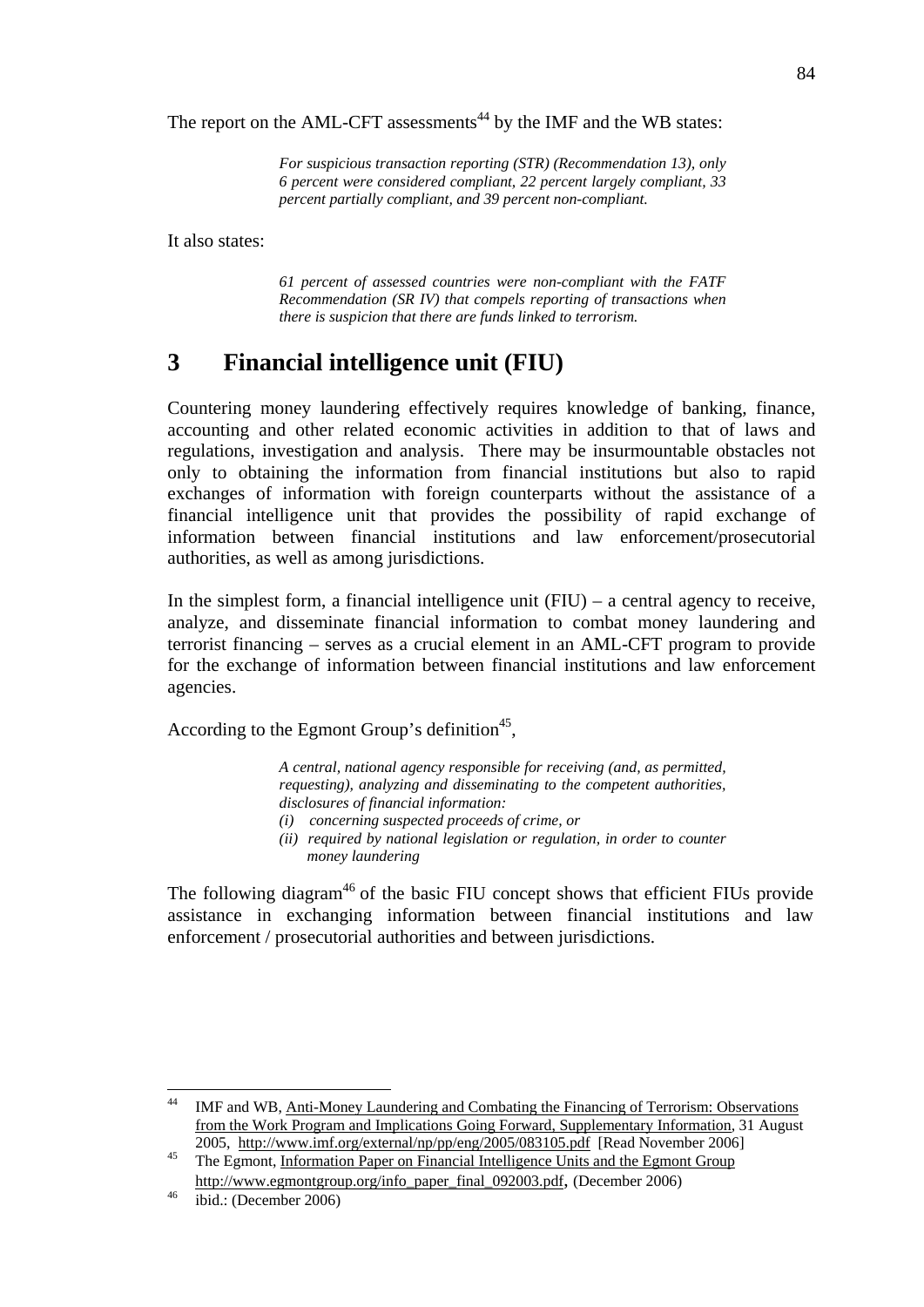

**Figure 3: Showing basic FIU concept**

# **3.1 Types of FIU**

The basic features of an FIU should be consistent with the supervisory framework of that particular country as well as its legal and administrative systems and its financial and technical capabilities. The four basic FIU models recognized by the Egmont Group are Law Enforcement Model, Judicial Model, Administrative Model and Hybrid-Administrative Model<sup>47</sup>.

- *Law Enforcement-type FIUs*: Authorities that implement anti-money laundering measures alongside already existing law enforcement systems, supporting the efforts of multiple law enforcement agencies or judicial authorities with concurrent or sometimes competing jurisdictional authority to investigate money laundering.
- *Judicial or Prosecutorial-type FIUs* : The judicial model is established within the judicial branch of government wherein "disclosures" of suspicious financial activity are received by the investigative agencies of a country from its financial sector such that the judiciary powers can be brought into play e.g. seizing funds, freezing accounts, conducting interrogations, detaining people, conducting searches, etc.

<sup>&</sup>lt;u>.</u> The Egmont, Information Paper on Financial Intelligence Units and the Egmont Group http://www.egmontgroup.org/info\_paper\_final\_092003.pdf, (2006)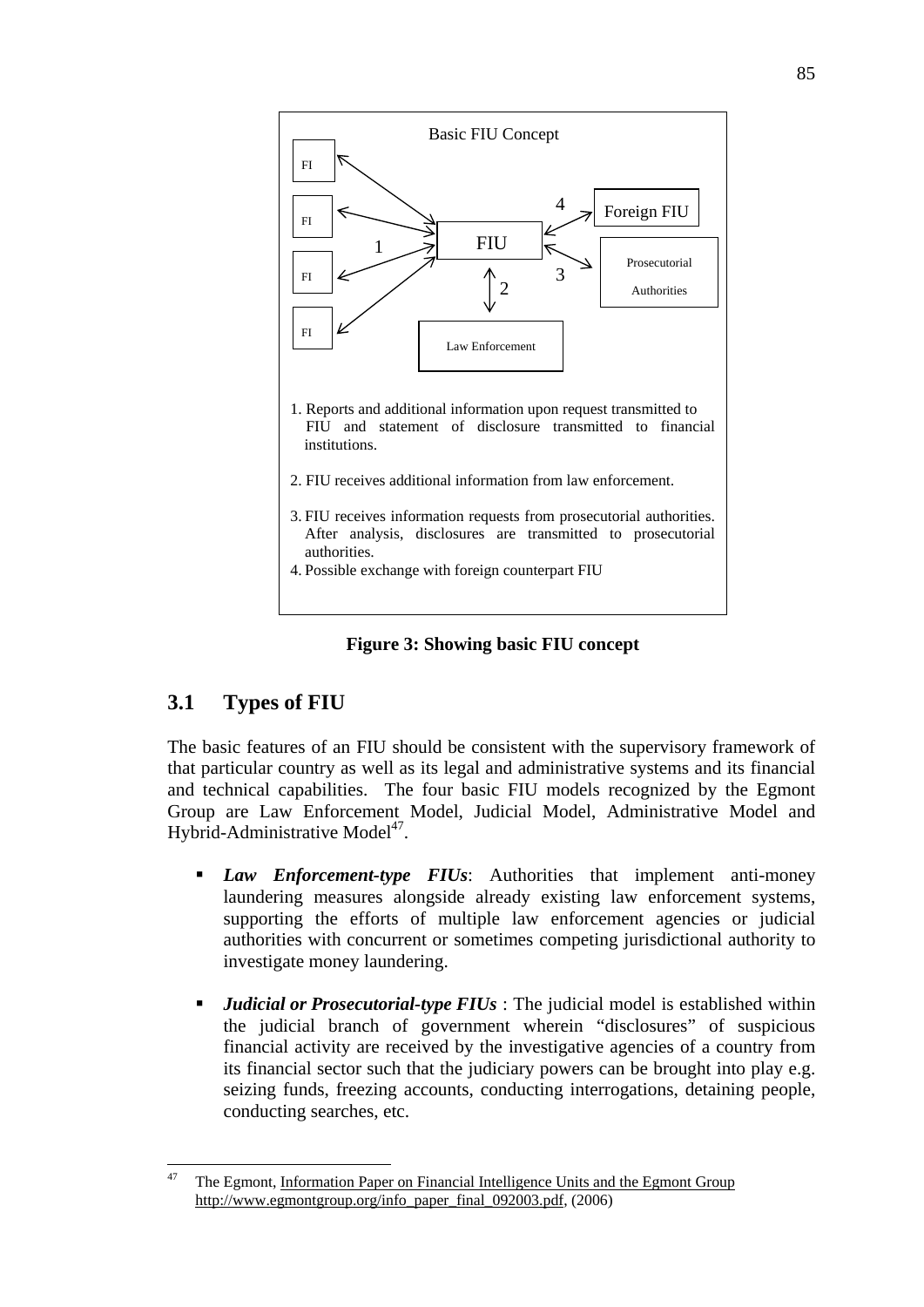- *Administrative-type FIUs*: Centralized, independent, administrative authorities that receive and process information from the financial sector and transmit disclosures to judicial or law enforcement authorities for prosecution. That type of FIU functions as a "buffer" between the financial and the law enforcement communities.
- *Mixed or Hybrid FIUs*: The hybrid model serves as a disclosure intermediary and a link to both judicial and law enforcement authorities. It combines elements of at least two of the FIU models.

# **3.2 Structure of FIU**

The possible structure of a typical FIU is shown in the following Figure<sup>48</sup>



**Figure 4: Showing structure of a typical FIU** 

The internal organization of an FIU varies depending on its functions and size. A sound internal organization is essential to efficiency and success. Most FIUs have analysis departments which are the key departments that receive and analyze the suspicious transaction reports. The department for international cooperation and data exchange – authorized to communicate directly with counterpart FIUs and other foreign bodies– usually covers multilateral and bilateral cooperation matters. If an FIU reaches a certain size it should have a department of administration to supervise the compliance of reporting entities with AML-CFT requirements. The department of compliance that carries out regulatory and supervisory functions monitors compliance with AML-CFT requirements and initiates the sanctions mechanism in case of serious failures to report transactions. Since information technology facilitates the work of the FIU organizations the maintenance of the supporting computing infrastructure becomes a vital component of the FIUs' operations. The department of information technology and security personnel takes care of this matter.

# **3.3 Core functions**

The Egmont Group formalized the definition of FIU based on 3 core functions<sup>49</sup> regarding money laundering and terrorist financing in 1996. Similar definitions have been incorporated in the 2004 FATF Recommendations and in the two UN international conventions – the Palermo Convention and the Convention against Corruption.

<sup>48</sup> <sup>48</sup> IMF and WB Group, "Financial Intelligence Units :An Overview", (2004): p. 28

ibid.: p. 33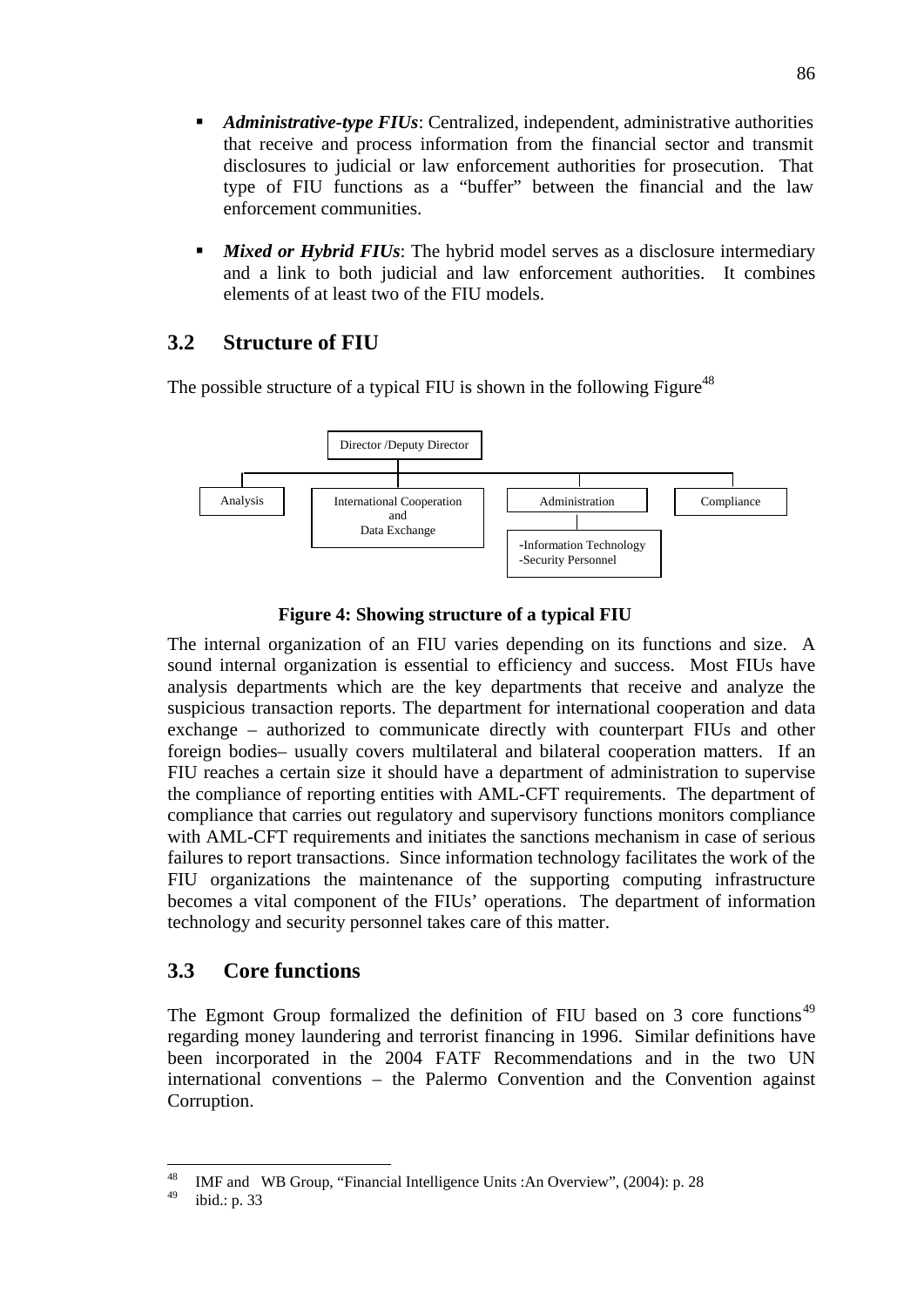#### **3.3.1 Receiving information**

The first core function is receiving information from the following sources.

The first source is from the financial institutions. Banking systems through which great amounts of money can be transmitted likely become focal points for financial misuse. Besides, not only the banking system is vulnerable to ML due to its ability to move funds rapidly, but also insurance companies and securities firms are also vulnerable to ML because of the variety of services that can be used to conceal the sources. Reports of financial institutions, therefore, are the most important data to be received by FIUs. Financial institutions have to know their obligations and are encouraged to provide necessary information to the authorities concerned. Otherwise, they are reluctant to provide the information for not to loose customers and in the long run, they will not have any concern about the results of ML related transactions that will affect the reputation of financial institutions. They also have to know that there is no more anonymous account and the information must be made available for law enforcement agencies and judges.

The second source is non-financial institutions. Criminals' use of non-financial institutions – casinos, lawyers, notaries, other independent professionals, accountants, trust and company service providers, and dealers in precious metals and stones – should not be ignored. They may attempt to use non-financial institutions which have less sophisticated systems to detect money laundering crimes than financial institutions. Non-financial institutions should also know their obligations and should be given necessary guidance relating to AML-CFT matters.

Accordingly, FIUs have to receive STRs from both financial institutions and nonfinancial institutions.

The third source is an entity concerned that reports transactions suspected of being related to terrorism. Almost all counties have implemented the FATF Special Recommendations (except SR IX which was issued on 22 October 2004) by amending the law in which the reporting obligation is contained.

Fourthly, large-scale transactions – above the threshold amount – are to be reported<sup>50</sup>.

Finally, reports of cross-border transportation of currency and bearer negotiable instruments take an important role in fighting money laundering and terrorist financing. The customs authorities are required to report to the FIU. One of the most important obligations of an FIU, under the first core function "receiving information" is the exchange of financial data and intelligence with other  $FIUs<sup>51</sup>$ . FIUs are to receive suspicious transaction reports and data from other FIUs. In some countries, an FIU is responsible to decide the form and contents of reports. The reports can be filed in paper forms or electronically depending on the circumstances. In most cases, the report includes the particulars of the transaction and the customer, and the reason(s) why the transaction is considered suspicious.

1

 $^{50}$  The 2004 FATF Recommendation 19<br> $^{51}$  Equation Appendix to the Equation Cross

Egmont, Annex to the Egmont Group "Statement of Purpose", http://www.egmontgroup.org/princ\_info\_exchange.pdf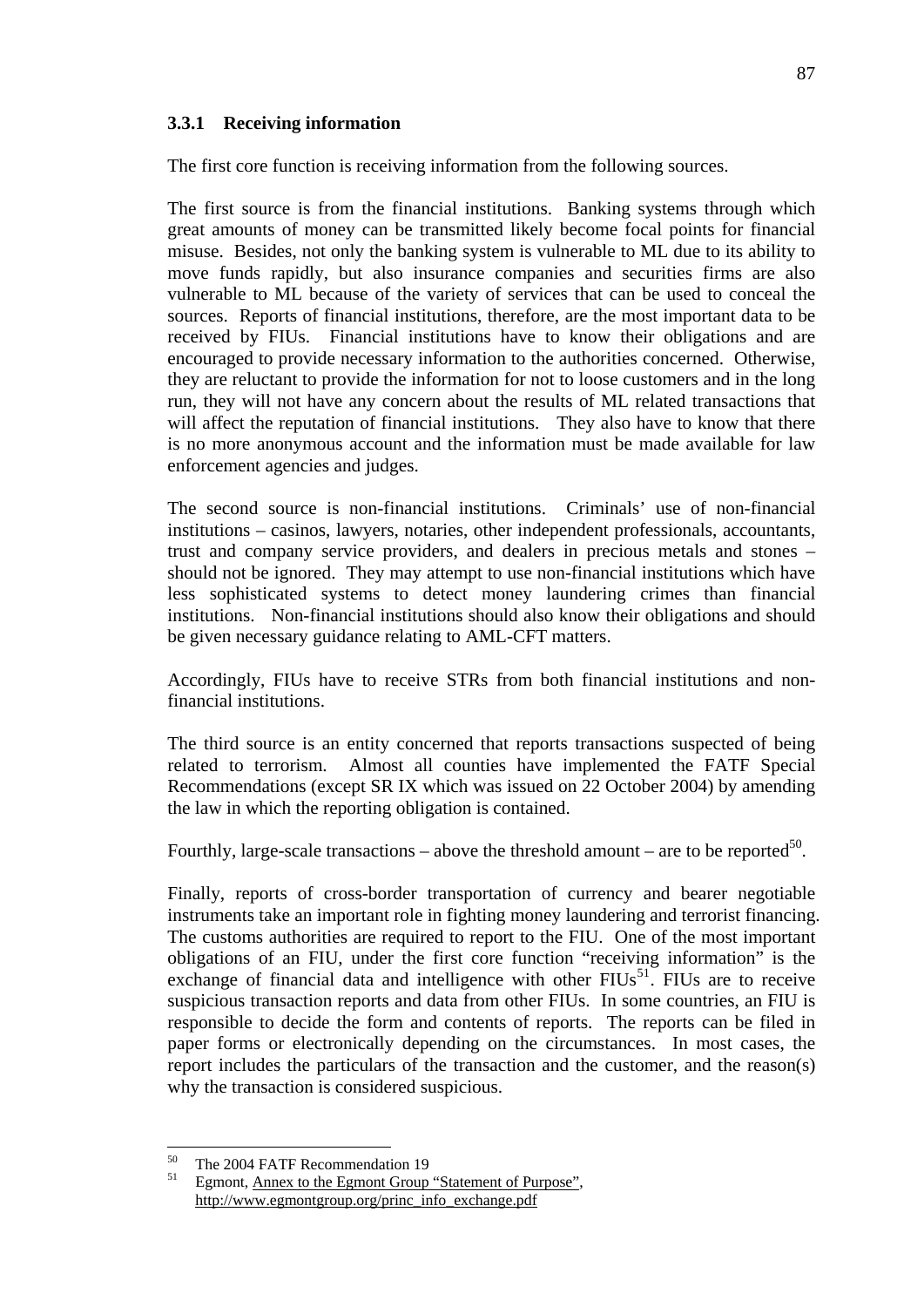#### **3.3.2 Analyzing the information**

The analysis of reports received from reporting entities is the second core function of an FIU. If the number of reports is too large for the FIU to be able to analyze all of them in time, the FIU may use internal criteria to prioritize reports and deal only with the most important ones. After collecting additional related information for a particular case, the process goes through different stages of analysis and ends with the result – a detailed file concerning an ML/FT case. The file is forwarded to one of the three destinations: (1) the law enforcement authorities; (2) the prosecutors; and (3) the reaching of a conclusion that no suspicious activity was found.

There are three levels of analysis: tactical analysis, operational analysis and strategic analysis. They are defined $52$  as follows:

> *Tactical analysis is the process of collecting data needed to build up a case establishing wrong-doing and accompanying facts that clarify the reasons behind the commission of a criminal offense.*

> *Operational analysis consists of using tactical information to formulate different hypothesis on the possible activities of the suspect to produce operational intelligence.*

> *Strategic analysis is the process of developing knowledge ("strategic intelligence") to be used in shaping the work of the FIU in the future. The main characteristic of strategic intelligence is that it is not related to individual cases, but rather to new issues and trends.*

### **3.3.3 Disseminating the information**

The third core function of an FIU is the dissemination of the received information and sharing of the analysis domestically and internationally. Rapid dissemination and sharing of information or reliable financial intelligence is extremely important for the effectiveness of national AML-CFT regime and its ability to cooperate internationally. There are 3 aspects to the dissemination function<sup>53</sup>:

- 1. Transmitting reports for investigation or prosecution.
- 2. Sharing information with other domestic agencies and requesting information from an FIU.
- 3. International information sharing
	- Legal basis for exchange of information between FIUs
	- Exchange of information
	- Special arrangements for terrorist financing cases
	- Egmont Group principles of information exchange in money laundering cases

# **3.4 Additional non-core functions**

In addition to the three core functions, FIUs are also entrusted with additional noncore functions. They are:

 $52$ <sup>52</sup> IMF and WB, <u>Financial Intelligence Units: An Overview</u>, 2004: pp. 57 – 61 ibid.: pp. 61 – 70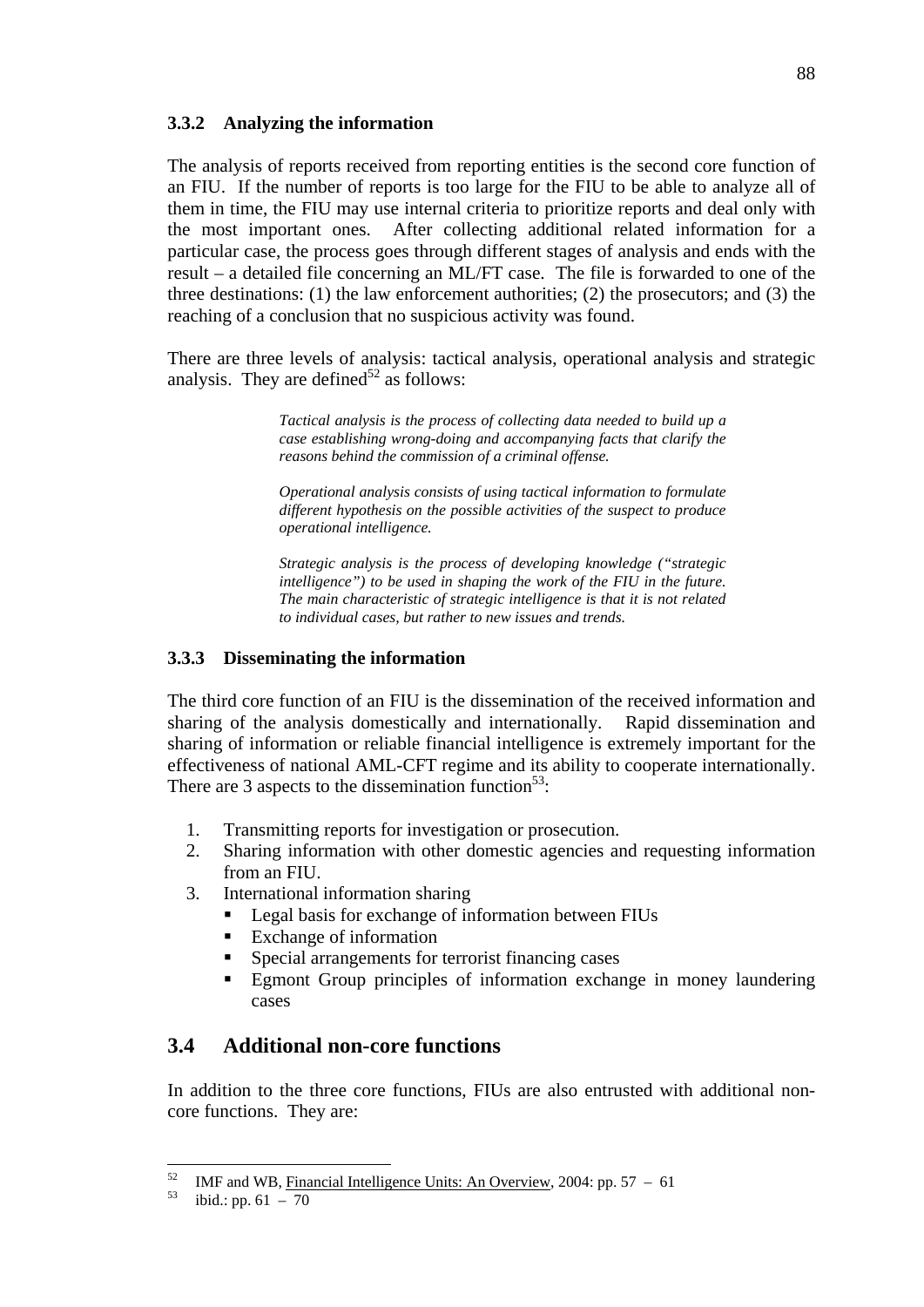- Monitor the compliance of certain entities with AML-CFT rules and standards
- Block reported suspicious transactions for limited time
- Train reporting-entity staff on reporting and other AML-CFT obligations
- Conduct research
- Enhance public awareness

Financial institutions have their own bank secrecy laws and the criminal justice system has laws against money laundering and terrorist financing. There may be a policy tension between these two frameworks of laws. FIUs, intermediaries between the reporting entities and the criminal justice system, are required to exert their power to reduce the tension between privacy and efficiency. Recommendation 4 helps FIUs to push against the extreme limits of financial privacy laws, raising legitimate concerns about the potential for the abuse. It states:

> *Countries should ensure that financial institution secrecy laws do not inhibit implementation of the FATF Recommendations.*

In addition, Principle 7 of the Egmont Group's Principles for Information Exchange between Financial Intelligence Units for Money Laundering and Terrorist Financing Cases (the Egmont Group 2001) states:

> *FIUs should work to encourage that national legal standards and privacy laws are not conceived so as to inhibit the exchange of information, in accordance with these principles, between or among FIUs.*

FIUs that take a crucial role in AML-CFT regimes need to be vigilant as they are repositories and guardians of highly sensitive information relating to the crime of money laundering and terrorist financing. Confidentiality is one factor to institute stringent procedural safeguards for their important financial evidence gathering and information sharing functions.

Confidentiality requirements should be drafted according to Principle 13 of the Principles for Information Exchange between Financial Intelligence Units for Money Laundering and Terrorist Financing Cases (the Egmont Group 2001) that states:

> *All information exchanged by FIUs must be subjected to strict controls and safeguards to ensure that the information is used only in an authorized manner consistent with national provisions on privacy and data collection. At a minimum, exchanged information must be treated as protected by the same confidentiality provisions as apply to similar information from domestic sources obtained by the receiving FIU.*

Independence and accountability support the trust between the reporting entities and the justice system. FIUs should be independent from political influence and other supervisory bodies regarding analysis of cases and dissemination of the resulting financial intelligence. At the same time, there should be a certain measure of accountability that is essential for the three core functions, but FIUs should not be influenced by other government authorities.

It is important for FIUs to give back general information to financial institutions about their reports. FIUs need to give back general feedback to reporting entities about the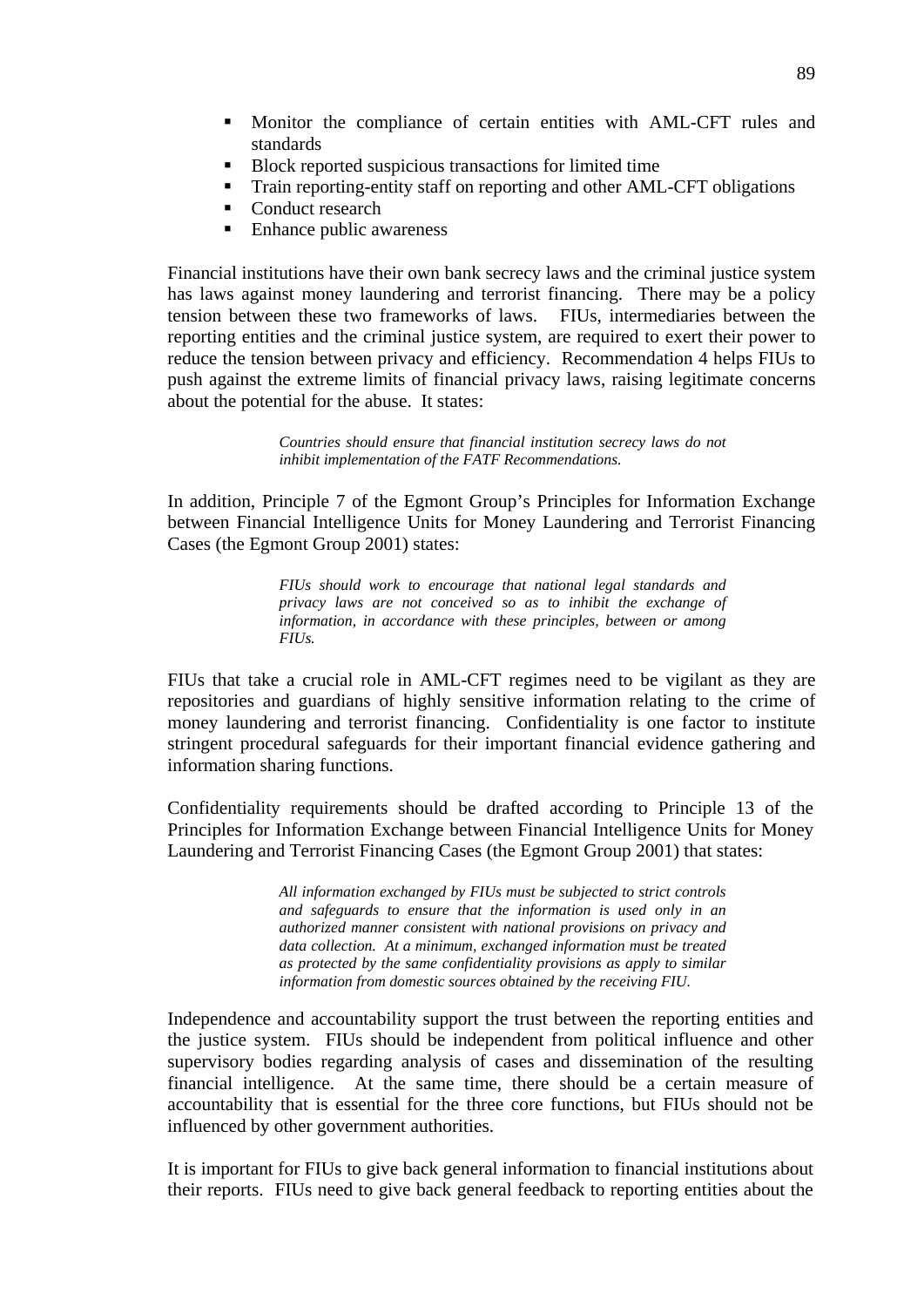usefulness of their reports as well as suggestions on how to improve their way of reporting suspicious transactions. FIUs should share the information about money laundering and terrorist financing trends and typologies with reporting entities. Recommendation 25 states:

> *The competent authorities should establish guidelines, and provide feedback which will assist financial institutions and designated nonfinancial businesses and professions in applying national measures to combat money laundering and terrorist financing, and in particular, in detecting and reporting suspicious transactions.*

FIUs should maintain comprehensive statistics on STRs received, analyzed and disseminated for further reference in AML-CFT assessments. Recommendation 32 states:

> *Countries should ensure that their competent authorities can review the effectiveness of their systems to combat money laundering and terrorist financing systems by maintaining comprehensive statistics on matters relevant to the effectiveness and efficiency of such systems. This should include statistics on the STR received and disseminated; on money laundering and terrorist financing investigations, prosecutions and convictions; on property frozen, seized and confiscated; and on mutual legal assistance or other international requests for cooperation.*

# **4 International cooperation**

International cooperation is needed at all stages of AML-CFT procedures especially in obtaining information related to money laundering and terrorist financing from abroad as preventive measures. All of the three conventions - the Vienna Convention (1988), the Convention against FOT and the Palermo Convention – and the 2004 FATF 40+9 Recommendations give explicit recognition to the fact that international cooperation should be supported by a network of mutual assistance. Laws and procedures should, therefore, encourage and facilitate mutual legal assistance in obtaining evidence for use in AML-CFT investigations and prosecutions. FATF Recommendation 36 states:

> *Countries should rapidly, constructively and effectively provide the widest possible range of mutual legal assistance in relation to money laundering and terrorist financing investigations, prosecutions, and related proceedings. In particular, countries should:*

- *(a) Not prohibit or place unreasonable or unduly restrictive conditions on the provision of mutual legal assistance.*
- *(b) Ensure that they have clear and efficient processes for the execution of mutual legal assistance requests.*
- *(c) Not refuse to execute a request for mutual legal assistance on the sole ground that the offense is also considered to involve fiscal matters.*
- *(d) Not refuse to execute a request for mutual legal assistance on the grounds that laws require financial institutions to maintain secrecy or confidentiality.*

*Countries should ensure that the powers of their competent authorities required under Recommendation 28 are also available for use in response to requests for mutual legal assistance, and if consistent with their domestic framework, in response to direct requests from foreign*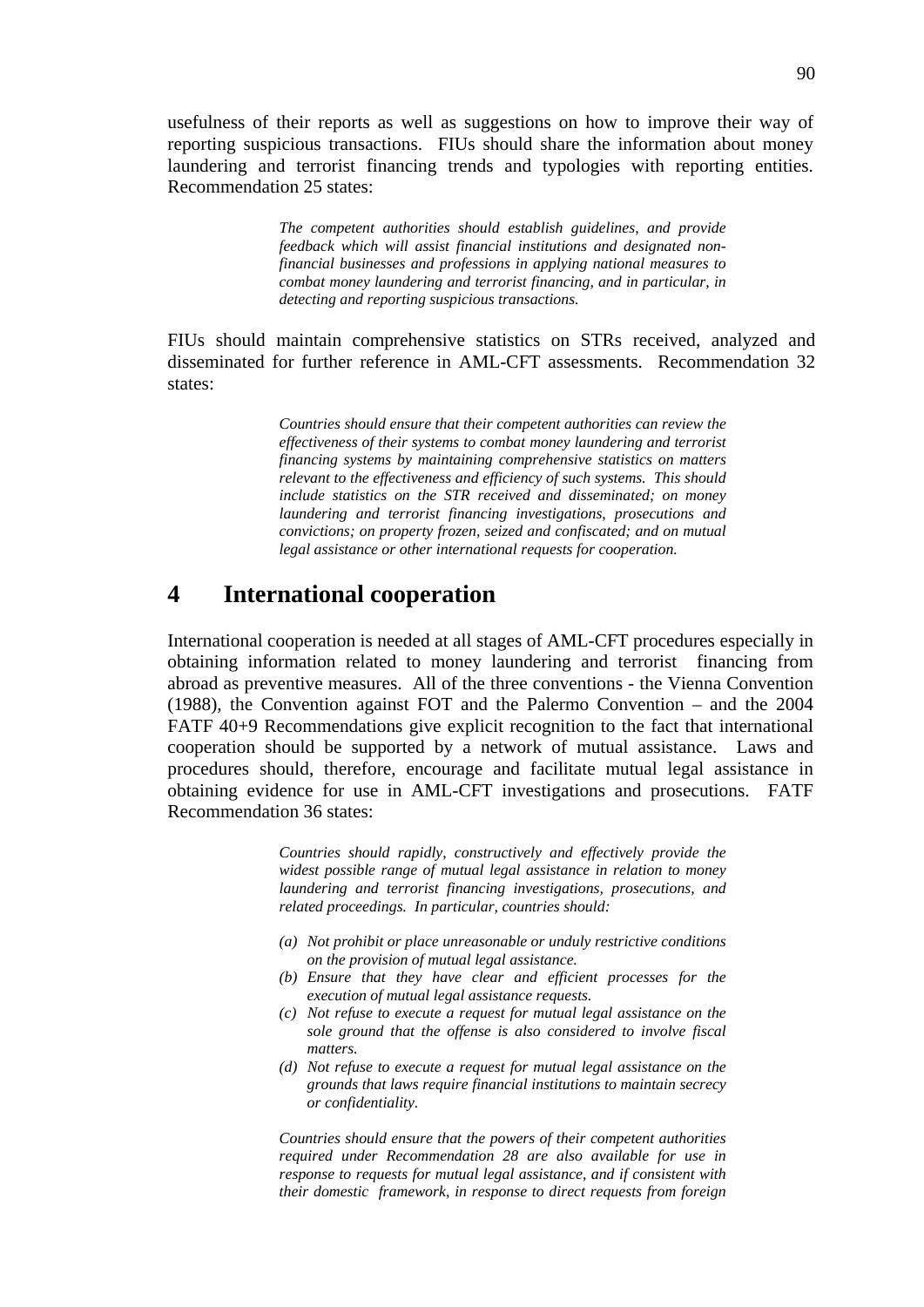*judicial or law enforcement authorities to domestic counterparts.* 

*To avoid conflicts of jurisdiction, consideration should be given to devising and applying mechanisms for determining the best venue for prosecution of defendants in the interests of justice in cases that are subject to prosecution in more than one country."* 

Special Recommendation V also reads:

*Each country should afford another country, on the basis of a treaty, arrangement or other mechanism for mutual legal assistance or information exchange, the greatest possible measure of assistance in connection with criminal, civil enforcement, and administrative investigations, inquires and proceedings relating to the financing of terrorism, terrorist acts and terrorist organizations.* 

*Countries should also take all possible measures to ensure that they do not provide safe havens for individuals charged with the financing of terrorism, terrorist acts or terrorist organizations and should have procedures in place to extradite, where possible, such individuals.* 

### **4.1 Effective international cooperation mechanism**

The UN has been used as a place for leaders of the countries to speak freely of their grievances since the end of World War II. It has evolved as things have changed and different types of problems have emerged. Currently we have problems of money laundering and international terrorism. A country has to identify priorities, build up its efficient domestic capacity, and determine the means for combating ML and FT taking into account its economic and environmental needs. A country's capacitybuilding depends on its people and institutions, technological capabilities, ecological and geographical conditions and so forth. In order to strengthen international cooperation, endogenous capacity is essential and the efforts of the countries in partnership with relevant UN organizations are required to obtain endogenous capacity.

In order to construct an effective international cooperation, countries should meet three prerequisites $54$ . They are:

- 1. Building a comprehensive and efficient domestic capacity.
- 2. Ratifying and implementing the international conventions.
- 3. Complying with the FATF Recommendations and other sector-specific international standards.

All necessary administrative and supervisory authorities as well as an FIU with necessary powers and responsibilities should be in place adequately provided with staff, budget and other useful resources to carry out their duties efficiently  $55$ , especially to oversee financial institutions. In addition, criminal justice system and judicial/prosecutorial system are two crucial factors to obtain an effective AML-CFT regime.

1

WB, Reference Guide to Anti-Money Laundering and Combating the Financing of Terrorism, second edition, 2004: p. VIII-2<br>55 FATF Recommendation 30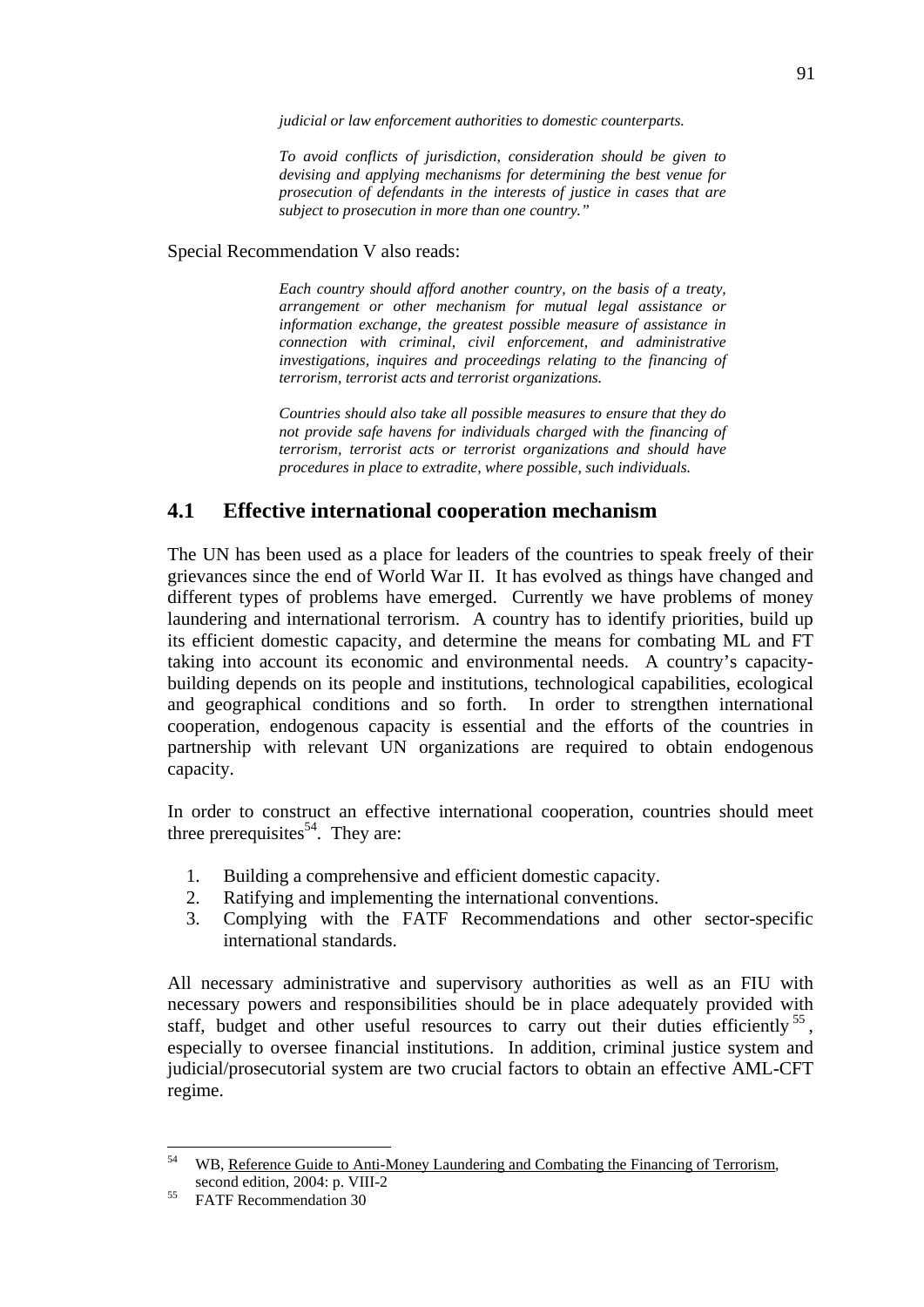Having established an effective AML-CFT regime, countries need to sign and ratify the relevant international conventions, especially the three conventions – the Vienna Convention (1988), the Convention against Financing of Terrorism (1999) and the Palermo Convention (2000). It is also necessary to sign and ratify the other AML-CFT conventions adopted by their respective regional organizations. All provisions of the aforementioned conventions should be fully implemented in their domestic laws. Provisions related to the criminalization of money laundering and international cooperation will help the countries obtain effective international assistance.

In order to obtain complementary effectiveness, apart from the international conventions, countries should comply with international standards. In particular, emphasis should be placed on the FATF 40+9 Recommendations; the Core Principles (the Basel Committee); Customer Due Diligence (the Basel Committee); the Principles for Information Exchange between Financial Intelligence Units for Money Laundering and Terrorist Financing Cases (the Egmont Group 2001); and other international standards set by the IAIS and the IOSCO.

# **4.2 Fundamentals of international cooperation mechanism**

Money laundering and international terrorism remains a great threat to peace and security in the world today and all governments, particularly the major powers, need to strengthen anti-money laundering and counter-terrorism cooperation internationally, regionally, and bilaterally to overcome the common and growing threat of international terrorism.

According to the international conventions and standards, the following principles are prominent<sup>56</sup>.

- 1. When competent authorities in one country officially request those in another to provide the information relating to money laundering and terrorist financing obtained by the latter, the requested authorities should provide the information promptly to the requesting authorities.
- 2. When competent authorities in one country officially request assistance on the sole ground that the request is also considered to involve fiscal matters, the requested authorities should not refuse the request for assistance.
- 3. When competent authorities in one country know that certain information would be useful to those in another country the former should provide the information spontaneously to the latter without being asked.
- 4. Competent authorities in one country should be able to conduct inquiries and investigations, and perform other requested actions on behalf of its foreign counterparts.

The following points  $57$  are essential to obtain effective international cooperation between law enforcement agencies and judicial authorities.

1. Countries should sign, ratify and implement all the relevant conventions<sup>58</sup> conducted by the UN and regional international organizations as they provide

1

<sup>&</sup>lt;sup>56</sup> FATF Recommendation 40<br><sup>57</sup> WB, Reference Guide to Anti-Money Laundering and Combating the Financing of Terrorism, second edition, 2004: pp. VIII-11 – VIII-13<br>FATF Recommendation 35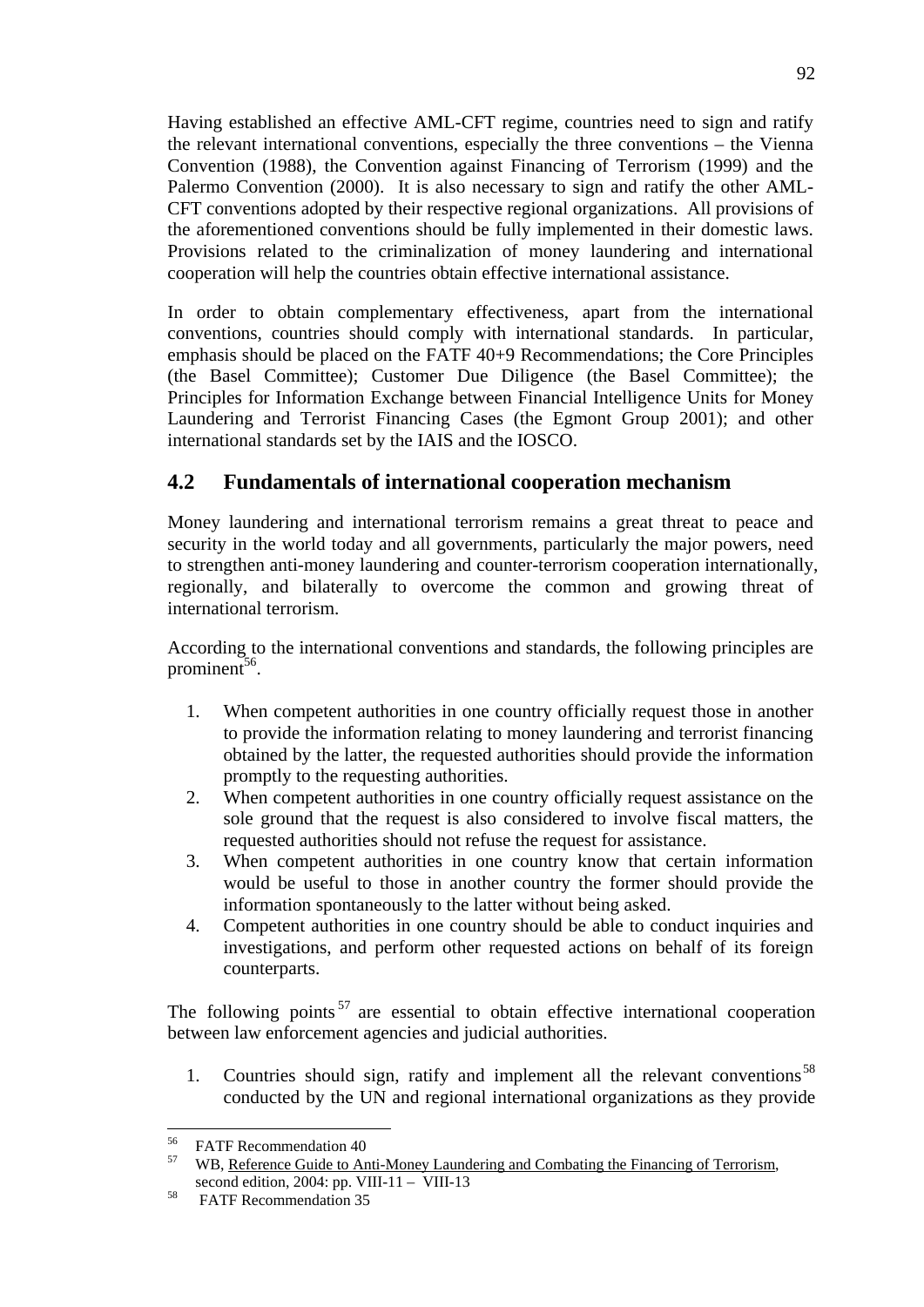necessary legal basis for international cooperation.

- 2. Effective laws and clear and efficient procedures should encourage and facilitate mutual legal assistance<sup>59</sup>in AML-CFT matters.
- 3. Competent authorities must provide appropriate assistance in relation to money laundering and terrorist financing to the foreign counterparts for (1) the production of information; (2) searches of financial institutions; (3) the taking of witnesses' statements; and (4) the tracking, identifying, freezing, seizure, and confiscation of assets laundered or intended to be laundered, the proceeds of money laundering and assets of corresponding value<sup>60</sup>.
- 4. Treaties or other formal arrangements and informal mechanisms must be in place to support international cooperation via bilateral or multilateral mutual legal assistance.
- 5. Laws and procedures should allow for the extradition of the accused without undue delay<sup>61</sup>.
- 6. National authorities should keep both statistical and factual records for information exchange between countries.

# **4.3 Role of FIUs in international cooperation**

Since FIUs are organized with the major purpose of combating money laundering and terrorist financing, and they have common features and act in accordance with the Egmont Group's principles, FIU cooperation at the international level is very important. When dealing with international requests for information, the Egmont Group provides guidelines in terms of best practices for the exchange of information between FIUs. Regarding international cooperation between FIUs, there are three factors to be focused on: (1) the core features of FIU international cooperation; (2) conditioning the FIUs' abilities to cooperate at the international level; and (3) the relationship between different organizational modals and international cooperation. An FIU, mostly attached to administrative authorities, should cooperate with all its counterparts regardless of their internal and organizational structure. However, three important points should be considered $^{62}$ . They are:

- 1. Whether there are or should be restrictions on sharing financial information;
- 2. If so, how much information should be shared; and
- 3. What type of information should be shared.

## **4.4 Financial institutions and DNFBPs**

As most money laundering activities have been with the banking system, financial supervisors are authorized to cooperate with their counterparts with respect to AML-CFT analysis and regulatory investigation. The Basel Committee issued the twenty five Core Principles (1997) for applying to all banking supervisors. In particular Principles 23, 24 and 25 state the issues regarding international cooperation. The Committee also issued Core Principles Methodology (1999) that describes under what conditions assessments should be made and detailed explanation of each principle.

<u>.</u>

 $59$  FATF Recommendation 36

 $^{60}$  FATF Recommendation 38

<sup>&</sup>lt;sup>61</sup> FATF Recommendation 40

WB, Reference Guide to Anti-Money Laundering and Combating the Financing of Terrorism, second edition, 2004: p. VIII-8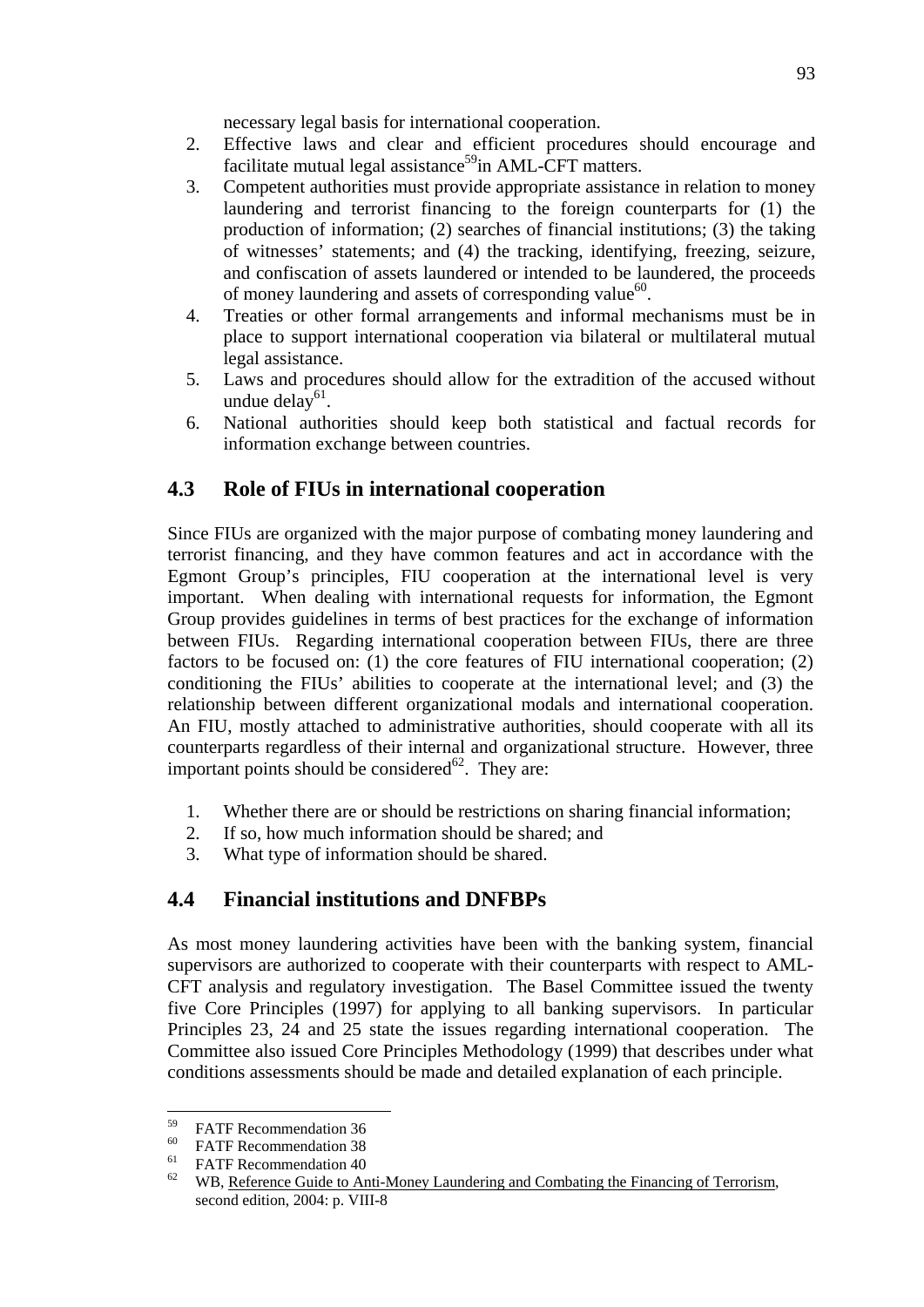Recommendations 4 and 40 also support the point that countries should not use the financial institution secrecy law as a ground for refusing to provide the mutual legal assistance and extradition. Recommendations 35-40 deal with international cooperation regarding AML-CFT for financial institutions and DNFBPs.

Although a country (home country) can establish a branch of its bank in another country (host country) using informal or formal arrangements for a proper information sharing system, the home country supervisor has to close the bank if the host country does not have an adequate supervision of the bank relative to the risk management<sup>63</sup>. The home country supervisors are required to exchange information with the host country supervisors  $64$  regularly so that the home country supervisors have up-to-date information at their fingertips. As financial institutions and DNFBPs have taken the vital roles in the AML-CFT process, prompt and efficient assistance and cooperation done by supervisors of those institutions can produce the fruitful result in any AML-CFT regime.

### **4.5 Insurance companies**

Cooperation between insurance supervisors is another support in detecting cases related to money laundering and financing of terrorism. The International Association of Insurance Supervisors is committed not only to setting out the principles that are fundamental to effective insurance supervision but also to developing standards, including the principles relating to international cooperation, that can be used by the insurance supervisors throughout the world as efficient and timely exchange of information is critical to the effective supervision in international insurance sector and essential for the effective supervision of the financial system. Principles can be implemented in a flexible manner depending on the circumstances of a particular jurisdiction.

Insurance Core Principle (ICP) 5 is described in ten essential criteria<sup>65</sup> for supervisory cooperation and information sharing. ICP 5 reads:

> *The supervisory authority cooperates and shares information with other relevant supervisors subject to confidentiality.*

In most IAIS member countries money laundering and terrorist financing are criminal acts under the law. In conjunction with law enforcement authorities and in cooperation with other supervisors, insurance supervisors should supervise insurers and intermediaries for AML-CFT purpose. ICP 28 states:

> *The supervisory authority requires insurers and intermediaries, at a minimum those insurers and intermediaries offering life insurance products or other investment related insurance, to take effective measures to deter, detect and report money laundering and financing of terrorism consistent with the Financial Action Task Force on Money Laundering (FATF).*

<u>.</u>

<sup>63</sup> Basel Committee on Banking Supervision, Core Principles Methodology April 2006: Core

Principle 23 essential criterion 2, p. 37<br>
ibid.: Core Principle 24 additional criterion 2, p.38<br>
<sup>65</sup><br>
M.J.S. Letter Chan Divisible and M.J. behavior

IAIS, Insurance Core Principles and Methodology, October 2003 http://www.insurance.gov.gy/Documents/IAIS%20Core%20Principles.pdf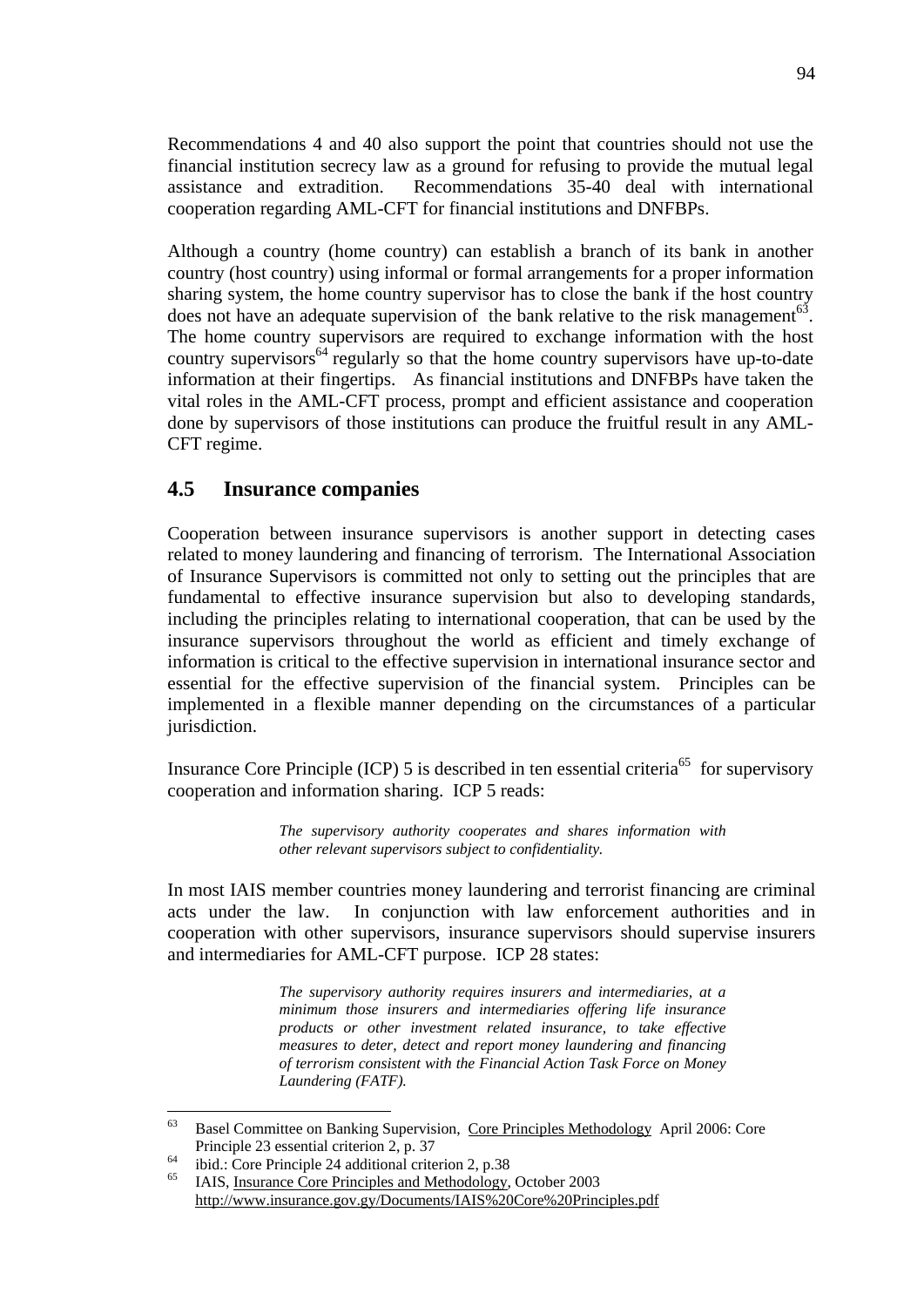ICP 28, criterion (c) explains:

*The supervisory authority has appropriate authority to cooperate effectively with the domestic Financial Intelligence Unit (FIU) and domestic enforcement authorities, as well as with other supervisors both domestic and foreign, for AML-CFT purpose.* 

The exchange of information between supervisory authorities is a key element in pursuing insurance activities on the Internet. The IAIS consequently issued the Principles on the Supervision of Insurance Activities on the Internet in October 2004, where Principle 3 states:

> *Supervisors should cooperate with one another, as necessary, in supervising insurance activities on the internet.*

### **4.6 Securities firms**

Cooperation between supervisory authorities of securities firms should be in place at the international level to facilitate the detection and deterrence of money laundering and terrorist financing cases. The international Organization of Securities Commissioners issued Resolutions on Money Laundering in October 1992, where Resolution 7 states:

> *Each IOSCO member should consider the most appropriate means, given their particular national authorities and powers, to share information in order to combat money laundering.*

In addition, the IOSCO Core Principles 11, 12 and 13 encourage the regulators to have an adequate information-sharing arrangement with regulators in other countries. Although competent authorities should provide the widest possible range of international cooperation to their foreign counterparts, certain limitation of conditions can be placed on their assistance. If a country does not criminalize certain fiscal offenses, it may not be able to provide assistance in connection with money laundering of the proceeds of a fiscal crime to the requesting country.

International cooperation between law enforcement agencies and judicial authorities is vital to achieve the goals of any AML-CFT regimes. Recommendations 36 to 40 and Special Recommendation V encourage the countries to provide the widest possible range of mutual assistance on the basis of a treaty, arrangement or other mechanism for mutual legal assistance in connection with criminal, civil enforcement, and administrative investigations, inquiries and proceedings in relation to money laundering and terrorist financing.

# **5 Combating money laundering and terrorist financing**

### **5.1 Effective legal framework**

Mainly based on the UN international conventions, the 2004 FATF 40 Recommendations and 9 Special Recommendations were created and it is unquestionable that they are invaluable to law enforcement and judicial authorities in AML-CFT regimes. Therefore, the first step of the AML-CFT process is to ratify and implement the UN conventions or UN instrumentalities. In particular, implementation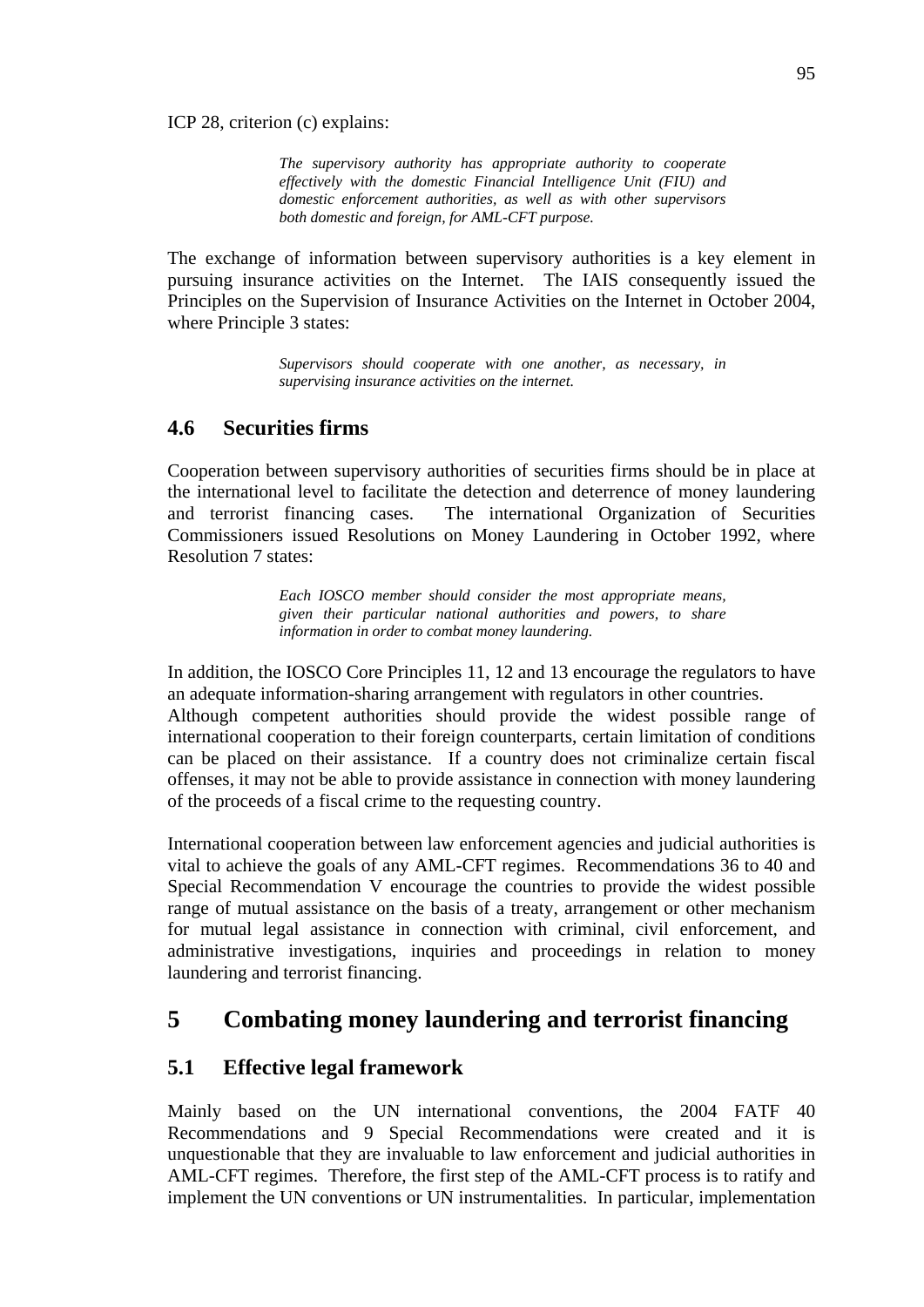of the Vienna Convention (1988), the Convention against Financing of Terrorism (1999) and the Palermo Convention (2000) is essential to obtain an effective AML-CFT regime in accordance with the FATF Recommendations. Apart from the UN conventions, countries should fully ratify and implement the AML-CFT conventions adopted by their respective regional organizations. Besides the aforementioned conventions, countries should fully implement UN Resolutions dealing with terrorist financing, especially United Nations Securities Council Resolution 1373<sup>66</sup>.

Under Recommendation 3, concerning ML, countries are encouraged to adopt measures similar to those set forth in the Vienna and Palermo Conventions and such measures should include:

- (a) Identifying, tracing and evaluating property which is subject to confiscation;
- (b) Carrying out provisional measures, such as freezing and seizing, to prevent any dealing, transfer or disposal of such property;
- (c) Taking steps that will prevent or void actions that prejudice the State's ability to recover property alleged to be liable to confiscation; and
- (d) Taking any appropriate investigative measures.

Although Recommendation 3 covers terrorist financing cases as money laundering predicate offenses, Special Recommendation III emphasizes freezing and confiscating of terrorist assets.

> *Each country should implement measures to freeze without delay funds or other assets of terrorists, those who finance terrorism and terrorist organizations in accordance with the United Nations resolutions relating to the prevention and suppression of the financing of terrorist acts.*

> *Each country should also adopt and implement measures, including legislative ones, which would enable the competent authorities to seize and confiscate property that is the proceeds of or used in, or intended or allocated for use in, the financing of terrorism, terrorist acts or terrorist organizations.*

# **5.2 Countermeasures against ML and FT**

In order to have a comprehensive legal and institutional framework for AML/CFT, domestic laws should be modified, adjusted and amended in line with the related international conventions and UN resolutions. First of all it is essential to criminalize money laundering and financing of terrorism. Second, institutional arrangements for AML/CFT should be made. Third, it is also essential to provide an adequate framework of extensive measures for prevention and detection of money laundering and terrorist financing. Fourth, there should be measures to control the proceeds of crime efficiently.

Since banks are the financial institutions used by money launderers and criminals, a Bank Secrecy Act is one of the legal actions. If there is a secrecy law in the banking system that obstructs cooperation and provision of information needed for investigation of money laundering and terrorist financing offenses a Bank Secrecy Act

<sup>66</sup> FATF Special Recommendation I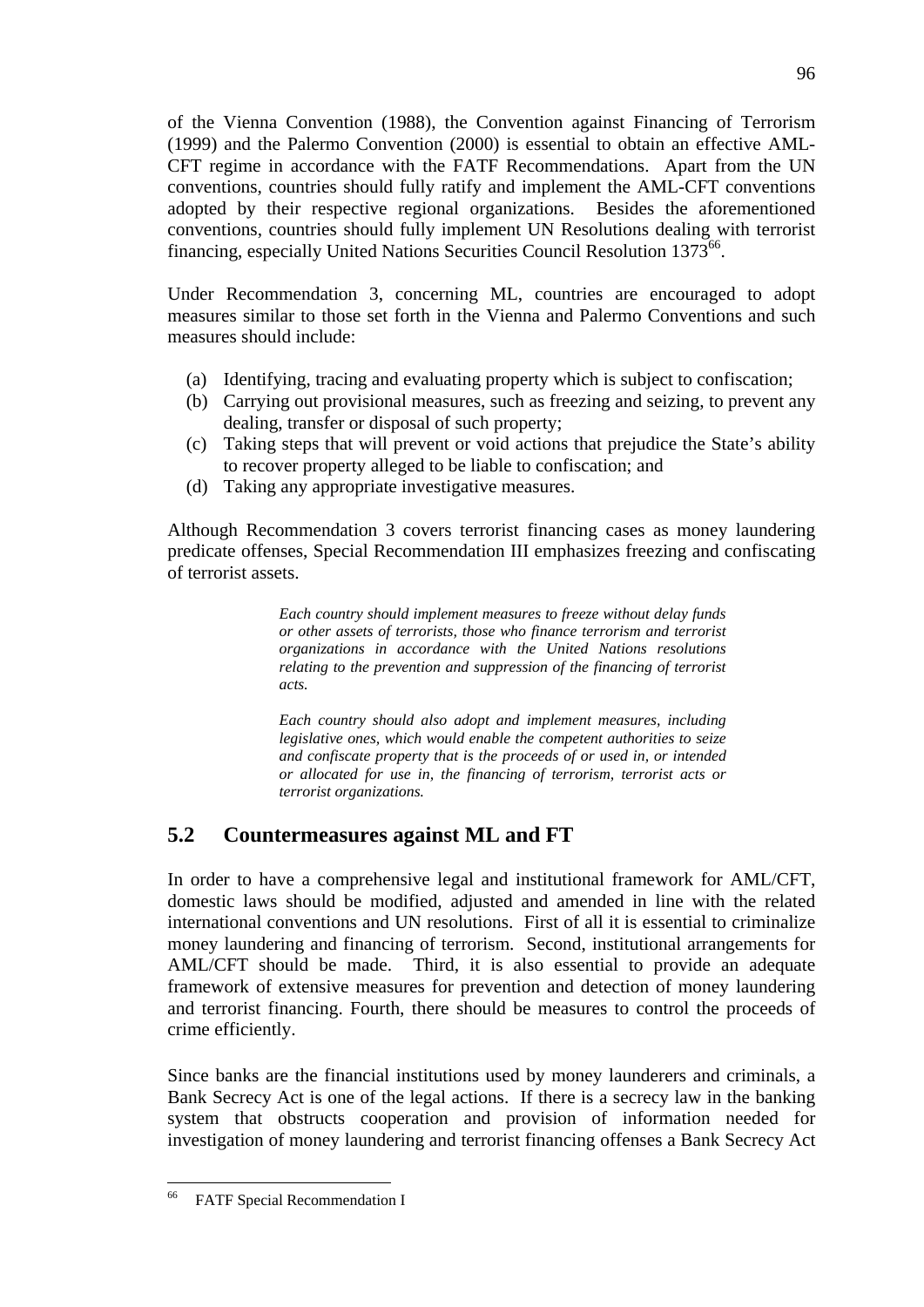– which would provide law enforcement authorities with a tool to facilitate investigations into the criminals' financial activities to monitor domestic and international money flows and identify potential launderers – is needed.

Countries have modified their respective Bank Secrecy Act to prevent banks and other financial service providers from being used as intermediaries for criminal activities or to hide the transfer or deposit of money derived therefrom.

The fixing of a threshold level amount makes the money launderers hesitate to use large-scale cash transactions. They create a new process known as "smurfing"– splitting of a large amount of money into multiple smaller transactions. Multiple smaller transactions are less noticeable and it is easy to evade the bank reporting requirements. Even though the amount of currency is above the threshold level, most banks simply ignore the rules. In spite of heavy penalties for reporting violations, banks are not eager to abandon the source containing considerable revenue. The Bank Secrecy Act, therefore, is amended to impose much heavier penalties for reporting violations. Banks need to educate their employees how to carry out the KYC/CDD process so that they know their customers properly as numerous crimes including foreign crimes have been carried out using banks by money launderers and criminals.

The anti-money laundering acts in different countries are passed to combat money laundering. Banks are forced to obtain statements from the customers who are exempted, and banks are exempted from penalties under financial privacy laws when reporting suspicious transactions. Consequently, fees paid for money laundering have risen dramatically and financial institutions cannot control their temptation. Accordingly, several of them are fined for money laundering. Adequate administration and supervision of financial institutions, especially for suspicious transaction reports, is critical in combating ML and FT.

In addition, fighting against corruption is one means of countermeasures because corruption at the highest levels of government is one type of catalyst for the success of the money laundering process. There are different types of factors which can be used to facilitate performing money laundering but they are hindrances to combating money laundering. Whatever the obstacles there are in anti-money laundering and counterterrorist financing, it is essential that the financial institutions must act in partnership with law enforcement and supervisory authorities in order to get rid of the obstacles in combating the twin evils. The alarming fact for the international community is that terrorist financing submerged under the money laundering process is a transnational movement of funds by using many countries whose governments firmly believe in absolute financial privacy.

## **5.3 Effective implementation**

In addition to the adoption of laws, regulations and other measures, effective implementation is required to strengthen the AML-CFT regime. In some countries, despite the adoption of AML-CFT laws, implementation of the adopted laws is weak. Countries have to implement and utilize the appropriate laws, regulations and other measures that have been adopted. Effective implementation in the initial stages of AML/CFT enforcement - the most important part of the implementation – is critical. Without suspicious transaction reports, viable and effective investigation, and good control of the proceeds of crime, it is obviously hard to achieve justice in prosecution.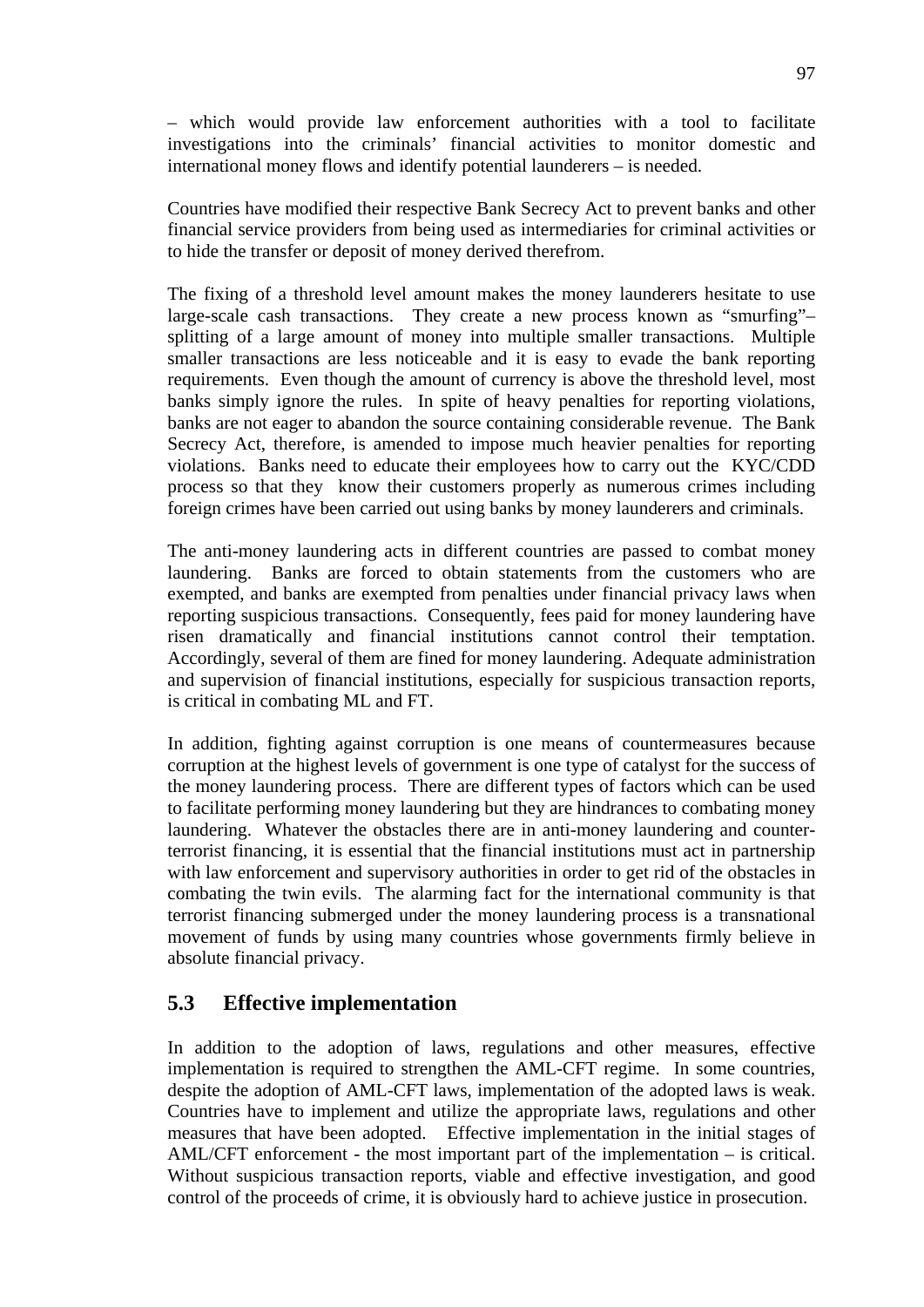### **5.3.1 Suspicious transaction reporting/report**

One of the most effective and helpful factors in combating ML and FT is reporting suspicious transactions. Financial institutions should promptly report their suspicious transactions that are linked to money laundering or terrorism to the respective competent authorities. The reporting requirements must be in accordance with that particular country's AML-CFT laws.

Recommendations 13, 14, 16 and 26 deal with ML-related suspicious transaction reports regarding financial institutions, DNFBPs and competent authorities respectively whereas Special Recommendation IV deals with terrorism-related suspicious transaction reports. Recommendation 32 encourages competent authorities to maintain comprehensive statistics on matters relevant to the effectiveness and efficiency of such system for further reference.

# **5.3.2 Investigation of ML-FT offenses**

Although many countries have adopted money-laundering laws around the world, vigorous enforcement is limited to a few countries. Money-laundering techniques develop constantly and money-laundering is said to be the world's third largest business by value<sup>67</sup>. Investigative techniques tend to have some loopholes because laundered money can still be moved around the world. It is therefore extremely important for investigators to obtain the fundamental knowledge and necessary skills about money-laundering investigations and continuously follow the latest moneylaundering typologies. More importantly, investigators should be provided with adequate, advanced technological facilities for the use in their daily operations, and training opportunities to strengthen their professional investigative capacity. In this regard, countries with advanced knowledge and skills in the ML investigation should provide technical assistance to countries with weak institutional capacity.

## **5.3.3 Control of the proceeds of crime**

The most effective measures against ML-FT are tracing, freezing, seizing and confiscating the proceeds of crime so that the volume of dirty money business and financial support to terrorists can be reduced. Consequently, domestic and international efforts to further develop and utilize those measures should be enhanced using proper mechanisms.

# **5.4 Knowledge of untraceable ML-FT methods**

In combating money laundering and terrorist financing, untraceable means of money/value transfer should be seriously considered. Having known that these methods have been used by money launderers and terrorist organizations, authorities should take some kinds of measures to impose AML-CFT requirements on the money/value transfer systems in AML-CFT regimes. The competent authorities of AML-CFT regimes have established guidelines that assist financial institutions and

<sup>67</sup> David Lyman (Senior Partner Tilleke & Gibbins Rev.), Money Laundering, Thailand English Language Law Forum, February 17, 1999 http://www.thailawforum.com/articles/moneylaunderingtg.html [Read December 2006]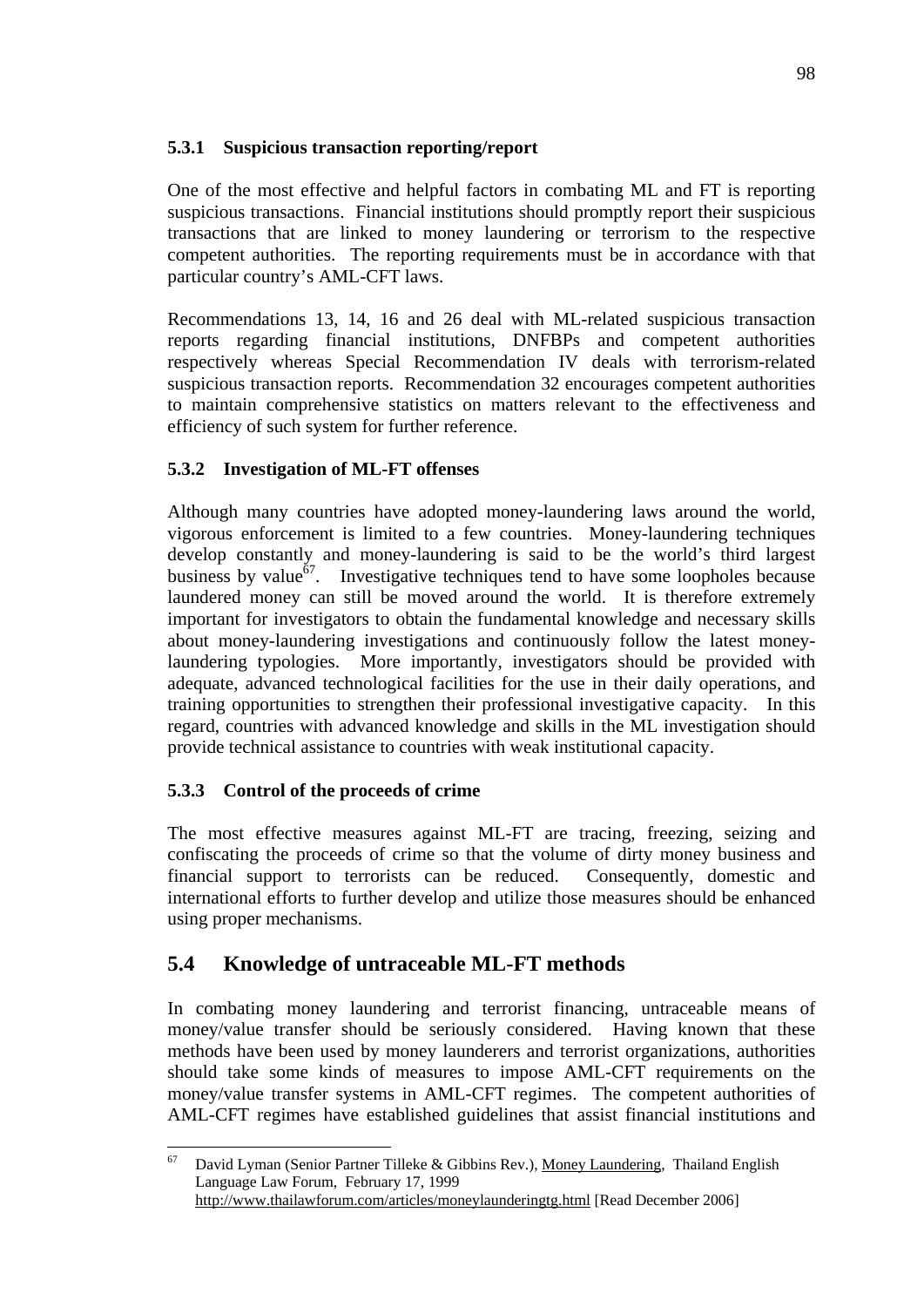designated non-financial businesses and professions in applying national measures to combat money laundering and financing of terrorism, providing training courses and seminars in connection with the ML-FT methods. There are some types of money laundering methods apart from the ones mentioned in Chapter 2, (1.4). Some money launderers use informal money remittance systems without being supervised. The most alarming methods that hinder combating ML and FT are alternative remittance systems, wire transfers, misuses of non-profit organizations and cross-border transactions.

Terrorists raise money from both legal and illegal activities. Charitable contributions can be major sources of funding via non-governmental organizations. Informal money transfer systems can be the method terrorists and terrorist organizations prefer to use for these methods do not leave traces for detection.

#### **5.4.1 Alternative remittance systems**

Alternative remittance systems – known as informal value transfer systems or underground banking systems – transfer value without using formal money remittance systems. In other words, an alternative remittance system is a type of financial service through which funds or values are transferred without being supervised. Trade-based money laundering can also be viewed as a type of alternative remittance system. Trade-based value transfers that are vulnerable to terrorist financing are commonplace in many parts of the world. The International Narcotics Control Strategy Report released by the Bureau for International Narcotics and Law Enforcement Affairs (March  $2004$ )<sup>68</sup> states:

> *In one example of how alert customers scrutiny stopped suspect trade goods with ties to terrorism, a European Customs service intercepted a shipment of transshipped toiletries and cosmetics that originated in Dubai. Customs examination of the manifest suggested that the goods were counterfeit and they were grossly undervalued. The goods were ultimately consigned to a third country. The resultant investigation revealed that the original exporter of the goods was a member of al-Qaida.*

One point should be pondered that it is impossible to eliminate the informal money value transfer systems because in some of the developing countries that method is the only viable means of transferring money. Even if some countries do have formal money remittance systems, the formal financial institutions provide the service at an inordinate price. The reason these alternative remittance systems are in demand and attractive to both criminals and legitimate customers is they are cheaper and faster than formal banking systems. Without this type of system people who cannot easily access the formal financial sector will have some inconvenience. On the other hand, taking this fact as an advantage, money launderers and terrorists have willingly used this method to transfer the fund from one place to another. It is extremely difficult to tackle the illegal informal remittance systems.

<sup>68</sup> US Department of State, The International Narcotics Control Strategy Report released by the Bureau for International Narcotics and Law Enforcement Affairs, March 2004 http://www.state.gov/p/inl/rls/nrcrpt/2003/vol2/html/29910.htm [ Read December 2006]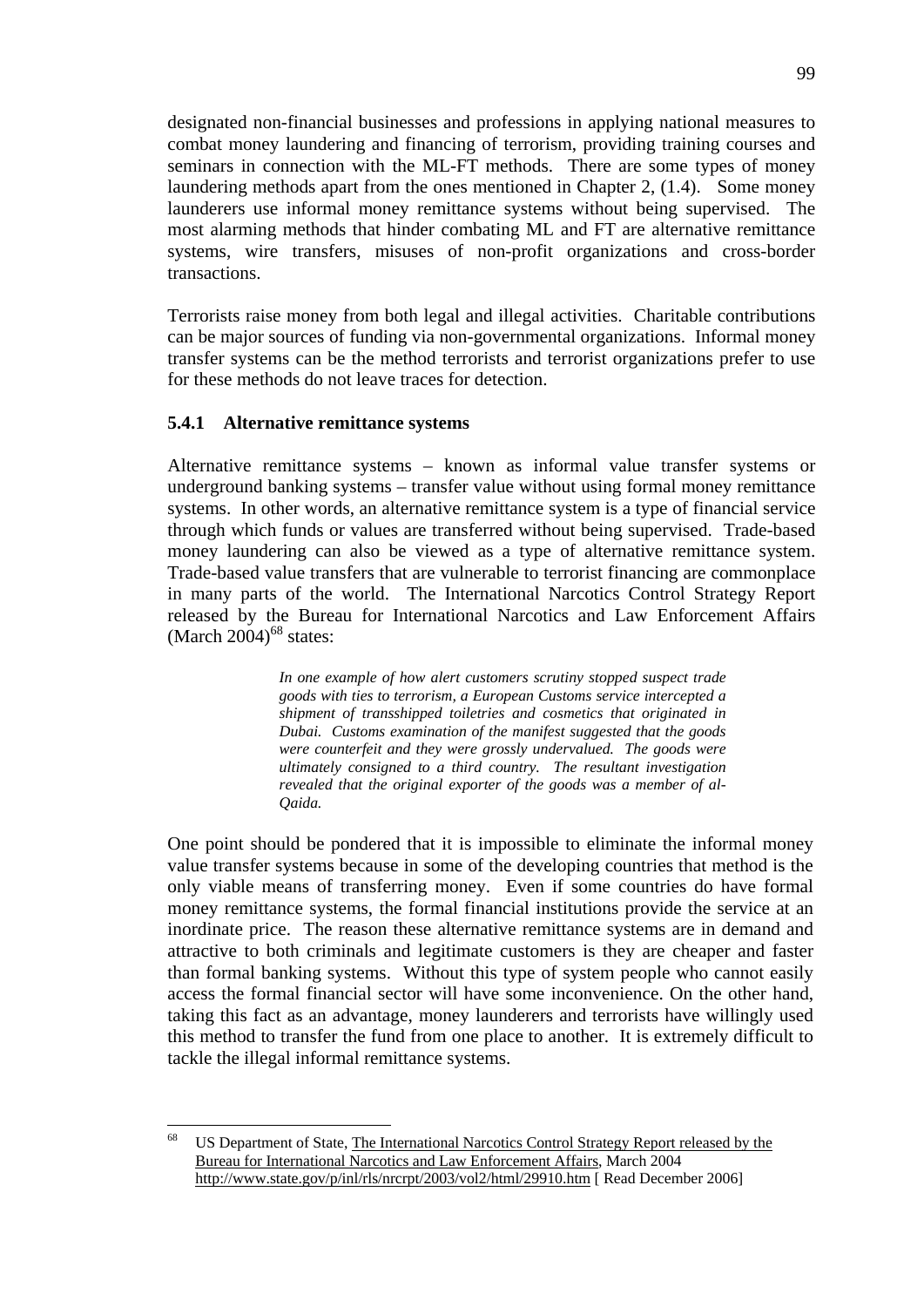The final part of Recommendation 23 and Special Recommendation VI focus on informal alternative remittance systems. Special Recommendation VI encourages countries to impose AML-CFT requirements on forms of money move or value transfer systems and aims to apply AML-CFT controls to money launderers and terrorists who take advantage of alternative remittance systems.

#### **5.4.2 Wire transfers**

Money launderers have made extensive use of electronic payment and message systems or "wire transfers" where movement of funds without the identity of originator between accounts is a double click. As a result, investigations of major ML cases have become more difficult to pursue. The term "wire transfer" refers to any transaction of an amount of money through a financial services business by electronic means to a beneficiary at another financial services business, where the originator and the beneficiary may be the same person. In order to facilitate the investigations of money laundering cases, the FATF issued Special Recommendation VII.

> *Countries should take measures to require financial institutions, including money remitters, to include accurate and meaningful originator information (name, address and account number) on funds transfers and related messages that are sent, and the information should remain with the transfer or related message through the payment chain.*

> *Countries should take measures to ensure that financial institutions, including money remitters, conduct enhanced scrutiny of and monitor for suspicious activity funds transfers which do not contain complete originator information (name, address and account number).*

Countries should take appropriate actions to require financial institutions to obtain accurate and meaningful information of the originator on wire transfers<sup>69</sup> where the threshold of wire transfers must not be above  $\overline{USD}$  3000<sup>70</sup> Full originator information contains:

- the name of the originator;
- the originator's account number (or a unique reference number if no account number exists); and
- the originator's address (Countries may permit financial institutions to substitute the address with a national identity number, customer identification number, or date and place of birth.).

In addition, beneficiary financial institutions should adopt effective risk-based procedures for handling wire transfers with incomplete originator information  $^{71}$ . Regarding cross-border wire transfers, the transfers need to be accompanied by the name, account number and address of the originator<sup>72</sup>. If the account number does not exist, a unique reference number can be used. Domestic wire transfers need to be accompanied by the account number, only if the rest of the information about the

1

<sup>&</sup>lt;sup>69</sup> FATF Special Recommendation VII, essential criteria VII.1<br>
<sup>70</sup> ibid.: essential criteria VII.4<br>
<sup>71</sup> ibid.: essential griteria VII.7

 $^{71}$  ibid.: essential criteria VII.7<br> $^{72}$  ibid.: essential criteria VII.7

ibid.: essential criteria VII.2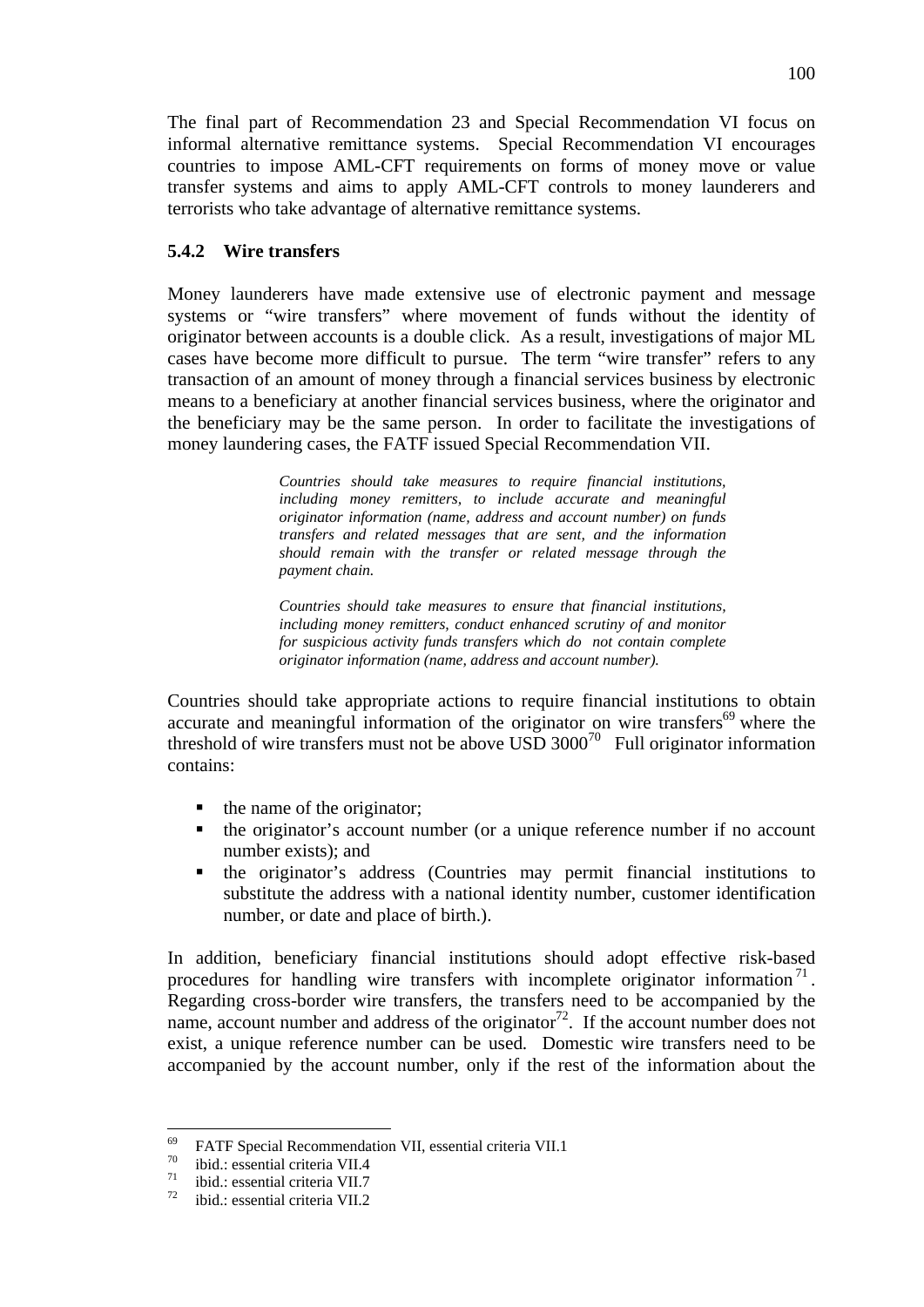originator can be traced by authorities concerned within three business days<sup>73</sup>.

### **5.4.3 Non-profit organizations**

In general, non-profit organizations which enjoy tax exempt status as a result of being organized to serve the public interest. Nowadays, charities may be operating under great difficulty in different parts of the world where non-profit organizations are misused by terrorist financiers. In order to reduce the risk of non-profit organizations, the FATF has issued a set of international best practices entitled "Combating the Abuse of Non-profit Organizations: International Best Practices<sup>74</sup> $\cdot$ . These guidelines inform non-profit organizations how activities should be carried out and how to prevent non-profit organizations from being misused to finance terrorism.

Under Special Recommendation VIII, a country should ensure that, its non-profit organizations cannot be used by terrorist organizations or for terrorist financing. It reads:

> *Countries should review the adequacy of laws and regulations that relate to entities that can be abused for the financing of terrorism. Non-profit organizations are particularly vulnerable, and countries should ensure that they cannot be misused:*

- *by terrorist organizations posing as legitimate ones;*
- *to exploit legitimate entities as conduits for terrorist financing, including to avoid asset freezing measures; or*
- *to conceal or obscure the clandestine diversion of funds intended for legitimate purposes to terrorist organizations.*

In order to achieve the goals of Recommendation VIII, there are three requirements<sup>75</sup> for attention of countries. They are:

- *Ensure financial transparency*
- *Programmatic verification*
- *Administration*

### **5.4.4 Cross-border transactions**

The FATF encourages countries to set the policies designed to tackle dirty money passing through the global system and the financing of terrorism as the banking systems become tightened. Consequently, money launderers and terrorist organizations have changed their way of laundering and financing. They choose the methods by which they can use cash without a trace and they have increasingly done so.

Special Recommendation IX states:

<u>.</u>

*Countries should have measures in place to detect the physical crossborder transportation of currency and bearer negotiable instruments, including a declaration system or other disclosure obligation.* 

<sup>&</sup>lt;sup>73</sup> FATF Special Recommendation VI, essential criteria VII.3<br><sup>74</sup> FATF, Combating the Abuse of Non-profit Organizations: International Best Practices, 11 October 2002, http://www.icnl.org/JOURNAL/vol5iss1/cr\_int.htm [Read January 2007]<br>WB, Reference Guide to Anti-Money Laundering and Combating the Financing of Terrorism,

second edition, 2004: p. IX-13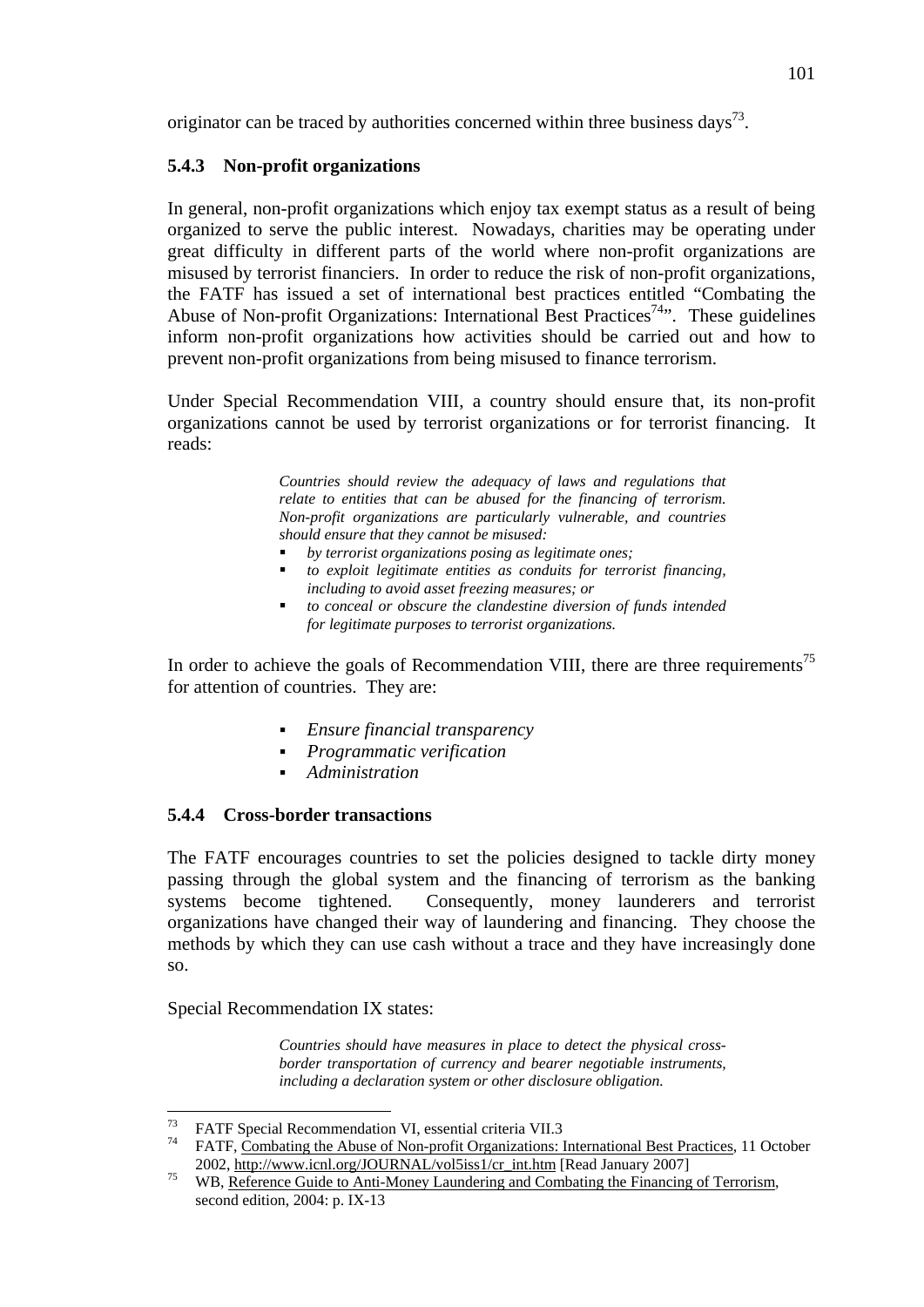*Countries should ensure that their competent authorities have the legal authority to stop or restrain currency or bearer negotiable instruments that are suspected to be related to terrorist financing or money laundering, or that are falsely declared or disclosed.* 

*Countries should ensure that effective, proportionate and dissuasive sanctions are available to deal with persons who make false declaration(s) or disclosure(s). In cases where the currency or bearer negotiable instruments are related to terrorist financing or money laundering, countries should also adopt measures, including legislative ones consistent with Recommendation 3 and Special Recommendation III, which would enable the confiscation of such currency or instruments.* 

Under Special Recommendation IX, countries should have measures, including legislative ones consistent with Recommendation 3 and Special Recommendation  $III^{76}$ , in place by implementing one or both of the following two types of systems for incoming and outgoing cross-border transportations of currency/bearer negotiable instruments<sup>77</sup>

- (a) Declaration system
	- (i) All persons making a physical cross-border transportation of currency or bearer negotiable instruments that are of a value exceeding a prescribed threshold should be required to submit a truthful declaration to the designated competent authorities; and
	- (ii) The prescribed threshold cannot exceed EUR/USD 15,000.
- (b) Disclosure system
	- (i) All persons making a physical cross-border transportation of currency or bearer negotiable instruments should be required to make a truthful disclosure to the designated competent authorities upon request; and
	- (ii) The designated competent authorities should have the authority to make their inquiries on a targeted basis, based on intelligence or suspicion, or on a random basis.

Competent authorities should have the legal authority not only to request and obtain information from the couriers who make false declaration(s) or disclosure(s) of currency/bearer negotiable instruments or failure to declare/disclose them but also to stop or restrain currency/bearer negotiable instruments that are suspected to be related to money laundering and terrorist financing . Unusual or suspicious cross-border movements of currency, other negotiable instruments and highly valued commodities (precious stones/metals) should be reported to the country customs services or other appropriate authorities<sup>78</sup>.

<sup>76</sup> <sup>76</sup> FATF Special Recommendation IX, essential criteria IX.10 and IX.11 ibid.: essential criterion IX.1<br><sup>77</sup> Ibid.: essential criterion IX.1

FATF Recommendation 19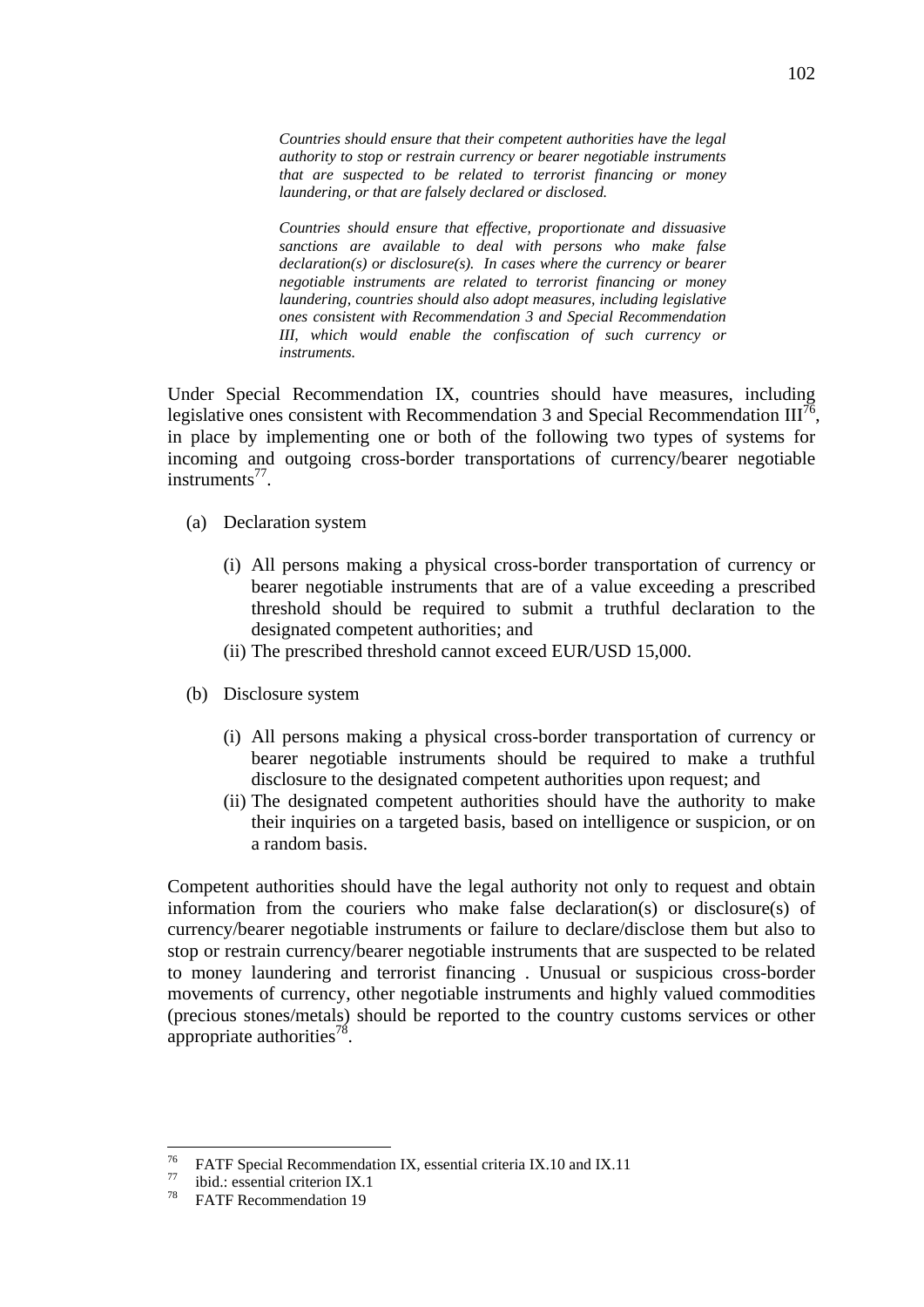#### **5.4.5 Use of false identity**

1

In addition to the aforementioned three ML methods, there is another method – money laundering using false identity – that makes the authorities of financial institutions hard to see the actual picture of money transactions. Identity theft dealing with two activities  $\frac{79}{9}$  – acquiring, collecting and transferring personal information from a tangible source (an actual document) or an intangible source ( a computer screen) and using the obtained information as an instrument of crime in future – has been used in transactions.

It is stated in the "Report of the Workshop Measures to Combat Economic Crime, Including Money-Laundering – Eleventh United Nations Congress on Crime Prevention and Criminal Justice, Bangkok, 18-25 April 2005" that examples of the more common ways in which personal information is obtained for later criminal use are as follows:

- *1. Theft of purses and wallets; theft of documents from the mail; redirection of mail from the victim's home to perpetrator's home;*
- *2. Recovering from trash documentation that identifies personal information relating to the victim, for example, a credit card or bank account number (dumpster diving);*
- *3. Unauthorized copying of digitized data (e.g. "skimming" devices that record credit card and/or debit card numbers; a hidden camera to record personal identification numbers (PIN) accompanying the skimming of debit cards );*
- *4. Obtaining personal information in respect of a dead person in order to assume their identity (tombstoning)*
- *5. Obtaining personal information from public sources (e.g. "shoulder surfing", which involves looking over someone's shoulder while they are entering their PIN when using a debit card);*
- *6. Obtaining personal profile information on an individual from the Internet with a view to using that information to impersonate them;*
- *7. Using the Internet to direct victims to a website that looks like that of a legitimate business. At the website the victim is asked to disclose his or her personal information. The personal information is collected by the criminal for later use to commit fraud or another form of economic crime (this activity is called "phishing");*
- *8. Compromise of large databases (e.g. hacking into public or private computer databases to obtain personal information in order to make false identification documents); and*
- *9. Using personal information supplied by corrupt government or company employees to make forged documents (e.g. false driver's licenses) or obtaining false identification documents from such employees.*

UN Asia and Far East Institute for the Prevention of Crime and the Treatment of Offenders, Ekobrottsmyndigheten Swedish National Economic Crimes Bureau, Report of the Workshop Measures to Combat Economic Crime, Including Money-Laundering – Eleventh United Nations Congress on Crime Prevention and Criminal Justice, Bangkok, 18-25 April 2005.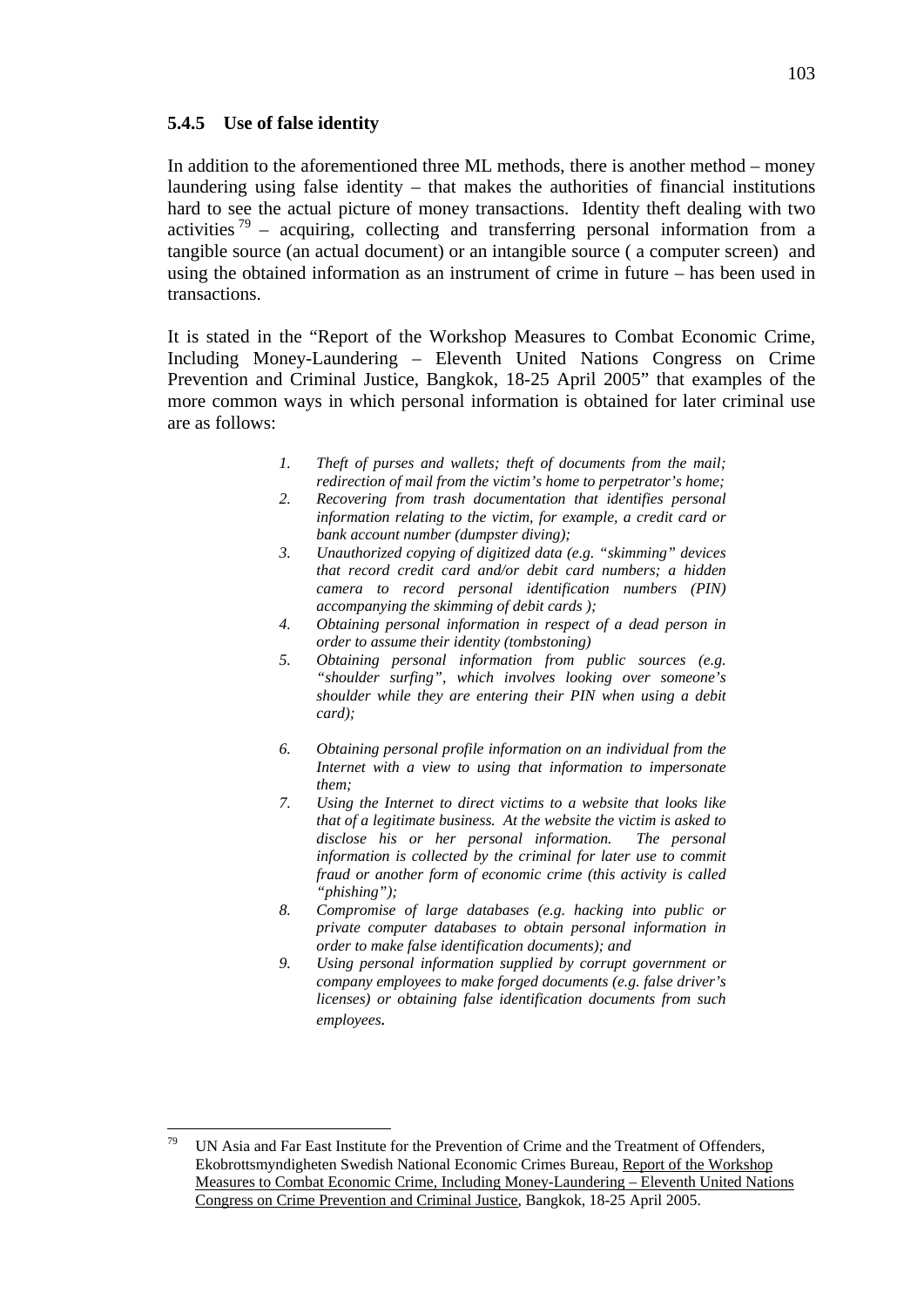# **5.5 International cooperation in AML-CFT**

As mentioned above, international cooperation deals with different areas such as financial institutions, DNFBPs, insurance companies, securities firms, etc.

As ML- and FT-related crimes have taken place increasingly across national borders it has been challenging investigative authorities to trace and prove complicated transnational money flow. In order to perform an effective investigation, international cooperation through the Egmont Group, facilitator among financial intelligence units around the world, is essential.

Countries should take appropriate measures to ensure that they do not provide safe havens for terrorists and money launderers. Apart from national countermeasures, regarding international cooperation in combating money laundering and terrorist financing, Recommendations 35 to 40 and Special Recommendation V provide that each country should cooperate with another country through a mutual legal assistance mechanism or other mechanisms.

# **5.6 Technical assistance in AML-CFT**

Regardless of country income level, the establishment of viable AML-CFT regimes requires significant expenditure to develop appropriate institutions, recruit personnel, train staff and acquire advanced technology. Technical assistance (TA) is one factor to facilitate the establishment and development of efficient and effective AML-CFT regimes by developing countries that need expertise and knowledge, up-to-date information and other resources necessary for the process. The World Bank and the International Monetary Fund, in cooperation with the Financial Action Task Force, the FATF-style regional bodies, the UN Global Program against Money Laundering and other key organizations and national governments are involved in combating money laundering and terrorist financing. TA donors and providers are encouraged to respond to TA requests related to combating the financing of terrorism on a priority basis.

In order to meet the major objective of TA, to assist countries in the implementation of the full AML-CFT standard. TA includes $80$ :

- Designing institutional framework;
- **Legislative drafting and provision of legal advice;**
- Enhancing financial supervisory regimes;
- Building capacity of financial intelligence units and other agencies;
- **Traditional workshops and seminars;**

1

- Videoconferencing (Global Policy Dialogues);
- Multi-year (Capacity Enhancement Program);
- Appointment of mentors and peripatetic advisors; and
- Publications on a wide range of AML-CFT topics.

Technical assistance can be research and information exchange; needs analysis; consultancies and advisory services; study tours; awareness-raising seminars;

IMF and WB, Anti-Money Laundering and Combating the Financing of Terrorism: Observations from the Work Program and Implications Going Forward, Supplementary Information, 31 August 2005, http://www.imf.org/external/np/pp/eng/2005/083105.pdf [Read November 2006]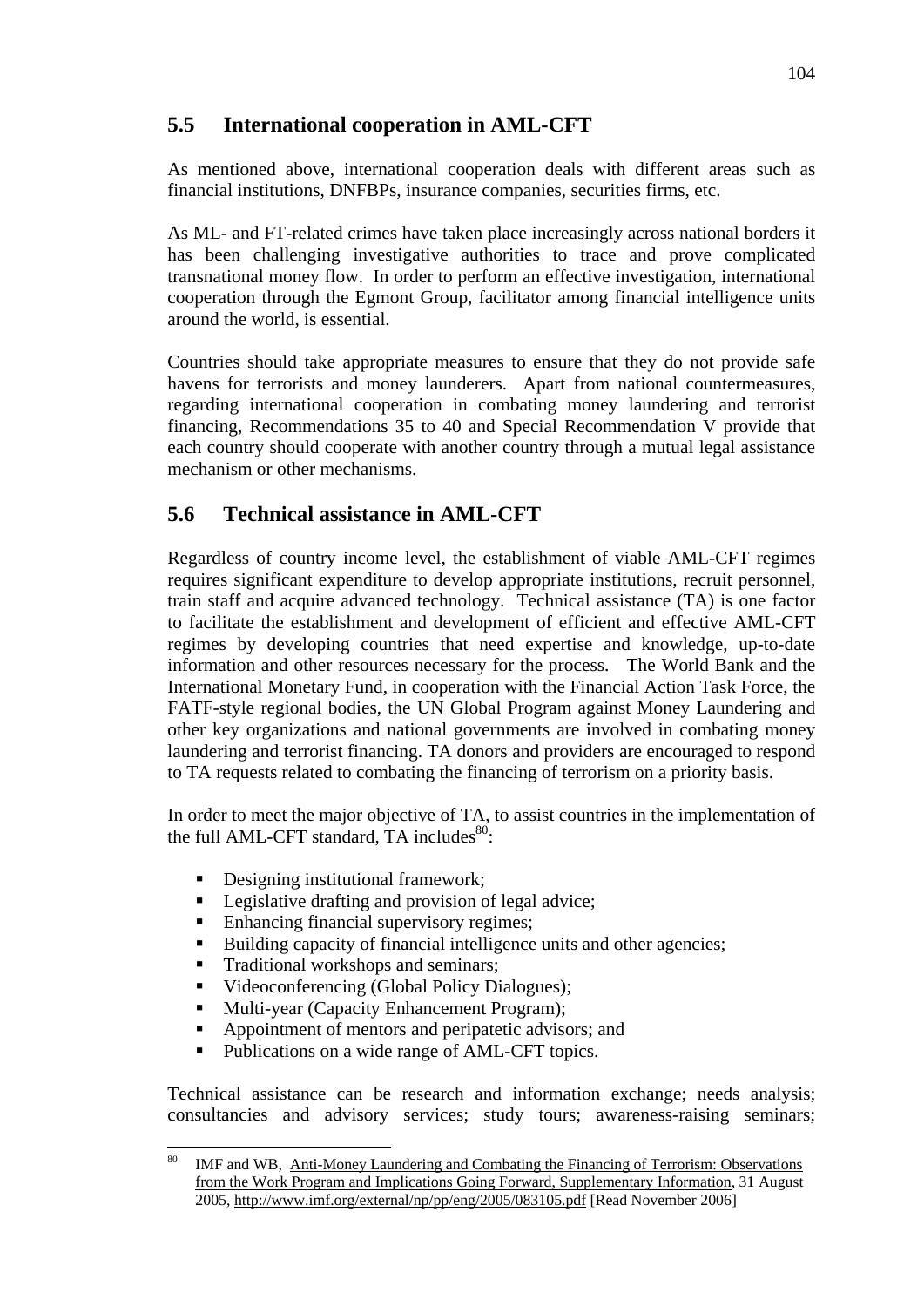development of model laws and regulations; assistance in drafting legislation and regulations; local, national or regional training courses; computer-based training modules; mentoring and attachments; guidance notes and best practice tools; and communication and information technology support and training.

Effective technical assistance programs require mechanisms and projects that are flexible and appropriate to the identified needs of the requesting country. One of the requirements of an efficient approach to combat ML-FT is to deliver sequential technical assistance across several sectors, including awareness raising and policy development of measures relevant to the regulatory and financial sectors. It is also required to provide assistance to support law enforcement processes.

It is needless to say that solid foundation for effectively sequencing and coordinating the delivery of technical assistance by identifying with accuracy; the relevant technical assistance and training needs compiled from a wide variety of sources and frameworks – bilateral and multilateral needs assessment studies and missions; compliance assessments and mutual evaluations in relation to relevant global standards; selfassessments; and country statements in the context of regional and international forums are crucial in combating ML and FT.

# **6 Chapter-wise comments**

There are some challenges in combating ML-FT. The key challenge in implementing AML-CFT regimes is obtaining, maintaining and disseminating relevant information. Countries should therefore treat information with: (1) the appropriate level of confidentiality and (2) reasonable level of privacy by all parties as information is a prerequisite for the effective enforcement of laws and regulations. A fundamental challenge to disseminating relevant information is establishing a framework for the sharing of information that is acceptable to all parties and meets reasonable AML-CFT objectives.

Regarding cross-border movement of funds, it has become intensely global both in volume and speed, and levels of economic crimes have also become higher and higher. There are a number of problems that law enforcement authorities face at the domestic level and are exacerbated once the crime or the proceeds cross the borders because of the differences in legal and regulatory systems. One challenging problem is related to documents held in foreign countries. When the cross-border movement of funds is made up of multi-layers of corporate entities connected to each other through a complex web of affiliates and subsidiaries, the records are spread worldwide and it is really hard to trace the fragmented movement of the funds. It can be the most challenging problem in performing asset-tracing investigation if one or two safe-haven countries are in the complex web of jurisdictions.

It is important to enact legislation that creates an environment that minimizes opportunities for unscrupulous persons to obscure the extent and nature of their participation in legal business activities. There should be effective arrangements in place that allow for the identification of all persons who participate in the ownership of corporate entities, who serve as directors or who are in positions to exert significant control over corporate vehicles.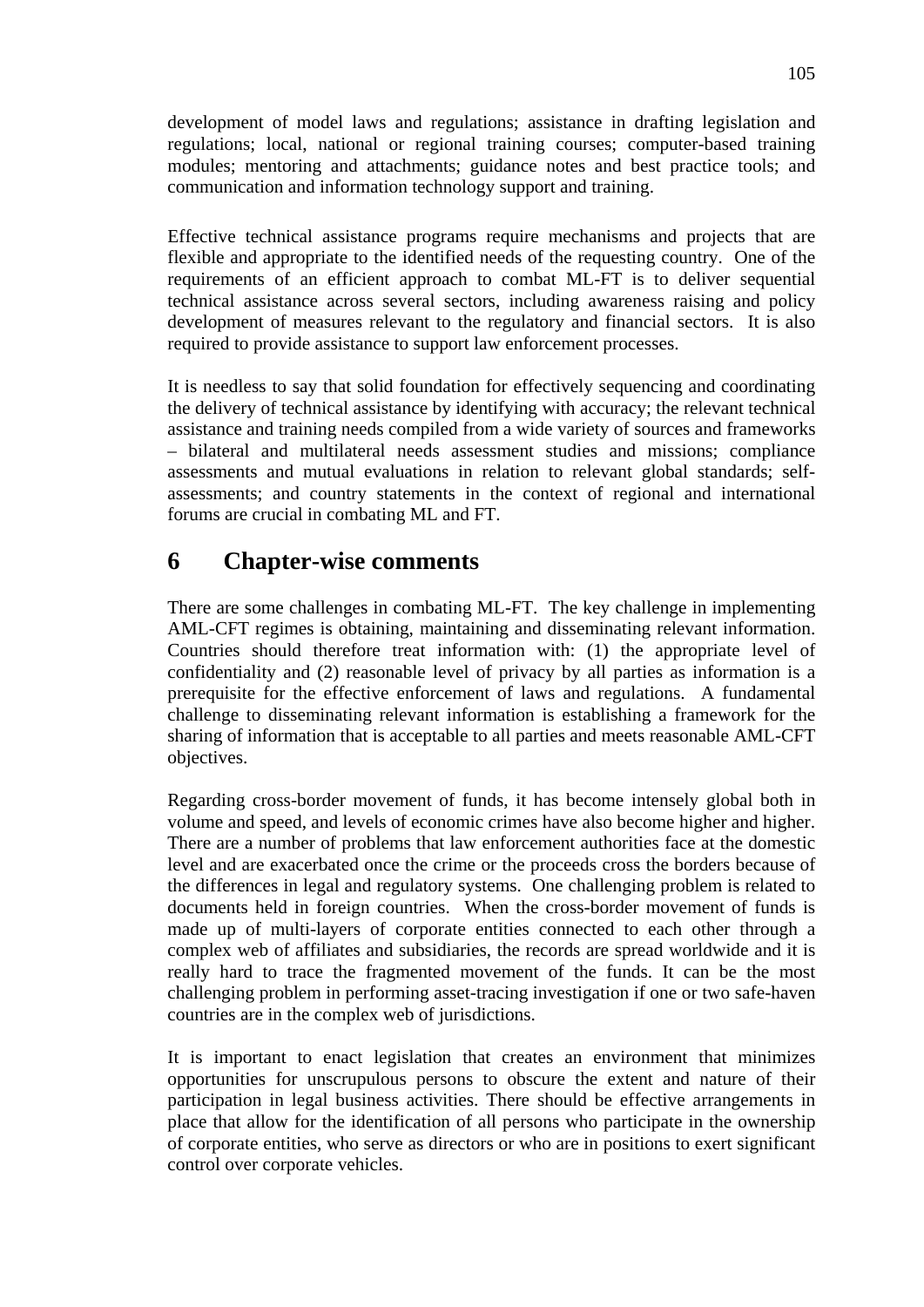As support at the highest level of a country is very important, policy makers will need to be convinced of the level of priority that should be accorded to the development of an AML-CFT infrastructure. An effective and efficient AML-CFT regime depends on timely legislation and members of parliament should understand the obligations that arise from the relevant UN conventions, resolutions of the Security Council and other relevant regional commitments. Enacting the bill as early as possible can be one of the challenging factors in developing a successful AML-CFT regime.

The chances of successfully implementing a regulatory regime are enhanced under circumstances in which the key stakeholders – policy makers, consumers of financial products and services, financial institutions, regulators, investigatory authorities and other government agencies – understand the competing interests and the various issues on which the regulators must focus. The challenge of understanding these factors is increased in the case of regulatory regime geared to address AML-CFT risks.

Government officials need to understand the fundamental requirements and protocols associated with their new responsibilities and the role of the FIU of the country especially in the arrangements for the handling and processing of information as it flows from reporting institutions through the FIU to law enforcement and prosecution authorities. At the same time, reporting institutions need to play their important roles as the gatekeepers of the system and to be aware of the sanctions that can arise in instances of failure to meet their legal obligations.

The establishment of a customer profile is a crucial aspect of the CDD process which is the foundation for the subsequent function of monitoring customer activity and making determination as to the need to file a suspicious activity report. It is important to update and accurately maintain information on customers, i.e. not only the information originally obtained but also all subsequent information obtained. This is a kind of on-going monitoring of customer activity and it is a challenging process. Therefore, financial institutions are challenged to determine what types of monitoring systems are most appropriate for their needs. Factors that will influence their decision are the volume, nature and complexity of their regular business transactions.

Supervisors should create and maintain an environment in which institutions are able to effectively conduct legitimate business activities with the least unnecessary regulatory burden. As they should also protect the integrity of the financial and wider business community they are challenged to develop a supervisory framework that is meaningful and effective in the context of the institutions. Regulations and guidance notes should be used to give more detailed expression to the basic framework as established in the primary legislation. Since risk-based approach that is not new to both supervisors and reporting institutions has been the center of attention, supervisors are expected to understand the risks to which their licenses are exposed and to make appropriate decisions on the most effective use of their supervisory resources.

In summary, as mentioned above, the following essential components of an effective legal framework, such as competent authorities, countermeasures against ML and FT, effective implementation, investigation of ML-FT offenses, suspicious transaction reports, good control of proceeds of crime, knowledge of untraceable ML-FT methods, international cooperation, assistance and cooperation from financial institutions and non-financial institutions, and technical assistance are important factors in the performance of combating ML-FT within an efficient and effective AML-CFT